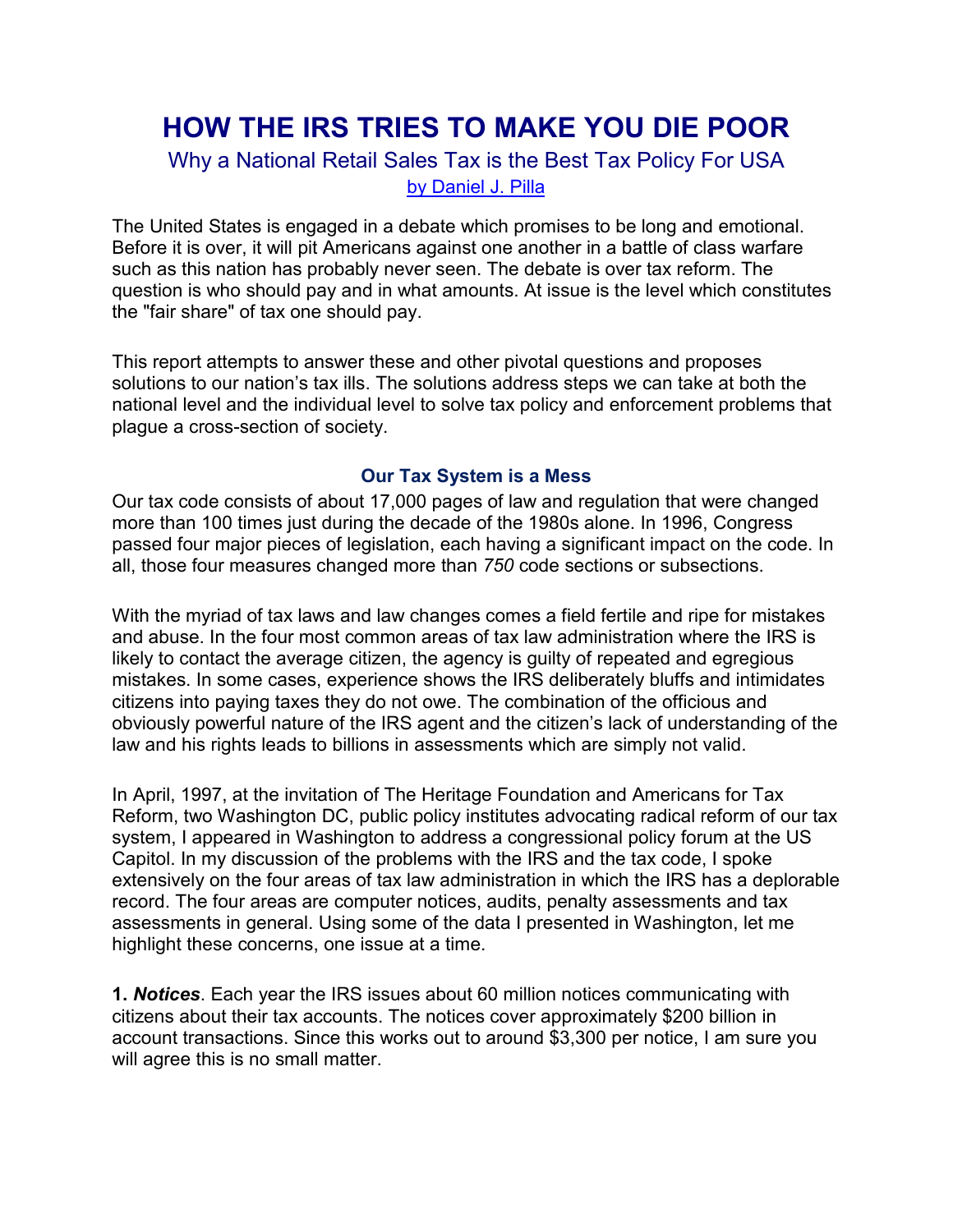Yet for years, the IRS has been guilty of wholesale mistakes when it comes to computer notices. As early as 1988, the General Accounting Office (GAO) reported that as many as 48 percent, virtually one-half, of all IRS notices were either wrong or incomprehensible. Still, most people simply pay the bills rather than try to fight back because they either do not understand how to fight or believe they cannot afford to stand in the gap.

And while the IRS claims to have made strides in correcting the problems, the facts indicate a different story. In 1994, the GAO revisited the issue. It examined forty-seven of the most common notices the IRS uses to communicate with citizens. The report plainly indicates that the picture has not brightened. According to GAO, thirty-one of those notices -- 66 percent of those examined -- used inspecific language, unclear references, inconsistent terminology, illogical presentation of material, and insufficient information and guidance.

Most recently, the IRS' newly created Taxpayer Advocate issued his report to Congress summarizing the twenty most common problems the public has with the IRS. *Number four* on the list is "erroneous notices." The problem continues to be a major one for citizens struggling to comply with a confusing and always-changing tax code.

In my book *[The IRS Problem Solver,](https://taxhelponline.com/product/the-irs-problem-solver/)* I provide examples and step-by-step guidance for dealing with computer notices and other IRS correspondence. The book examines of the major letters and notices the IRS uses to collect additional taxes and penalties through the correspondence process. Using my sample responses as a guide, citizens have saved countless thousands of dollars over the years in taxes they did not owe.

**2.** *Audits*. Each year, the IRS runs about 2 million citizens and businesses through a face-to-face audit. (Virtually all tax returns filed are examined through a computer-audit process. That is one of the reasons so many notices are mailed by the IRS each year.) In 1995, its audits of 1.91 million individual tax returns resulted in additional assessments of about \$7.75 billion in taxes, penalties and interest. That translates to about \$4,000 per tax return. Just 11 percent of those audited were given a clean bill of health while 89 percent were said to owe more money.

At best, tax audits are inconvenient, stressful and time consuming. At worst, they can lead to financial havoc and sometimes out-and-out ruin. These facts are particularly troubling when we acknowledge the reality that the IRS' audit results are wrong a high percentage of the time.

In my work as a tax litigation consultant, I have seen thousands of audits and know that the IRS makes a lot of mistakes in the process. Based upon my experience and IRS' own data, I have reported in the past that the agency is wrong between 40 to 50 percent of the time with its audit results.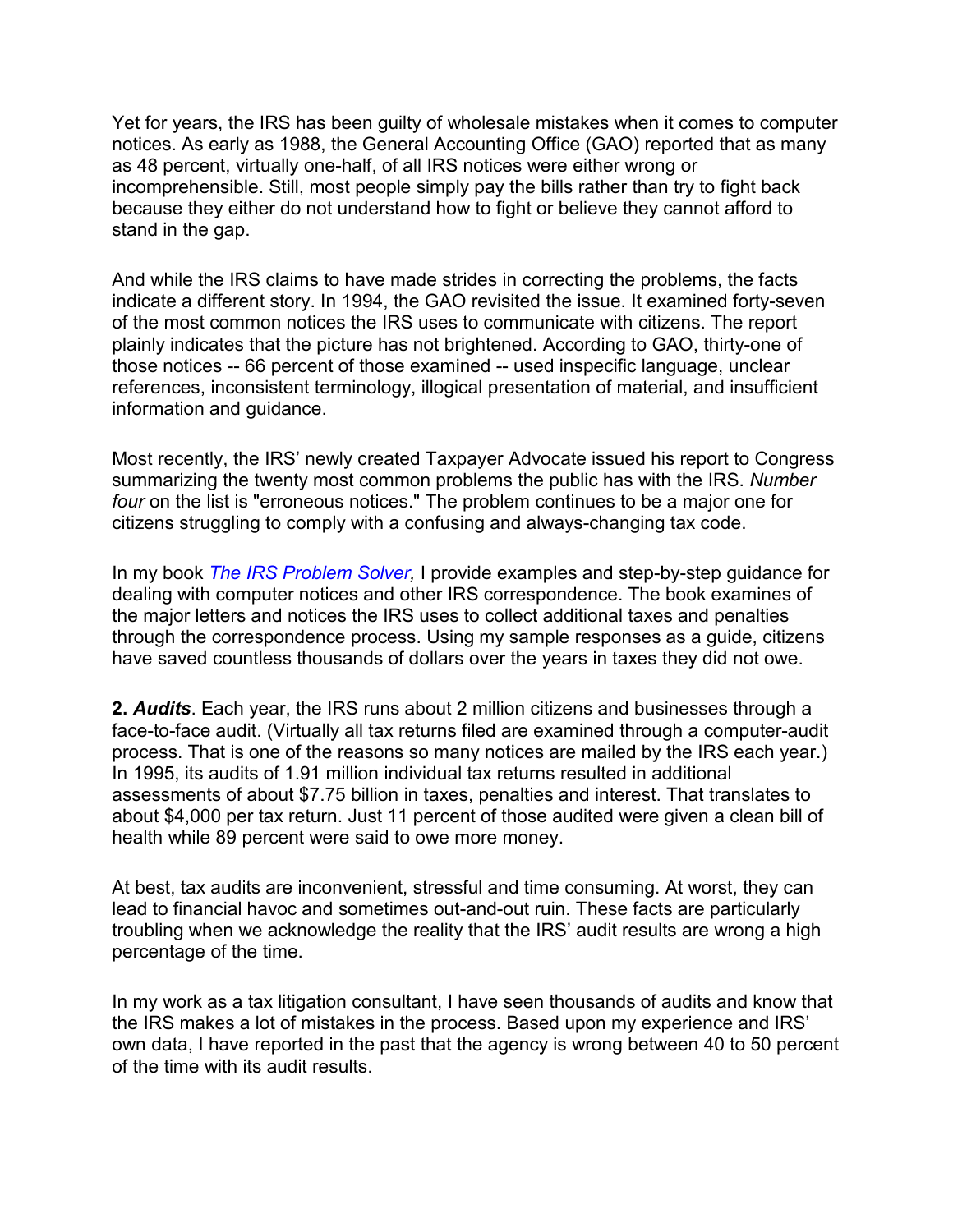However, a 1993 GAO study shows that even those reports are low. In that report, the GAO analyzed IRS Examination and Appeals Division data to determine the types of issues reviewed by the IRS and the results of its audits. The report concludes that audit results are wrong between 60 to 90 percent of the time, depending upon the issue at stake.

In its annual report to Congress, the Taxpayer Advocate not only identified the top twenty problems that citizens have with the IRS, but it also analyzed the reasons why citizens seek help from the agency's Problems Resolution Office (PRO). The PRO was set up to function as a liaison between the IRS and the citizen. PRO case workers become involved in a case where it is shown that the actions being taken or about to be taken by the IRS will cause "significant hardship" to the citizen and where the normal channels for resolving disputes have failed.

The number one reason why citizens turn to PRO for help is for "audit reconsiderations." The term "audit reconsideration" is a term of art used by the IRS to describe a bogus audit result. The reconsideration process is a discretionary remedy available to a citizen only when he can show that IRS auditors made mistakes in calculating his tax bill.

Of all the possible reasons a person may seek relief from a tax problem, the fact that bogus audit results is number one on the list speaks volumes about the IRS' capacity to "get it right" in the first place. On the basis of this evidence alone, there are countless numbers of citizens suffering this day from the results of bogus audits. Unfortunately, the complexity of the tax code provides the IRS with the perfect cover for perpetuating continued abuse.

My book, *[How to Win Your Tax Audit](https://taxhelponline.com/product/how-to-win-your-tax-audit/),* provides a step-by-step guide to dealing with audits and appeals, showing exactly how to use your rights to keep from paying taxes you do not owe. The book is an expose of the IRS new and aggressive "economic reality" audit program which presumes that you are a tax cheat. It exposes the troubling new ways the IRS intends to audit every citizen in an effort to unearth evidence of hidden income. Anybody who files an income tax return must read this book.

**3.** *Penalties*. There are over 140 different penalty provisions in the tax code and the IRS uses them with reckless abandon. Each year, the agency assesses about 34 million penalties against individuals and businesses. Generally, businesses carry the heaviest load when it comes to penalties because so many of the provisions relate to withholding and tax deposits. The IRS can and routinely does issue thousands of penalties against businesses whose actual taxes are paid in full. The penalties relate only to some procedure blunder regarding the payment process.

The Taxpayer Advocate states in his report that of the top ten reasons citizens seek help from PRO with a problem, penalties are numbers six and seven on the list. The report breaks penalties down into two categories, hence the reason it holds two places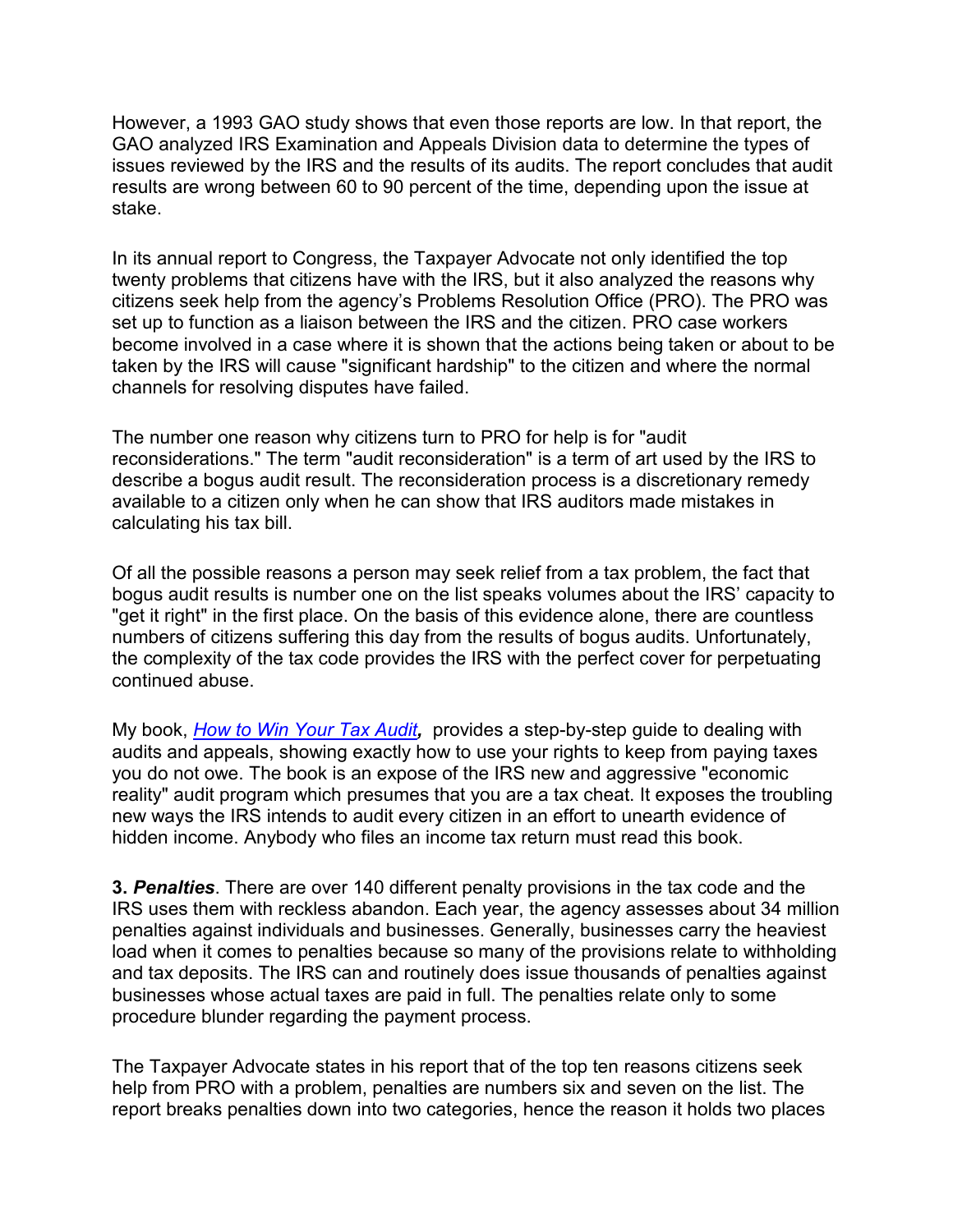on the list. The first are those of a general nature and the second are those relating to withholding requirements. Nearly \$15 billion in additional revenue is assessed through this blizzard of penalties. When interest is added, the revenue doubles and sometimes triples.

Over the past fifteen years, we have seen an outright explosion in the number of penalty assessments, even at a time when Congress claimed to have simplified the tax laws. In 1980, the IRS assessed 19.59 million penalties for revenue of \$1.55 billion. By 1987, after the massive Tax Reform Act of 1986 which was to make life so much easier for all, penalty assessments climbed to 26.97 million for revenue of \$9.99 billion. So while tax law compliance was "simplified," the number of penalties grew by 37 percent and penalty revenue exploded by more than 640 percent. Since that time, the number has grown only larger.

Yet the IRS' own statistics show that such penalty assessments are wrong about 40 to 50 percent of the time. In the critical area of employment tax penalties, the IRS admits that it abates more than "60 percent of the penalty amounts when taxpayers request an abatement and provide sufficient justification." Most people simply pay the penalty rather than following a simple formula for canceling it.

For details on how to effectively challenge improper penalty assessments, please consult my book, *[The IRS Problem Solver](https://taxhelponline.com/product/the-irs-problem-solver/)*, available from Winning Publications. Perhaps the easiest of all tax problems to solve is the assessment of improper penalties. With just a little guidance, virtually anybody can cancel any penalty assessment. Unfortunately, most have no idea how to go about the process and are clobbered with penalties they just do not owe.

**4.** *Tax Assessments*. An assessment is created when the IRS determines that one owes taxes. Once the assessment is made, if the tax is not paid upon notice and demand, the IRS may resort to all of its enforced collection tools to secure payment. These include the potent weapons of the lien, levy and seizure.

As of November, 1996, there were over 19 million unpaid tax assessments on the IRS' books. Each year, there are at least 3 million more delinquent accounts added to the inventory of collection cases. Behind the numbers are millions of people who cannot pay the taxes they owe. They face enforced collection often leaving them in the unenviable position of having to make a choice between paying their taxes and feeding their families.

Incredibly, by the IRS' own admission, these assessments are incorrect a disturbing percentage of the time. IRS researchers state that "twenty-five percent of the [accounts receivable] inventory results from administrative duplication and erroneous assessments."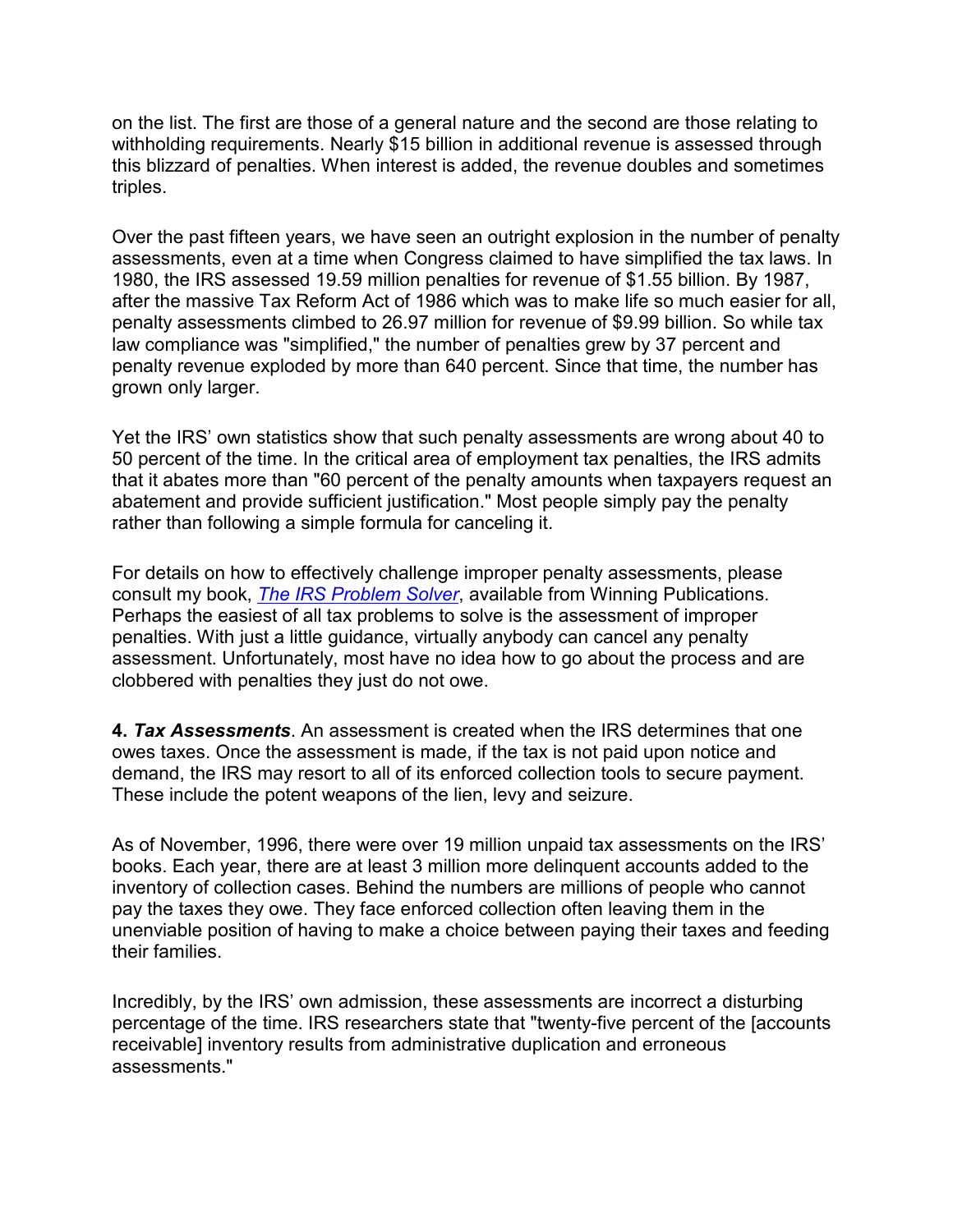Those facing tax collection problems must review my book, *[How to Get Tax Amnesty](https://taxhelponline.com/product/how-to-get-tax-amnesty/)*. It has helped tens of thousands of people reduce or eliminate tax debts they cannot pay using programs for debt reduction administered by the IRS. The book walks the reader step-by-step through five programs which can help to manage, reduce or even eliminate tax debts you cannot pay. It also helps to obtain installment agreements, release wage and bank levies and deal with the Problems Resolution Office.

#### **Why is the System so Complicated?**

Reasonable people repeatedly ask, "Why can't the tax laws be more simple?" The answer is they *can be* more simple. The reason they are not is Congress uses the tax laws for reasons other than that for which they were intended. It is the hybridization of the tax laws which accounts for the complexity of the system. This manifests itself in two prominent ways.

First, Congress uses the tax laws as a kind of "currency" to buy and sell legislative favors. Think back to the last local congressional or senatorial campaign you witnessed. Each of the candidates promised that, "if elected," he would work for tax breaks for this group or that. Or, perhaps, the candidate promised "tax hikes" on certain individuals or businesses. Tax laws which grant special favors or treatment to one group, industry, or segment of the population are provided as *repayment* for its support of the candidate. Each time the tax laws are amended to accommodate such a repayment, the law becomes more confusing, convoluted, more difficult to comply with and administer.

Even worse, however, is the second problem. For the past forty years, Congress has used the tax laws as a means of enforcing the transient notion of "social justice." Our graduated income tax laws are used to punish certain segments of society in order to benefit others who are perceived to be "less fortunate" or who have been "taken advantage of" by others.

Examples of this abound, but perhaps the best is found in the 1993 budget proposal of President Clinton. The president was in his first term of office after being elected on the promise of cutting taxes for the middle class and raising them on the richest 2 percent of Americans, those earning more than \$150,000 annually. His reasoning as expressed in the Administration's written proposal was to get even with those whom he perceived to have gotten a free ride in the 1980s, what he called the "uneven prosperity of the last decade."

As a result of his dislike of those who were successful in the 1980s (ironically, his wife was among those who "scored big" in options trading), his "tax reform" imposed the largest single tax hike in American history. The 1993 Clinton tax law increased taxes by *\$326 billion*. It was not done for any sound fiscal or constitutional policy, but to "get even" with a particular segment of society. Unfortunately, as is often the case with tax hike proposals, they are sold as increases on the rich, but the middle class ends up doing the heavy lifting. Of the eighty-one different provisions of Clinton's law, just a handful applied to the so-called "rich."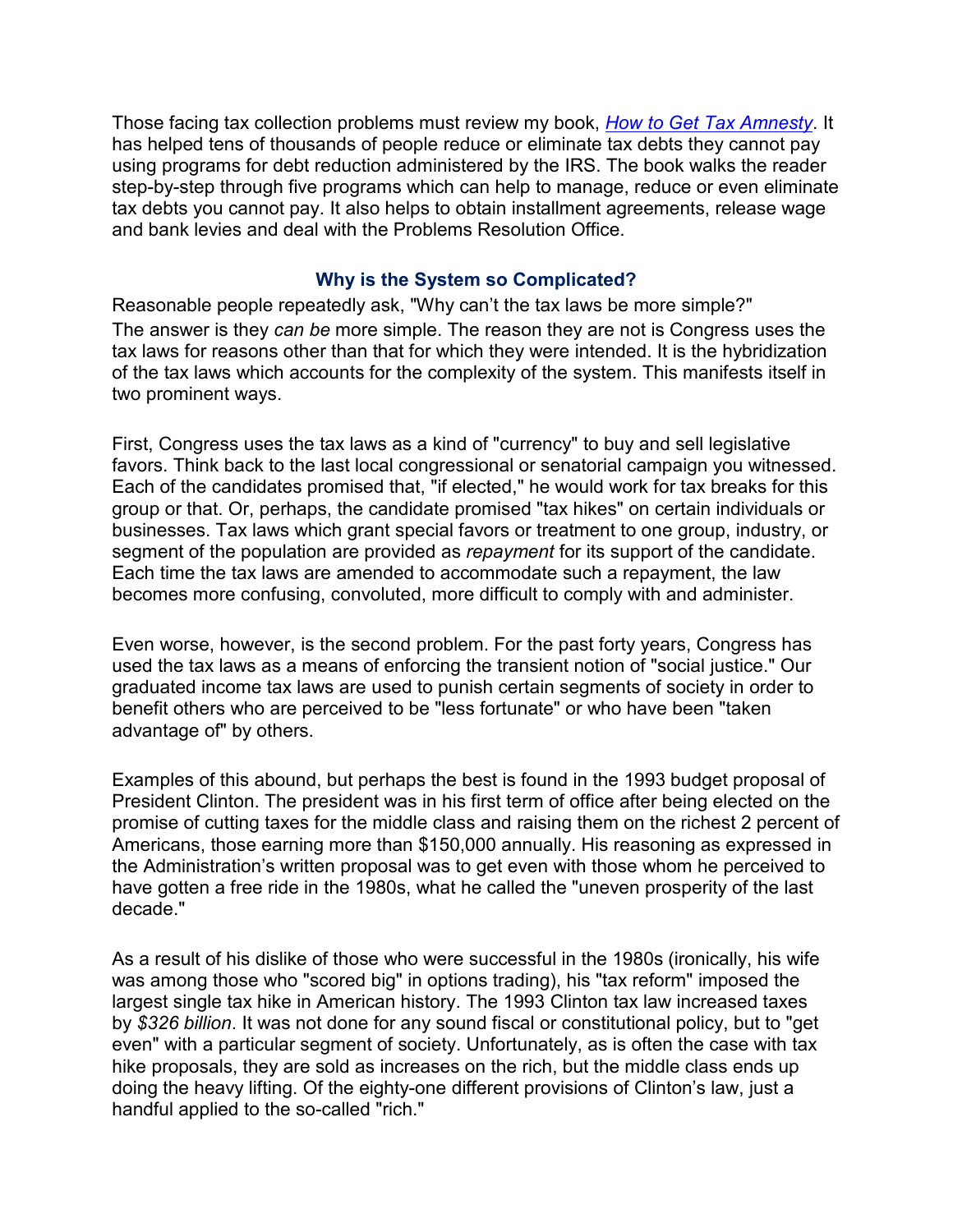These are *illegitimate* uses of the taxing power of government. Our Founders imparted taxing authority to the federal government for the sole purpose of allowing it to raise revenue to fund its legitimate, clearly defined constitutional functions. It has no authority to use its taxing powers to create an egalitarian utopia.

Whether you personally agree or disagree with such social engineering is not the issue. The issue is whether the United States has the legitimate right to use its taxing power for a means other than that intended. I maintain it cannot and I challenge any constitutional scholar to demonstrate that the taxing authority of Congress may be lawfully used to artificially reduce one's standard of living solely to impose social change. In short, the Congress should not be able to wield the power to make you die poor.

Congress' legitimate power to tax derives from Article 1, section 8 of the Constitution. The power to tax, like all powers delegated to the federal government under the Constitution, is limited. The section reads, in relevant part, as follows, The Congress shall have Power To lay and collect Taxes, Duties, Imposts and Excises, to pay the Debts and provide for the common Defense and general Welfare of the United States;...

The taxing power, as you see, is limited to just three general categories: (1) paying the debts of the nation, (2) providing a national defense, and (3) ensuring the general welfare (read, "soundness") of the United States. As you can plainly see, there exists no power to employ the taxing authority for social purposes.

The Founders never intended such a power to exist for one simple, very logical reason. The social agenda of the nation is subject to change with each change of power in Washington. Each group has its own idea of "the ways things should be." Each individual election at every level represents, at least ideologically, a shift in that power. If each group were allowed to use your standard of living as the means of affecting its social agenda, you are deprived of the most basic rights guaranteed by the Constitution. You are deprived of your property and the pursuit of happiness so that others may impose their notions of social utopia upon you without your consent.

It makes no difference that you may happen to agree with those ideals. In a society with free elections, it is inevitable that sooner or later, some group will come to power proposing ideals with which you *do not* agree. Is it your contention that the economy may be falsely manipulated provided you support the social agenda, but may not be so manipulated if you do not support it? You cannot have it both ways! You either support a free economy, in which case no social agenda may be furthered at the economic expense of others, or, you are a socialist.

The idea of using the power of taxation to accomplish purely social goals was espoused by Karl Marx himself. The Marx philosophy of socialism was designed to create an all-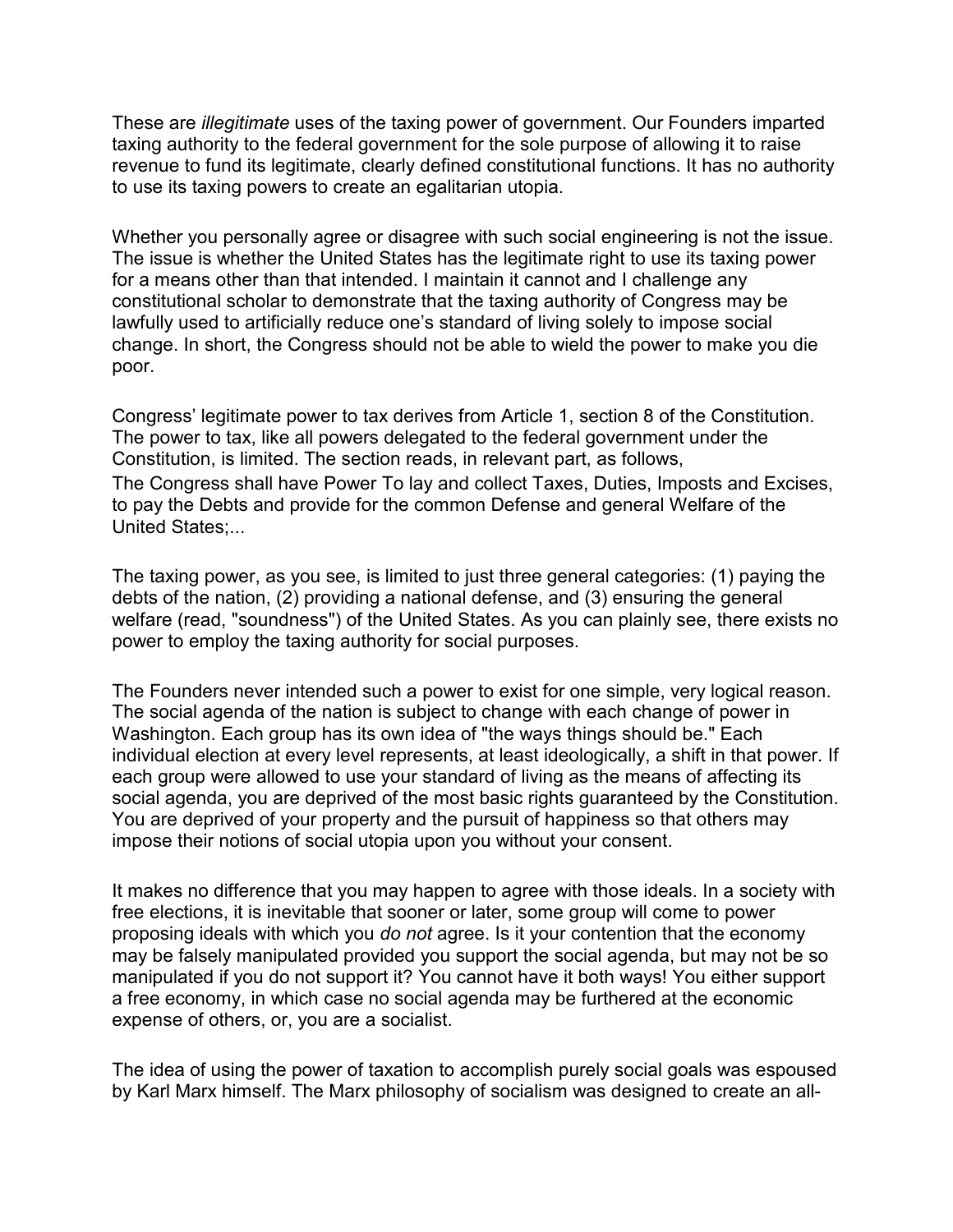powerful state and to eliminate individual property rights. As we know from experience in eastern Europe and the former Soviet Union, socialism does not work. With all incentive to produce removed from their economies, Soviet nations and their satellites simply stagnated. All citizens but the ruling class were reduced to abject poverty with no hope of bettering their conditions.

In Marx's Manifesto, he described the process of achieving the destruction of individual property rights. He writes,

The proletariat [defined by Marx as the "wage-labor working class"] will use its political supremacy to wrest, by degrees, all capital from the bourgeois [defined as "middle-class property owners"]; to centralize all instruments of production in the hands of the State, i.e., of the proletariat organized as the ruling class; and to increase the total of productive forces as rapidly as possible. Of course, in the beginning this cannot be affected except by means of *despotic inroads on the rights of property, and on the conditions of bourgeois production...*

To achieve the state-enforced transfer of wealth he envisioned, Marx developed a 10 point plan to impose in "advanced countries" through the process of legislation. Points two and three read,

- 2. A heavy progressive or graduated income tax.
- 3. Abolition of all right of inheritance.

Without question, the concept of transferring wealth to impose a social agenda is an idea repugnant to the Constitution and our system of limited government. To solve America's fiscal problems, we must therefore abandon this practice in favor of a politically and socially *neutral* system of taxation. To satisfy the financial needs of the nation and remain true to our heritage, our tax system must be broad based. It must not favor particular industries, factions or individuals at the expense of others. It must not fall more or less heavily upon one faction or industry solely because of its social standing.

#### **Taxation to Provide for the "General Welfare"**

The Constitution's authority to permit taxation to "pay the debts" of the nation and to provide for its "defense" seem clear enough. But what of the power to provide for the "general welfare?" This clause is the source of great misunderstanding.

You may be inclined to suggest, as many have, that the "general welfare" clause of Article 1, section 8, seems to impart broad authority on Congress to enact funding measures which it alone deems appropriate. Indeed, does not the use of the phrase "general welfare" itself grant license to utilize taxing powers to achieve social goals? After all, is not "welfare" the quintessential social undertaking? This certainly is the contemporary interpretation. However, to ascertain its true meaning, we must visit the opinions of those who wrote it.

The term "welfare" as used today implies all manner of programs designed to uplift the poor, the disabled, the uneducated, the orphaned or widowed. Welfare programs of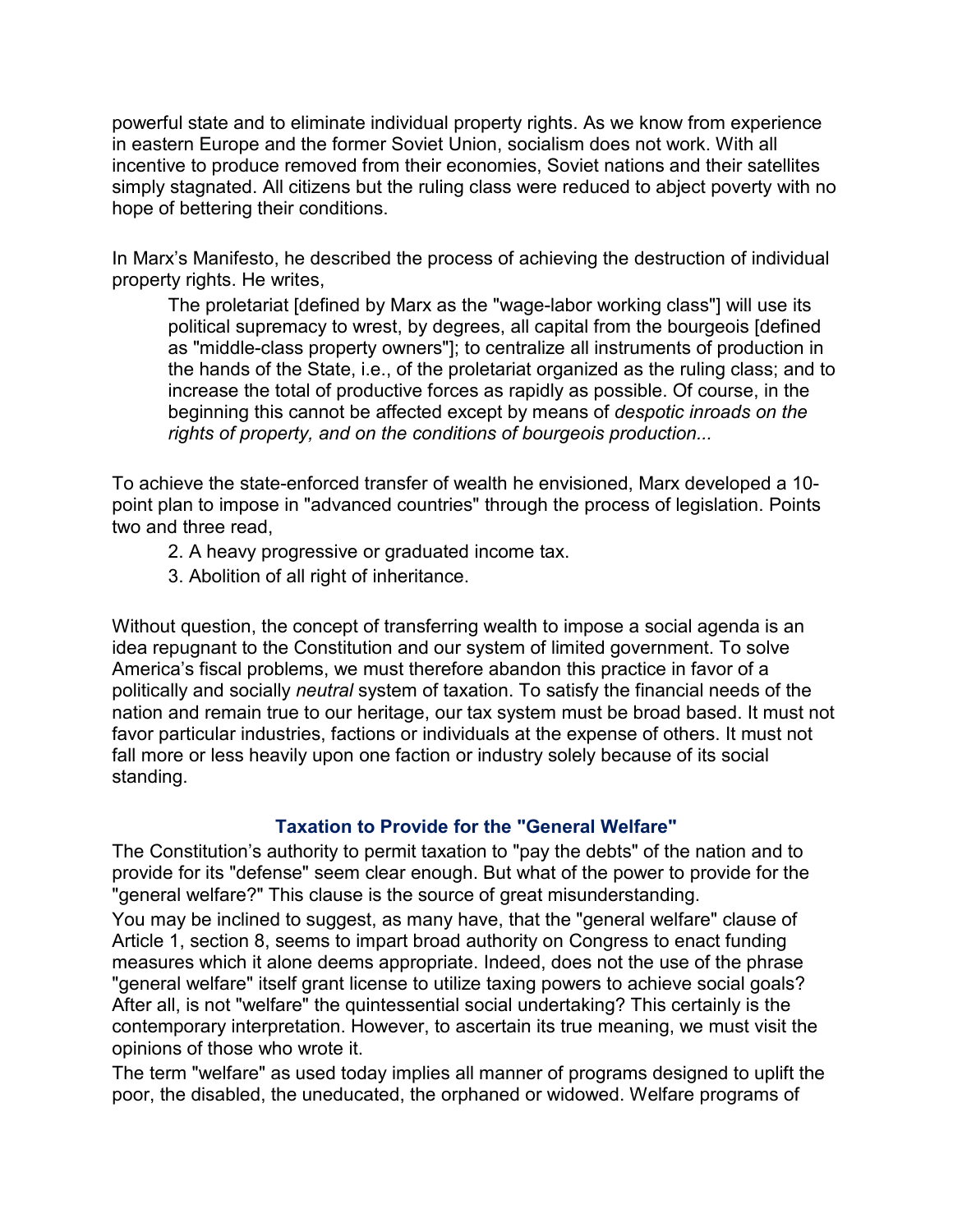every description exist at both the state and local level and are responsible for hundreds of billions annually in government spending. I am persuaded that early advocates of such programs attached the term "welfare" to their designs in order to color them with the appearance of constitutionality.

But if our Founders had intended to allow government spending for such programs, they clearly would not have used the term "welfare" to describe them. In his singular essay entitled, "The General Welfare," noted historian and constitutional scholar Clarence B. Carson observes that,

What Americans began calling welfare programs in the late 1930s, or thereabouts, the Founders would have known by the name of "poor relief," so far as they were familiar with it at all.

The Federalist Papers provide great insight to the thinking of the time. They are a series of essays by Alexander Hamilton, James Madison and John Jay. The articles were written in response to opposition to the Constitution offered from various quarters. Hamilton and Madison addressed the taxing power under the Constitution and the "general welfare" clause of Article 1, section 8.

Madison expressed what might today be termed the "conservative" viewpoint. He reasoned that since the specific powers of the federal legislature were limited to but six narrow areas, the taxing power of Article 1, section 8 could be no broader. Congress has the power to raise an army and provide a common defense. It is empowered to maintain domestic tranquility and facilitate intercourse among the several states and with foreign governments. Certain utilitarian functions are imparted to the national legislature, such as the maintenance of post offices and post roads. Madison affirmed that the federal government enjoyed no power which was not expressly delegated under the Constitution. It therefore could use its taxing authority for nothing other than affecting the clear and limited purposes of the Constitution.

During the public debate, some claimed that Article 1, section 8 imparted unlimited taxing powers to the federal government because of the undefined "general welfare" clause. Madison retorted, "No stronger proof could be given of the distress under which these writers labor for objections, than to their stooping to such a misconception." He explained there is no authority for Congress to rely upon the "general welfare" expression to expand its taxing power, if in so doing, it disregarded "the specifications which ascertain and limit" its authority.

Hamilton, on the other hand, asserted what we would today call a more "liberal" view of the Constitution's taxing authority. Like all our Founding Fathers, he recognized the powers imparted to the new government were *limited*, but clearly aspired to create a more proactive federal government. In Federalist No. 34, he explained the taxing power was "indefinite." He viewed the clause as imparting to Congress "the discretion to pronounce" the objects of taxation which "concern the general welfare."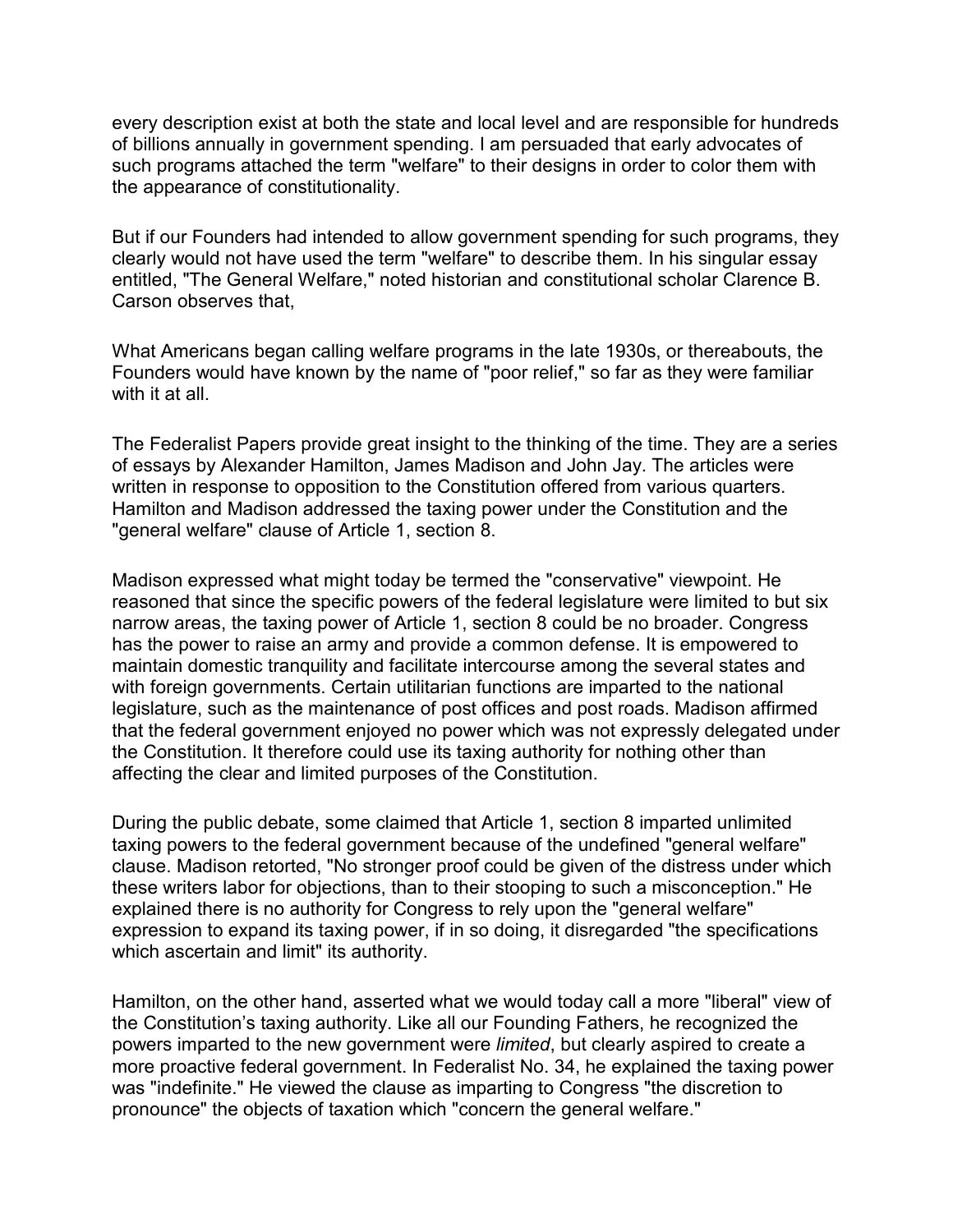Despite the broad divergence of opinion of the two authors on the topic, both were in agreement that the power of taxation did not involve the power to redistribute wealth. The "general welfare" clause does not grant license to establish a welfare state under which largess is distributed to one class of citizens at the expense of another. Even in Hamilton's very liberal view of matters, he cautioned,

The only qualification of the generality of the phrase in question, which seems to be admissible, is this: That the object of which an appropriation of money is to be made be *general*, and not local; its operation extending in fact or by possibility *throughout the Union*, and not being confined to a particular spot.

If it is true that appropriations must be general in nature, not confined to "a particular spot," it must logically follow that programs which benefit only selected groups or classes of citizens cannot possibly meet the constitutional test of relating to the nation's "general welfare."

If Madison represented the more conservative view, and Hamilton the more liberal view, then Jefferson must have expressed the *correct* view. Of all our nation's founders, Jefferson's influence was clearly the strongest. He sheds further light upon the issue, remarking,

The laying of taxes is the power, and the general welfare is the purpose for which the power is to be exercised. They [Congress] are not to lay taxes ad libitum [defined, "at pleasure"] for any purpose they please; but only to pay the debts or provide for the *welfare of the Union*. In like manner, they are not to do anything they please to provide for the general welfare, but only to lay taxes for that purpose.

These remarks clearly indicate that taxation and government spending is intended for the welfare of the *nation* as a whole, not its *individual* inhabitants or locales. The authority to tax exists only to further the greater concerns of the Union itself. We can therefore conclude that the power to provide for the "general welfare" does not authorize distributions from the treasury to the benefit of private interests, individual concerns, or purely local pursuits. More importantly, there plainly exists no authority to employ the power to tax as a means to bring about perceived social order or to correct perceived social injustice.

Taxation under our Constitution, even from the liberal view, was never designed to favor one business over another or one property interest over another. Taxation is nothing more than the simple expedient of raising money for the operation of the legitimate functions of government--period.

Professor Carson concludes his essay by writing,

In sum, then, it is most unlikely that the makers of the Constitution would have chosen the phrase, "general welfare," to authorize the federal government to provide what they understood to be poor relief. It would have violated both their understanding of the meaning of the words and the common practice as to what level of government should provide the relief. On the contrary, it appears that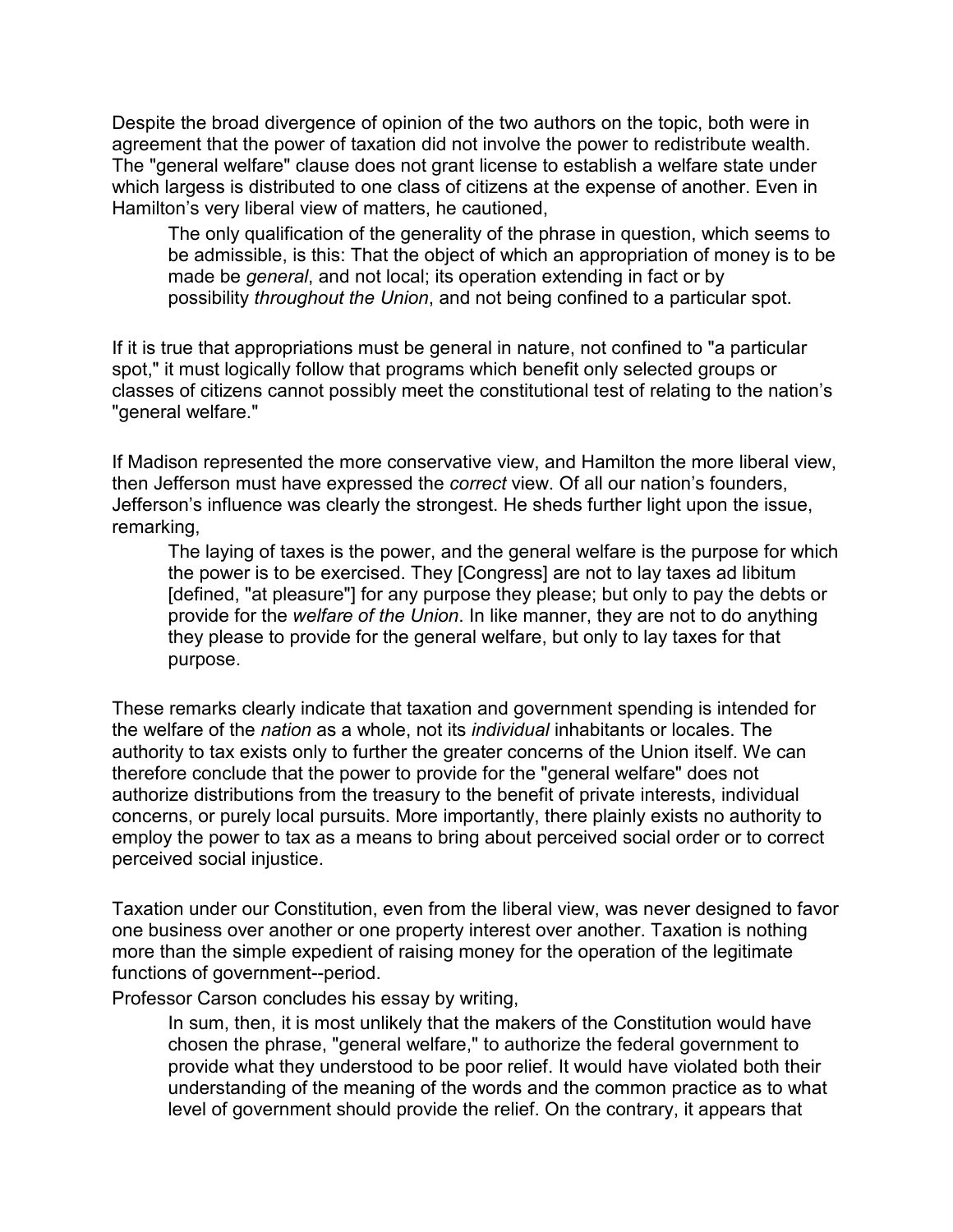relief came to be called welfare to give it a semblance of constitutionality. Indeed, close analysis within the sentence and the context of the Constitution points to the conclusion that the reference "to provide for the general welfare" was the *restriction* of the taxing power rather than a separate grant of power.

Whether politically conservative or liberal, our Founders shared a common goal. As seen from the juxtaposition of Madison and Hamilton, they may have approached it differently, but their purpose was the same. Each possessed a burning desire to establish and ensure the greatest measure of individual liberty possible. They recognized that unlimited taxing power is a direct threat to such liberty.

#### **Look What's Happened to Your Tax Burden**

Most Americans believe we have always lived with both an income tax and a significant tax burden. However, this is not the case. It was not until 1913 that the income tax became a fixture in our economic constellation after ratification of the  $16<sup>th</sup>$  Amendment. But even then, the minimum tax rate was just 1 percent. The maximum rate of 7 percent applied to income in excess of \$500,000. In 1913, it was just the *extremely* rich who paid any income tax whatsoever. The income tax affected just 0.009 percent of the work force. For tax year 1913, only 360,000 income returns were filed nationwide.

Prior to the 16<sup>th</sup> Amendment, the United States relied exclusively upon import duties and manufacturer's excise taxes to fund the federal government. In the first place, the Founders and their immediate antecedents recognized the *limited* nature and power of the federal government. Thus, its need for revenue was not great by any means.

Secondly, the Constitution provides that the Congress *cannot* adopt a direct tax unless it is apportioned among the states. This provision was specifically enacted to *prevent* the federal government from doing what it does today in the name of collecting taxes: getting into the faces of individual citizens with audits, computer notices, penalty assessment, wage and bank levies, tax liens and property seizures. Our nation's earlier statesmen respected this limitation while today's politician cannot even explain what it means.

Hamilton, the liberal, was chiefly behind the use of manufacturer's taxes as the principal means of funding the functions of government. First of all, they were fair. Hamilton observed that "Taxes on consumable articles have, upon the whole, better pretensions to equality than any other." Our Founders knew that achieving political equality, i.e., making all citizens equal *in the eyes of the law*, did not mean punishing one group of citizens or segment of society in order to benefit another. Therefore, the standard of fairness in taxation was measured by the uniformity of the tax. To be fair, the burden of the tax must fall upon all citizens proportionally. Excise taxes are particularly suited to this goal.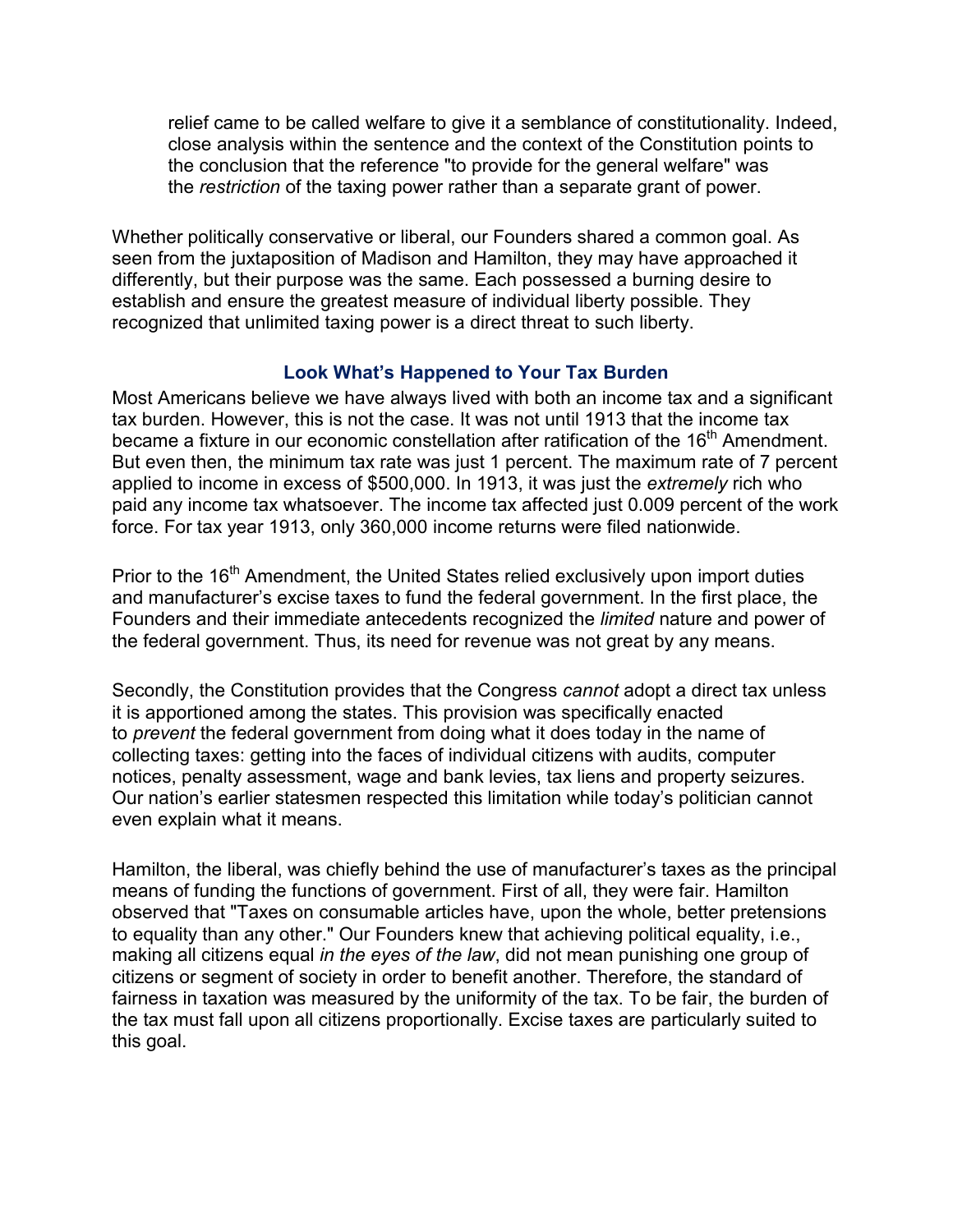Secondly, the Founders knew the basic economic reality that what you tax, you get less of. To tax income and capital gains, or as Hamilton phrased it, "the articles of our own growth and manufacture," was to limit the young nation's economic potential. Consequently, the Founders expressly rejected income taxes in general, and the graduated income tax in particular, since both are antithetical to the foundations and growth of liberty which they had labored so long and at such great cost to birth.

Nothing speaks so clearly to this truth than to observe the affects the encroaching income tax has had upon all of us. Even though the income tax was in effect in 1913, the average American paid no income taxes until about 1943, when Congress passed the Victory Tax Act to fund World War II. It was presented as a "temporary" measure, to be repealed at the war's conclusion. With it came income tax "withholding." For the first time, the federal government got its hands directly into the pockets of the American people. It has not removed them since.

When enacted, the income tax code consisted of just a handful of pages of law and regulation. Today, it encompasses more than 17,000 pages. There are thousands of tax forms and tens of thousands of pages of incomprehensible instructions intended to guide us through them. The IRS reports that in 1995, Americans spent 5.3 billion hours in the mind-numbing task of making records and preparing more than 210 million individual and business income and employment tax returns. That is an increase of 4 percent over the time spent in 1994. On top of that, businesses are annually required under threat of substantial penalty, to prepare and file more than one billion (that's *BILLION*) information returns, such as Forms W-2 and 1099. Through these forms, businesses report to the federal government the financial activities of those with whom they associate. The requirement to report expands on a regular basis.

With the growth of the compliance burden came an equally oppressive growth in the level of taxation. By the 1950s and 1960s, the average American paid about 20 to 25 percent of his income in federal, state and local taxes. By 1996, the average family paid between 42-45 percent of its income in taxes at all levels.

In 1996, the median family income for a dual income family was \$53,091. That family paid a total of \$21,883 for federal, state and local taxes. To see why the average middle income family of today cannot survive on a single income, we need only examine the tax burden faced by families in the 1950s. That same family, in 1955, measured by 1996 inflation-adjusted dollars, paid just \$6,665 in taxes. Today's family pays *more than three times* what our parents did on the same relative income.

Each year, the Tax Foundation of Washington, DC, releases its calculation of "Tax Freedom Day." Tax Freedom Day represents the average day on which a citizen has worked enough time to pay all his federal, state and local taxes. In 1997, Tax Freedom Day was May 9. If you dedicated all the income you earned to paying taxes beginning with January 1, you would have to work 128 days, or until May 9, to pay them all.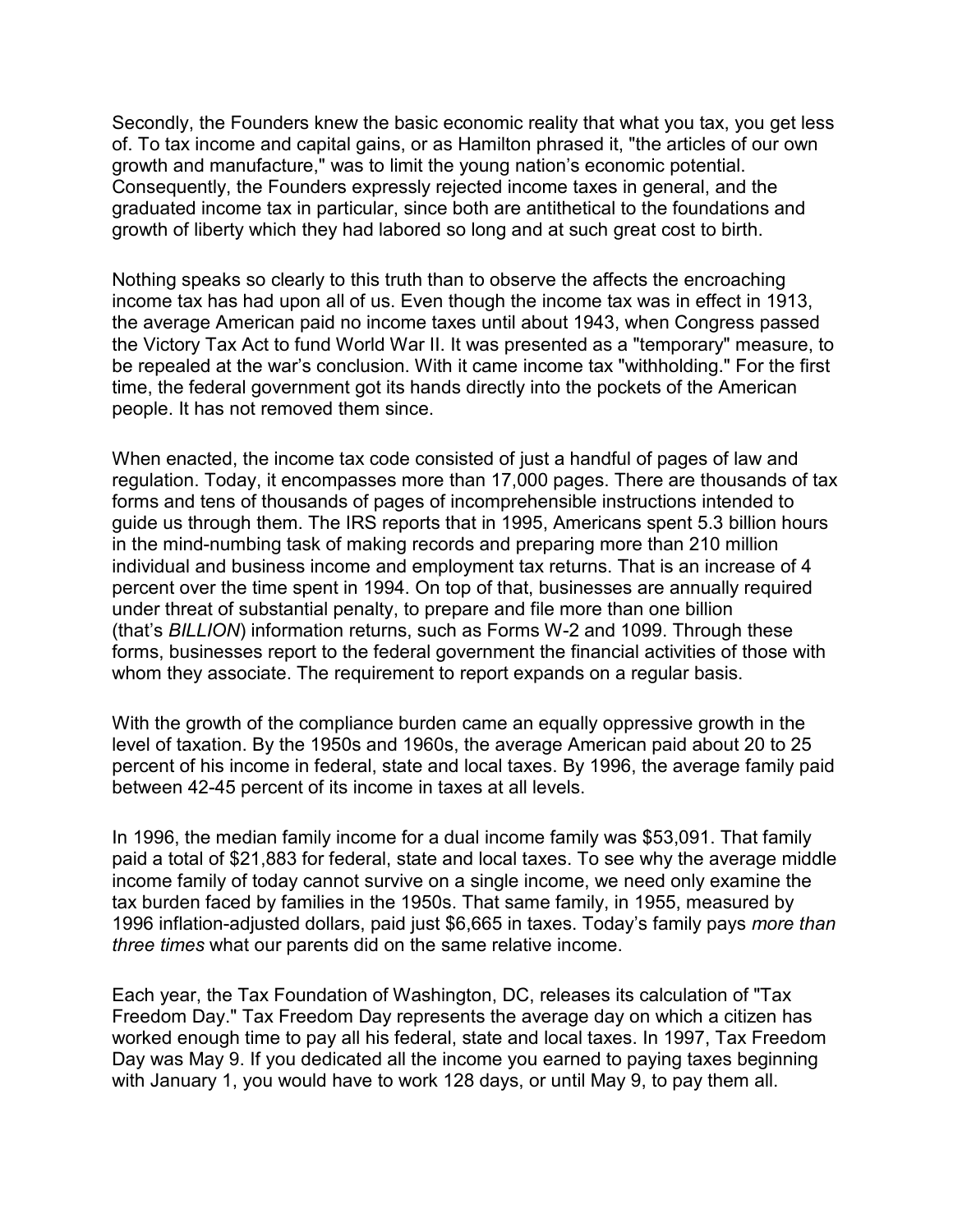However, very few of us work seven days per week, week in and week out. Therefore, let us put the 128-day tax burden into the context of *working days*. Let us assume we work five days per week for fifty-one weeks, with ten days off for an assortment of holidays, unpaid leave, etc., and a one-week vacation. At that, we work about 246 days per year. If 128 of those are needed to pay taxes, we need about 52 percent of the time to earn money just to pay taxes.

There should be no doubt in your mind that taxes make you poorer. Despite the flowery Washington promises of more benefits through more programs pointed at more people to alleviate more problems, the fact is, *taxes make you poorer!* There is a complicated economic principal at work here which the Washington social engineers seem not to understand. Let me see if I can explain it. Here goes -- *Higher taxes* cost more money *than lower taxes*. Did you get that? If you have to commit a growing percentage of your income to pay taxes, you have a shrinking percentage available for food, clothing, etc. In fact, at current levels, taxes consume more of the family budget than food, clothing, housing and medical expenses--combined!

Ultimately, your standard of living must fall to accommodate the growing demand for your income. Gerald W. Scully, professor of economics at the School of Management, University of Texas at Dallas, illustrates this point vividly. His analysis of the affect of growing taxes upon the economy finds that if overall tax rates had remained in the low-20 percent range, the "optimal level of taxation," as they were in the 1950s and 1960s, real gross national product (GNP, the measure of national production) would have been about \$13.6 trillion by 1989. That is about *twice* what GNP actually was that year.

The impact of this upon the average family is staggering. It means that the average family today would have about twice as much real income as it now has. Professor Scully observes that, "In general, the US economy has sacrificed \$2 worth of income for every \$1 of tax paid beyond the level of optimal taxation." Furthermore, Professor Scully's data show that in addition to the increase in income, the average family would have about \$100,000 more in assets owned *outright*, that is, free of debt.

Ask yourself this question. Just exactly how much government aid would you need if your tax burden were cut in half, your spendable income was twice what is now, and you had \$100,000 more cash in the bank, or equity in your home, or cash in your retirement fund? That is precisely the condition we would find the average family but for the increasingly burdensome tax and spend policies of the past forty years. And while Americans continue to demand more from government, ironically, the majority of taxpayers believe their current burden of up to 45 percent is too high. A sweeping survey by *Reader's Digest* in 1996 showed that a virtual cross section of citizens believe the maximum "tax burden that Americans think a family of four should bear is 25 percent of its *total income*."

The amazing aspect of the survey is that is was not pointed at specific classes or ideologies. Researchers questioned Democrats and Republicans, conservatives and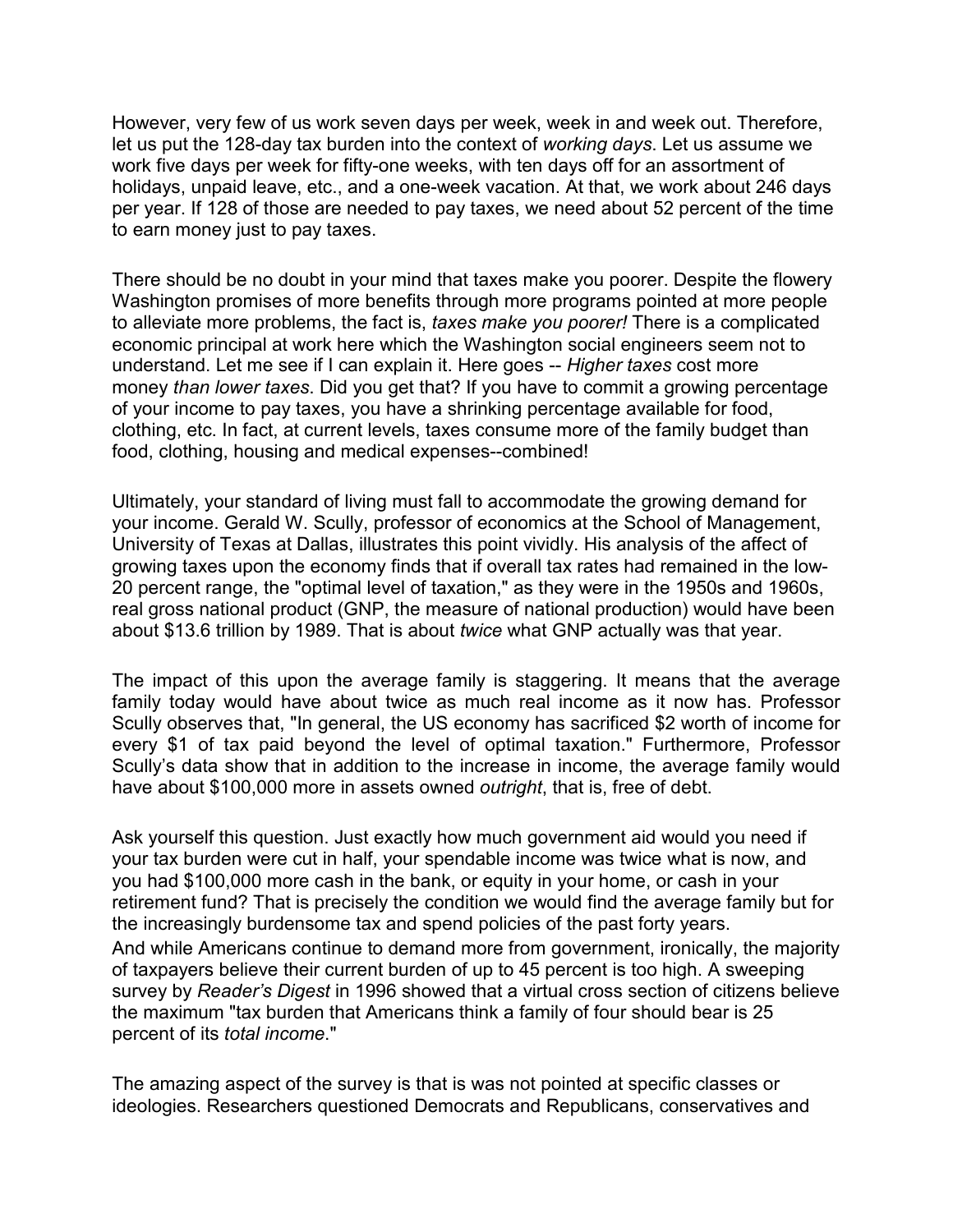liberals, blacks and whites, rich and poor, men and women, old and young. By the rate of 68 percent, a level which can only be termed a compelling consensus, Americans agree their taxes are about 2 to 2.5 times higher than they should be.

Professor Scully's study found that economically speaking, total tax rates in the low-20 percent range allow the government to collect sufficient revenue to fund its legitimate functions, but do so with the least amount of negative impact on sustained growth. The fact is, all taxation causes some negative impact on the economy. The question is at what level do they actually accelerate the damage *beyond* what government programs are able to offset. The answer appears to be that the point of diminishing returns begins at the low-20 percent range.

Incredibly, what Professor Scully found through his economic research the American people seem to know instinctively. Ironically, however, people continue to call for more and more government programs. It is as though we want the perceived benefits of government but are unwilling to pay the cost. What we know full well after forty years of social planning is that government is not free. Not only is it extremely expensive, it is wasteful, inefficient, impersonal, unreliable and often riddled with fraud. We must recognize that in the majority of cases, government is not the solution to our economic and social ills. In the majority of cases, it only makes matters worse by making people poorer and hence, more dependent.

#### **Estate and Gift Taxes Make Matters Worse**

As if it is not bad enough to pay a growing tax burden during your life, estate, gift and inheritance taxes make it possible for the government to continue getting into our pockets even after death. But while estate, gift and inheritance taxes are tremendously burdensome for many families, they are of little or no benefit in terms of raising revenue.

Most citizens believe that estate taxes are pointed only at the extremely wealthy. As a result, people tend to feel that such taxes have no impact upon them and, in fact, can only help them. This belief has been with us since 1916, when Congress enacted the first of the modern estate tax laws. As we shall see, the estate tax hits the "little" guy much harder and in more ways than we imagine at first blush.

The driving force behind the 1916 estate tax legislation, like its 1913 predecessor the income tax, was social egalitarianism. The framers of tax policy set out to attack concentrations of wealth for purely social and philosophical reasons. The estate tax was never intended as a tool to raise revenue. Its express purpose is to destroy capital; to break up family holdings and thereby prevent them from being passed on to succeeding generations.

In 1946, Beardsley Ruml, then chairmen of the Federal Reserve Board, expressed the belief of social engineers of the time regarding taxation. He stated that the prime concern for planners in imposing tax burdens is not to raise revenue. Instead, he observed, "the inevitable *social* and *economic* consequences of any and all taxes have now become the prime consideration in the imposition of taxes."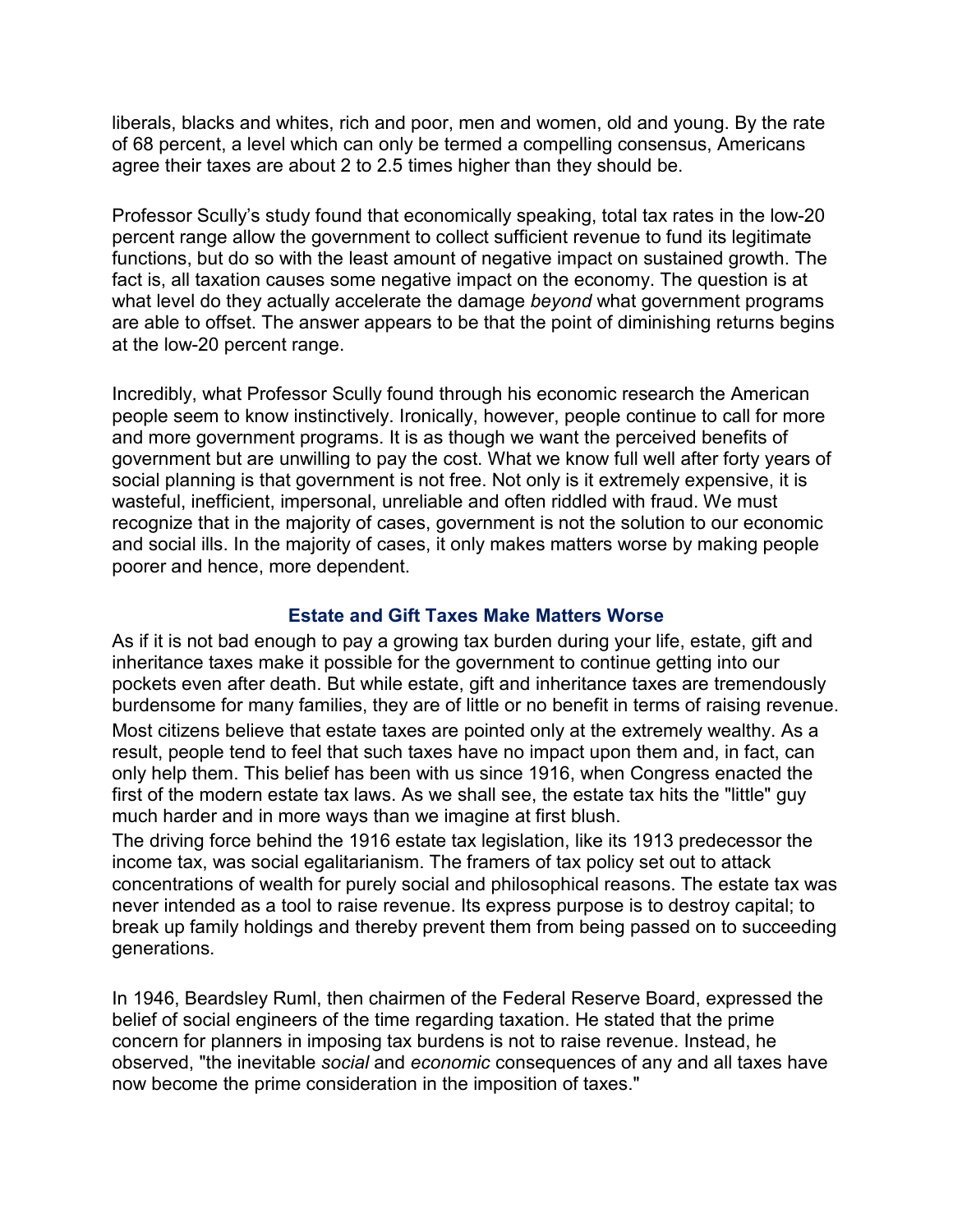Ruml's statement takes us 180 degrees *away* from the intent of the Founders in granting taxing power to the United States. The fact that policy makers have used taxes for social and economic planning purposes in addition to raising revenue, has pushed us down a very slippery slope. The resulting tax burdens are now choking the average family.

Ruml explained that rather than raising revenue, taxation had four other primary purposes. Two of those purposes are,

- 1) To express public policy in the distribution of wealth and of income, as in the case of progressive income and estate taxes;
- 2) To express public policy in subsidizing or in penalizing various industries and economic groups.

Ruml's observation about estate taxes in general is quite telling. It clearly shows that the tax is of no significance other than preventing the passage of wealth from one generation to another as a result of arbitrary public policy dictates. Listen:

The second principal purpose of federal taxes is to attain more equality of wealth and of income than would result from economic forces working alone. The taxes which are effective for this purpose are the progressive income tax, the progressive estate tax, and the gift tax. What these taxes should be depends on public policy with respect to the distribution of wealth and of income. It is important here to note that [the primary purpose] of estate and gift taxes. . .is the social purpose of *preventing what otherwise would be high concentrations of wealth and income at a few points*, as a result of investment and reinvestment of income not expended in meeting day-to-day consumption requirements. These taxes should be defended and attacked in terms of their effects on the character of American life, *not as revenue measures*.

It is clear that the purpose of estate taxes is simply to take money from people. Another way of saying the same thing is that estate taxes facilitate the process of *stealing* assets families have lawfully built during a lifetime.

Ruml was dead right in saying that estate and gift taxes have no significant impact on revenue. Historically, they have accounted for barely 1 percent of total federal revenue. In 1994, for example, out of total federal receipts of \$1.259 trillion, the estate and gift tax accounted for just \$15.225 billion, or 1.2 percent of the total. This is not at all unusual. Even during the high estate tax rate periods of the 1940s when America was embroiled in a world war, estate taxes never accounted for more than 12 percent of total federal revenue.

Ironically, the IRS attacks estate tax returns through the audit process with much more vigor than any other category of return. In 1993, the IRS audited nearly 17 percent of every estate tax return filed. That is 8.5 times higher than the individual tax return examination rate. However, of those filed, more than 57 percent were for gross estates of under \$1 million. The families of such estates are certainly not the super-rich Rockefeller-type fat-cats we normally think of when the estate tax comes to mind.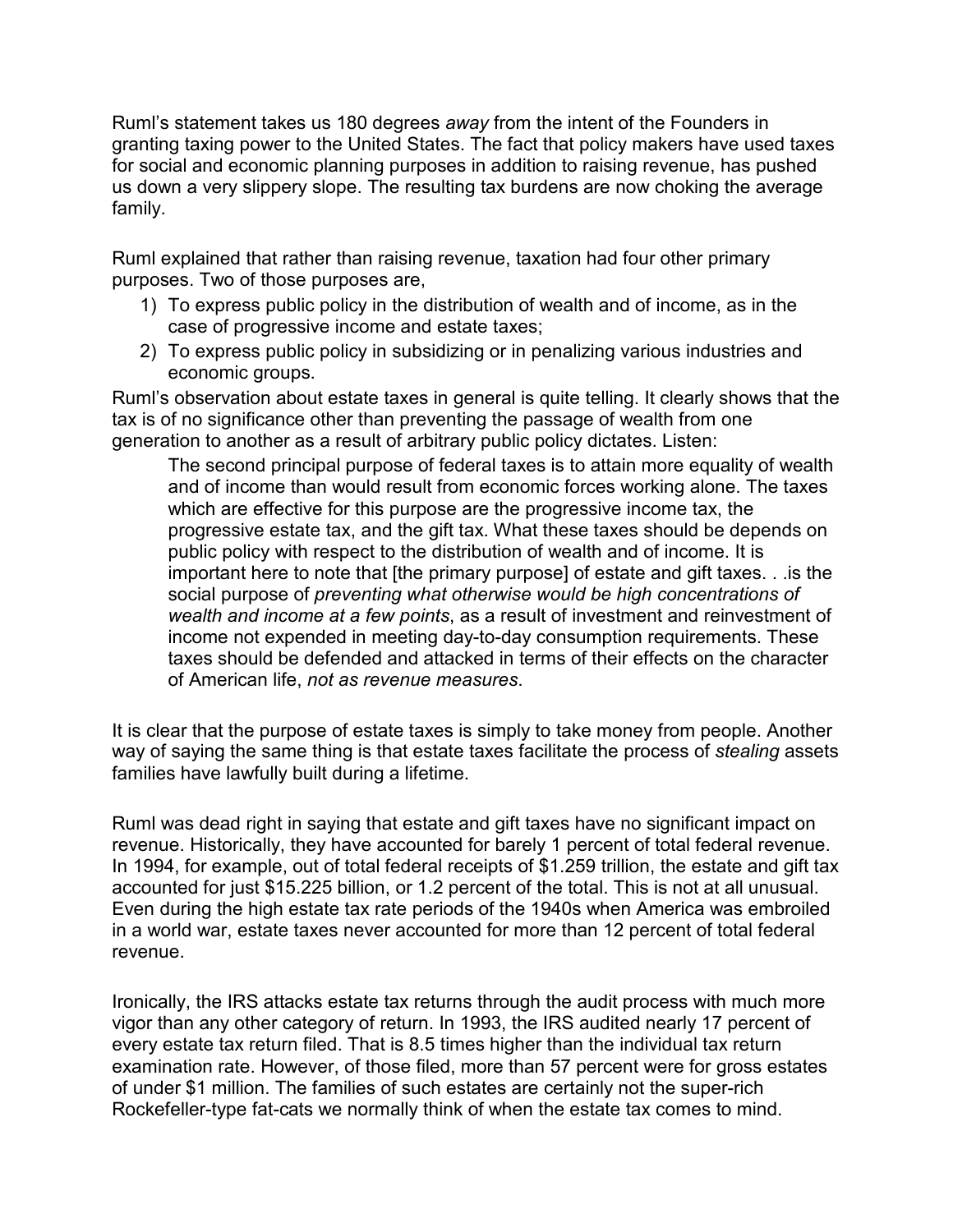If estate taxes are not effective for collecting revenue, they are effective for destroying small businesses and capital. While many believe only the super-rich face estate tax hits, the fact is, 90 percent of all estate tax returns filed are for estates with less than \$2.5 million of total assets. And while this may seem like a lot of money, the majority of the valuation comes from the assessment of a single, small family business built by a patriarch or matriarch over a period of decades.

The sad reality is that estate taxes destroy many of these businesses simply because the family does not have the cash available to pay the estate taxes. And the fact that so many are audited only exacerbates the situation, costing many thousands of dollars in legal and accounting fees on top of the IRS' traditional assessments of tax, interest and penalties. In a 1996 report by The Center for the Study of Taxation, we learn that, More than 70 percent of family businesses don't survive the second generation and 87 percent don't make it to the third generation. Many of these businesses fail because the owners' estates don't have the liquidity to pay the estate tax due.

Do not dismiss the "family business" as an unorganized, economically insignificant gesture emanating from a garage or basement. The fact is, 78 percent of all new jobs created in the United States between 1977 and 1990 were created by family businesses. More than 90 percent of all American businesses are family businesses. They generate "49 percent of our GDP and employ 59 percent of the US work force."

When a business collapses because the family does not have the cash to pay the estate tax, jobs and productivity die with it. For this reason, we all should be concerned about the continuation of the estate tax. Many of our jobs depend upon the continuity of the family business environment after the death of the owner. You do not have to be rich to be adversely affected by the estate tax. Your very job may be destroyed if the owner of the business you work for dies and his estate is unable to raise the cash to pay the tax. Based upon the survey of 2,500 family businesses conducted by The Center for the Study of Taxation,

Only 26 percent of the family business owners participating in *The Tax Impact Study* said that their estates would have sufficient liquid assets to pay estate taxes if their heirs were to inherit the business today. Of the remaining business owners surveyed, 30 percent responded that their families would have to sell all or part of the business to pay the tax, and 41 percent said they'd have to borrow money using at least a portion of the business as collateral. In total, 71 percent would have to liquidate, sell or leverage a portion of the business to pay the required estate taxes.

As you can plainly see, the estate tax is directly responsible for the destruction of jobs, the destruction of capital, reducing the standard of living for succeeding generations and reducing productivity for all of America.

Upon establishing the Constitution in our newly formed republic, the Founders quickly set about the task of *disestablishing* many of the English practices standing in the way of liberty. Among them were the severe limitations on owning property and passing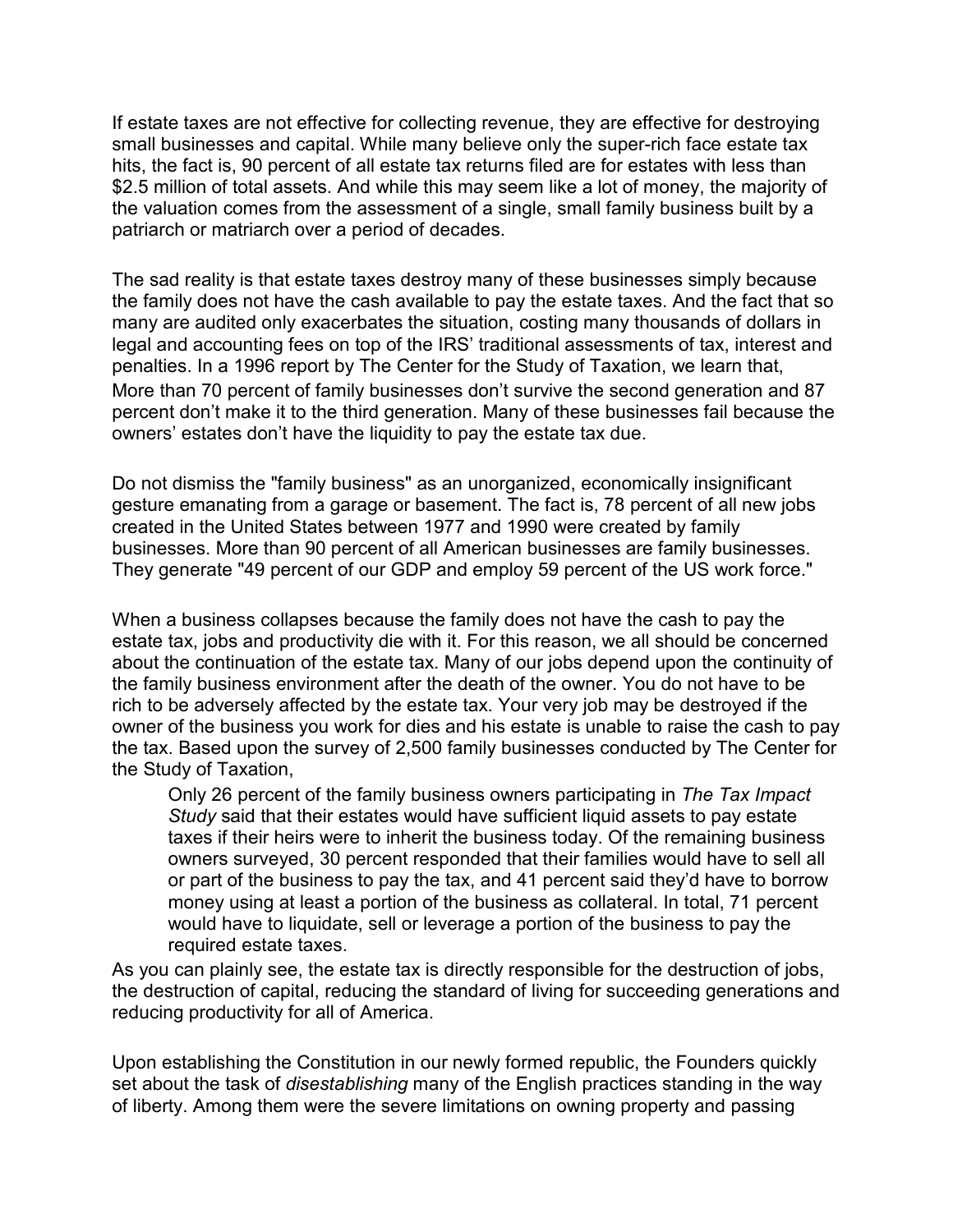estates. First, they eliminated the encumbrance upon property known as "quitrent." This was a periodic payment on land owed to the king. After severing ties with England, Americans held their property in "fee simple." Fee simple ownership is where one enjoys the entire property, "with unconditional power of disposition during his life, and descending to his heirs and legal representatives upon his death intestate."

Following the lead of Thomas Jefferson and Virginia, the states also rapidly eliminated both the practices of "primogeniture" and "entail." Primogeniture was the practice of vesting the entire estate in the hands of the first born male child. No other member of the family was entitled to any distribution. Entail prevented the estate from ever leaving the family. These policies placed serious restrictions on the right of property and the disposition of one's estate. They were "vigorously opposed" by Jefferson. By eliminating them in Virginia in 1785, he set about to create "a system by which every fibre would be eradicated of ancient or future aristocracy, and a foundation laid for a government truly republican."

The idea of limiting one's property rights or redistributing his wealth against his wishes was wholly abhorrent to the Founders. Because the estate tax is in patent violation of the constitutional purpose of taxation, because it is a social planning tool designed to destroy capital under a Marxist-type graduated tax plan, and because the destruction of businesses and capital mean the destruction of jobs and growth, we should abolish estate and gift taxes in their entirety. More than any other form of taxation, estate and gift taxes represent nothing more than outright government theft intended to make you die poor.

#### **Capital Gains Taxes Reduce Your Standard of Living**

The arguments in favor of retaining capital gains taxes are much the same as those for the estate and gift tax. They focus more upon the socialist notion of redistributing wealth than they do their revenue import. This is because the capital gains tax, like the estate and gift tax, has little impact on the overall federal revenue picture. In 1994, total federal receipts from all sources were \$1.259 trillion. Revenue from the capital gains tax amounted to approximately \$36.32 billion, or less than 3 percent of the total. The capital gains tax has never been responsible for a significantly larger share of federal revenue in a given year.

On the other hand, capital itself plays a critical role in the development and growth of business, and concomitantly, jobs and wages. The three cornerstones of sustained economic growth are savings, investment and productivity. Savings provide the source of funds (capital) used by business to make investments. Businesses invest capital in such things as machinery, raw materials, facilities and labor to produce goods and services. Capital investments increase productivity which, in turn, leads to more jobs, higher real wages and improved working conditions.

The capital gains tax is pointed squarely at capital, one of the essential ingredients needed for economic growth. What you tax, you get less of. When you tax the return on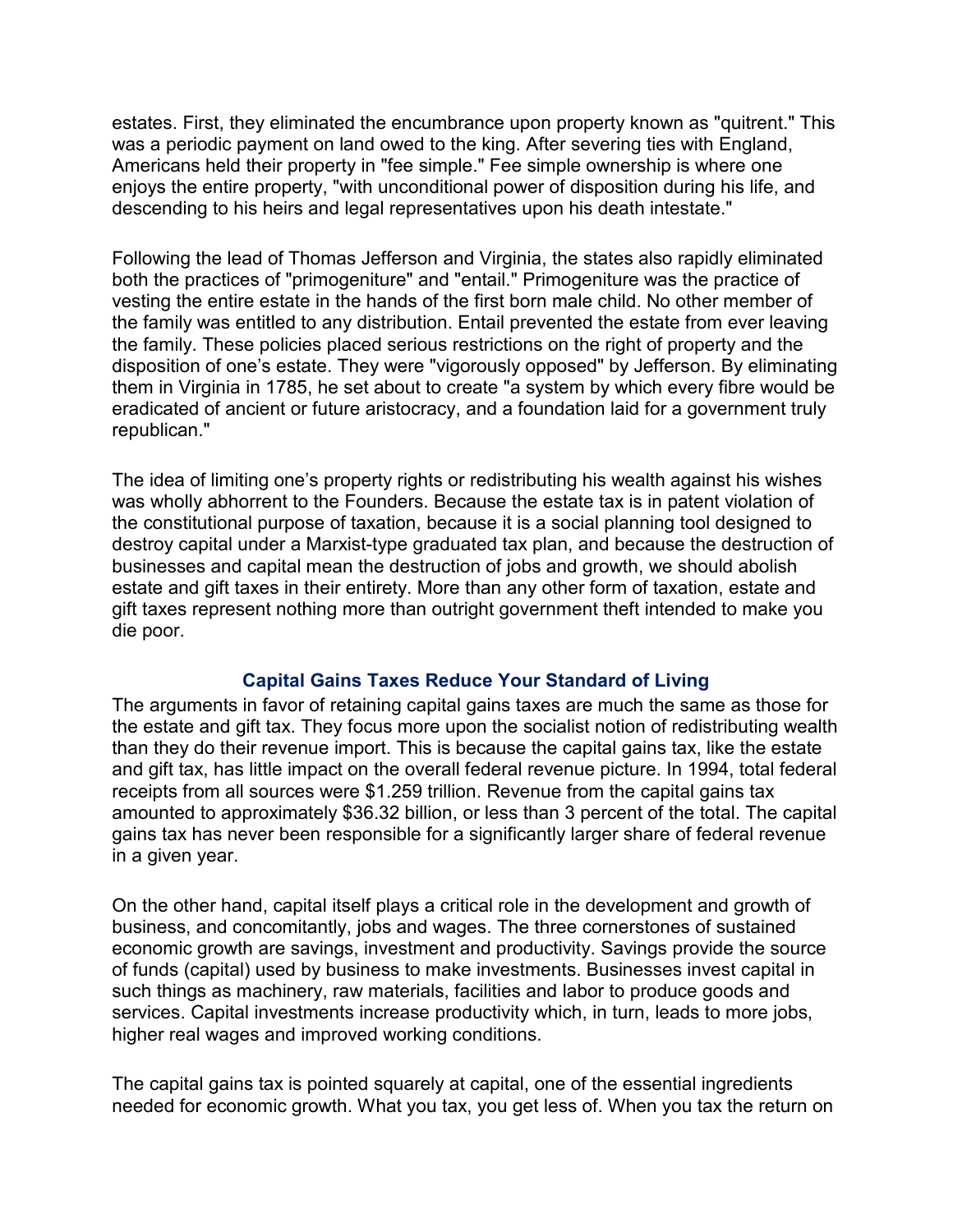invested capital, you *discourage* investment. A tax on capital means there must naturally be less capital available to business. What is available is therefore *more expensive*. This is reflected in higher interest rates that businesses must pay to finance expansion.

Economist Dr. James L. Payne draws a succinct correlation between capital gains taxes, available capital, the growth of business and ultimately, the creation of jobs. He writes,

[Capital gains tax discourages individuals from investing in new business opportunities. For example, when higher tax rates for capital gains were adopted in 1976, the flow of capital to new ventures practically stopped. Whereas in 1968 more than 300 new high-technology companies were founded, in 1976 none were formed

Prior to 1986, the law allowed a substantial exclusion from income of long term capital gain. The 1986 Tax Reform Act removed it. At present, long term capital gains are taxed as ordinary income, but are capped at 28 percent. This fact caused much capital to be invested elsewhere. In most cases, the capital found its way into tax exempt government bonds. Why invest in a fully taxable transaction when there is a *tax exempt* investment vehicle available? This kind of negative tax treatment is what economics call a "disincentive."

As I stated earlier, all taxes cause some amount of distortion in the market. The distortion created by the capital gains taxes is to redirect investment capital to other investments which, but for the tax consequences, would otherwise not be as attractive. The capital gains tax is a disincentive to invest in start-up companies or existing businesses.

However, investment in government bonds only exacerbates a negative situation. Capital invested in private industry leads to the *production* of goods and services and ultimately, a rising standard of living. But capital invested in government leads to the production of *nothing*. Government does not produce; it only consumes. Dr. Payne suggests that for every dollar raised through capital gains taxes, it costs the economy \$1.23 in lost production because of the disincentives.

The flow of capital away from business means only one thing. In order to attract investments, businesses must "bid up" the price they are willing to pay for capital. The price of capital is *interest*, and rising interest rates mean reduced profit for investors, further disincentive to invest. Rising rates also mean reduced wages for workers and increased cost to consumers, all of which add up to a reduced standard of living.

The combination of these factors has a profound *negative* impact on capital investment. In 1992, our rate of domestic investment was just 2 percent of net national product. Between 1980 and 1990, the investment rate averaged 5.6 percent annually. However, during the 1950s, 1960s and 1970s, the investment rate averaged 8.2, 7.9 and 7.9 percent respectively. Since 1992, the picture is not much better. We are still at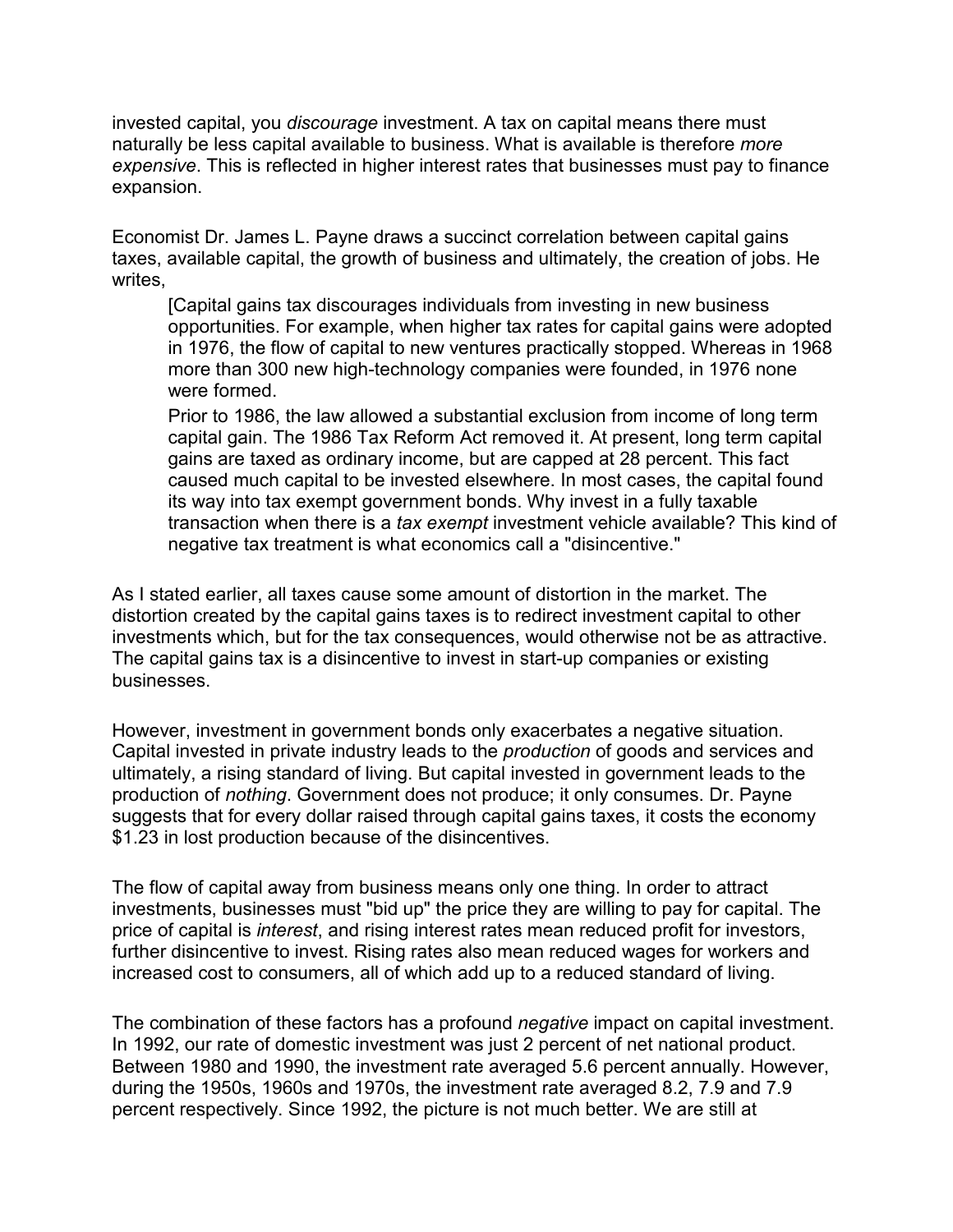dangerously low levels of domestic investment as compared with earlier decades. There is no telling just how many successful businesses do not exist because their creators were starved of capital in the formative stages. How many could have grown to the likes of Microsoft we will never know.

It is not just the tax on capital gain that dries up capital investments. The tax law clobbers investment in two additional ways, each of which play a role in discouraging investment. The first way is through limited depreciation of capital assets and the second is through limited ability to deduct capital losses.

Let us first discuss depreciation. "Depreciation" and "depletion" are the legal mechanisms under which investors recapture their capital investment. Our law does not tax the return of invested capital (it taxes only the profit), but it greatly limits the investor's ability to recover his investment. Under the Tax Reform Act of 1986, depreciation schedules were greatly modified, extending recapture periods for years in some cases, decades in others. In addition, the Alternative Minimum Tax (AMT) was greatly strengthened. The AMT was specifically designed to prevent companies from eliminating their income tax liability through capital investment.

This has the direct negative effect of discouraging capital investment. Investment by its very nature is speculative. Profits are not assured. Therefore, venture capitalists often look for a quick recapture period in order to minimize their risk. When the tax law pushes the recapture period out several years, or even decades, this creates substantial disincentive to invest.

The lack of investment capital is especially hard on upstart businesses with no track record of profits. Existing businesses can somewhat offset the prolonged recapture period by paying current income to investors (termed "dividends") on the profits generated. But if there are no immediate profits, as is often the case with start up businesses, the investor's ability to recapture his capital is greatly limited.

The Clinton administration's 1993 tax changes made an already difficult situation even worse. Under prior law, nonresidential real estate could be depreciated over 31.5 years. A company which invested in buildings was limited to recovering its capital investment over that lengthy period. However, under 1993 amendments, the recovery period was pushed to thirty-nine years. There is now even less incentive for business to invest in manufacturing or office facilities.

Let me illustrate just one way these recovery periods adversely affect the whole economy. According to the National Association of Home Builders (NAHB), construction starts of multi-family housing dropped from 669,000 units in 1985, to 372,000 units in 1989. Note that prior to 1986, real estate projects such as multi-family housing received favorable depreciation and capital gains tax treatment. Through the 1986 Tax Reform Act, both these advantages were *eliminated*. The multi-family housing industry went south with the tax incentives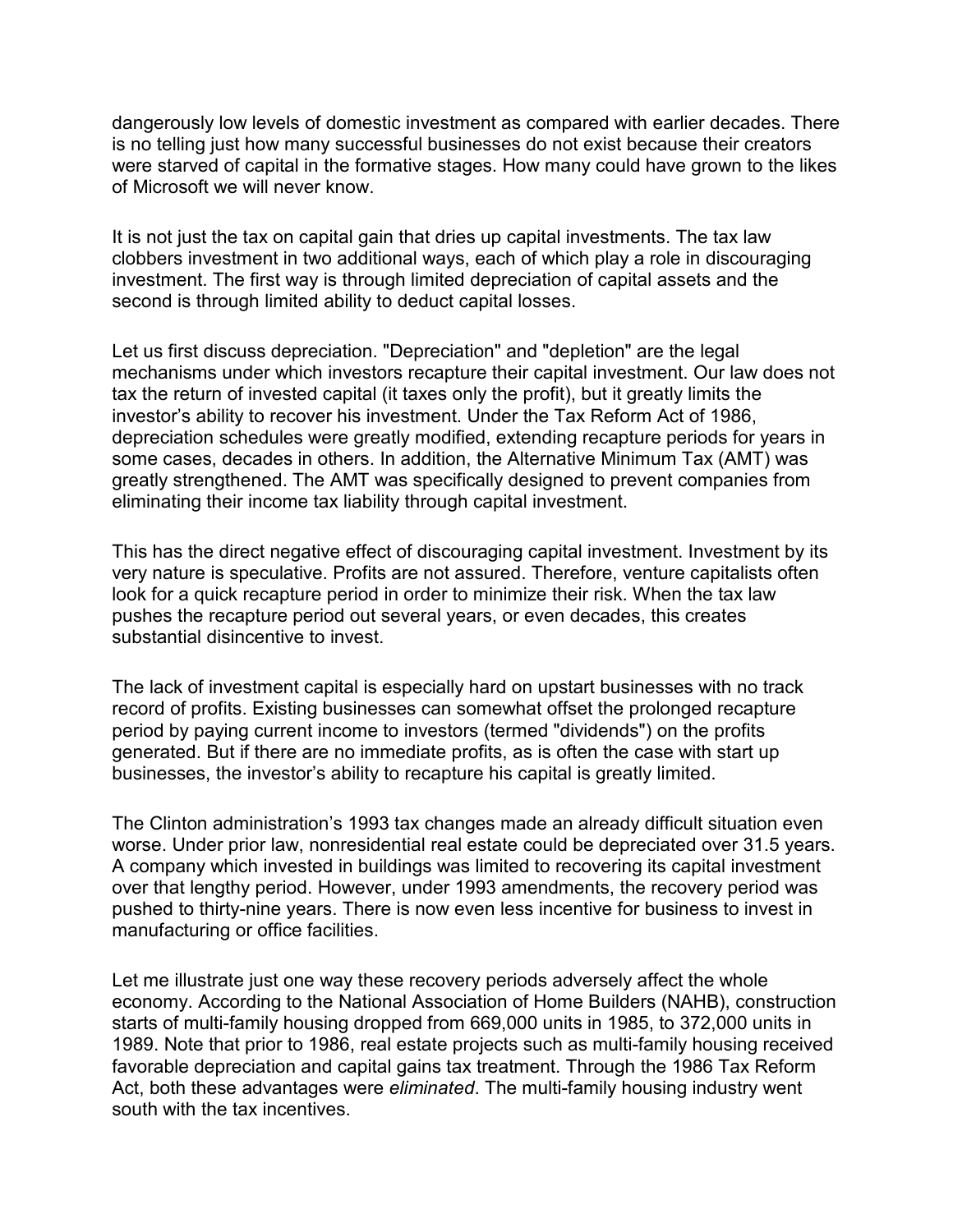As rental property becomes more scarce, that which is available is naturally more expensive. According to NAHB, the hardest hit segment of the housing industry is low and moderate-income rental housing. The number of rental units available for less than \$350 per month "declined by 75 percent from the first half of 1986 to the first half of 1989." With nearly all incentives to invest in low and moderate-income housing projects removed from the tax law, actual investments in such property virtually dried up. Those who suffer are low- to moderate income families. They must either pay more than they can afford for housing or they cannot find housing at all.

Let us now discuss capital losses. Investment is discouraged through the limited ability to deduct one's capital losses. A capital loss deduction is limited to just \$3,000 per year. Thus, if an investor loses \$100,000 in a failed business, he is limited to deducting that loss at the rate of \$3,000 per year over a period of thirty-four years.

As a result, investors who take the risk of capitalizing business get no assistance from the tax law if the investment fails. However, if the investment succeeds, they are pounded in the various ways outlined above. In light of all this, the only logical remaining question is, why would any sensible person bother making any investment at all? Increasingly, the answer seems to be a growing unwillingness to do so.

Attacks on capital do not affect only the so-called "rich investor." The fact is, when businesses are unable to update facilities, equipment, etc., productivity drops. When that happens, wages paid to workers drop as well. It is not surprising, therefore, that we have seen a marked decrease in the growth of real wages. Lawrence Kotlikoff, professor of economics at Boston University, confirms that the growth of total compensation to employees, consisting of wages and benefits, grew by less than "3 percent per year" each year since 1975. In contrast, compensation grew at the rate of *35 percent* each year for the fifteen years preceding 1975. This is what we now call "middle class stagnation." We have our tax laws to thank for it.

The two greatest myths about capital gains taxes are (1) they are paid only by "rich" people and, (2) cutting capital gains taxes benefits only "rich" people. In fact, neither declaration could be further from the truth. Social planners often cite statistics suggesting 60 percent of the benefits of capital gains tax reduction are claimed by citizens with incomes in excess of \$200,000. "Why," they ask, "should we grant tax relief to citizens with more than \$200,000 in annual income?" That would be nothing more than granting tax relief to the richest 1 percent of the population at the expense of the middle class.

What they do not tell you, however, is that a careful analysis of the numbers tells a much different story. The reality is, the total income of those claiming a capital gain exceeds \$200,000 only *because the income includes* the capital gain in question. Capital gain income is *combined* with annually recurring income, such as wages, business income, etc., to arrive at total income.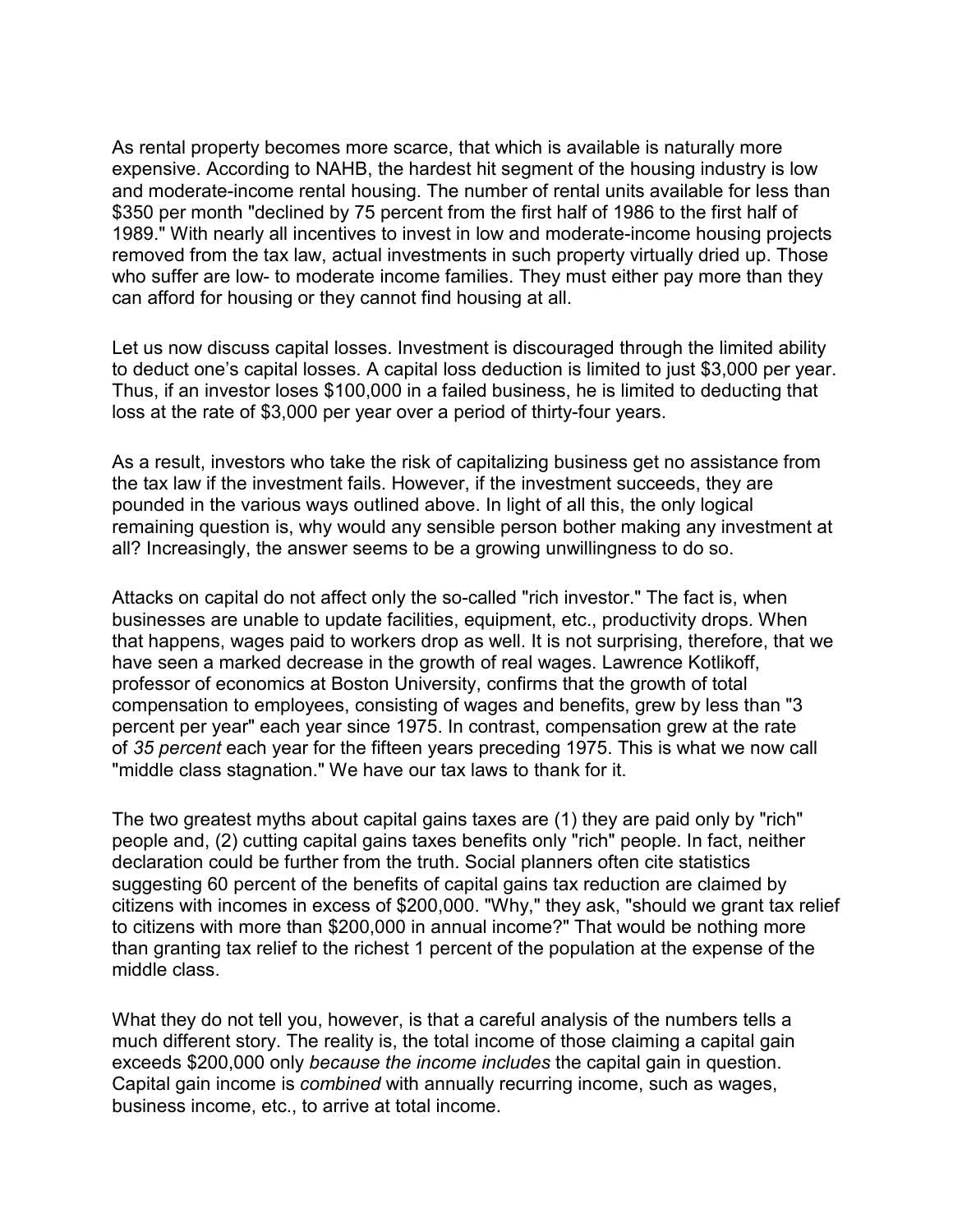However, when the transaction creating the capital gain is *removed* from the income computation, a much different picture emerges. When you consider ordinary, annual recurring income--such as wage income--we find that 65 percent of citizens paying capital gains taxes earn annual incomes of less than \$50,000. Over 25 percent of citizens paying capital gains taxes earn less that \$20,000 annually. On the other hand, just 5 percent of citizens paying capital gains tax have annual incomes above \$200,000. It is clear, when we look at the question honestly, it is the average, middle income American who is paying capital gains taxes, not just rich folks.

How is it that middle class Americans pay so much of the capital gains taxes? It happens for two reasons. First, middle class Americans are often forced to liquidate capital assets to provide financial relief. Let me provide just one very common example. A citizen living in southern California is laid off from his job in the aerospace industry. To find work, he must move to the mid-west. He sells his home in California and buys a similar property in his new state. But the home in California was much more expensive than the new home. Because he does not reinvest all the proceeds from the sale of the California home, he faces a capital gains tax on the difference. Why did he not purchase a new home of equal value? Simple. He could not afford the payment. His new job pays much less than the lucrative job in the aerospace industry.

This pattern is not hypothetical. It is repeated over and over throughout the nation. And there are several variations on the theme. What it evidences is rich folks *are not paying* capital gains taxes. *Middle class Americans* pay the tax. Moore writes, In fact, 1992 Internal Revenue Service data indicate that 56 percent of all returns reporting capital gains were from households with incomes below \$50,000. Eighty-three percent, or 7 million returns, were for households with incomes below \$100,000. Ironically, middle class Americans end up stuck with the tax precisely because they are not rich enough to avoid it! That is right. Rich people have the power to avoid capital gains taxes, and they do. This is because the capital gains tax is, at least in some sense of the word, a *voluntary* tax.

This brings me to the second reason why middle class Americans pay the tax. It is based upon an economic reality. The reality is, what you tax you get less of. When you tax capital gain income, you get less capital gain income. Congressional Budget Office (CBO) studies show that when the capital gains tax was over 40 percent in the mid-1970s, citizens in the top 1 percent of income earners accounted for just 33 percent of all taxable capital gains. However, when the capital gains rate was cut to 20 percent in 1981, the top one percent of income earners reported 55 percent of all taxable capital gains.

Why does this happen? When capital gains tax rates are high, rich folks simply do not sell their appreciated capital assets. They hold them. This is a phenomenon known as the "lock-in effect." Capital becomes locked in assets which people do not liquidate because they do not wish to pay the high capital gains tax.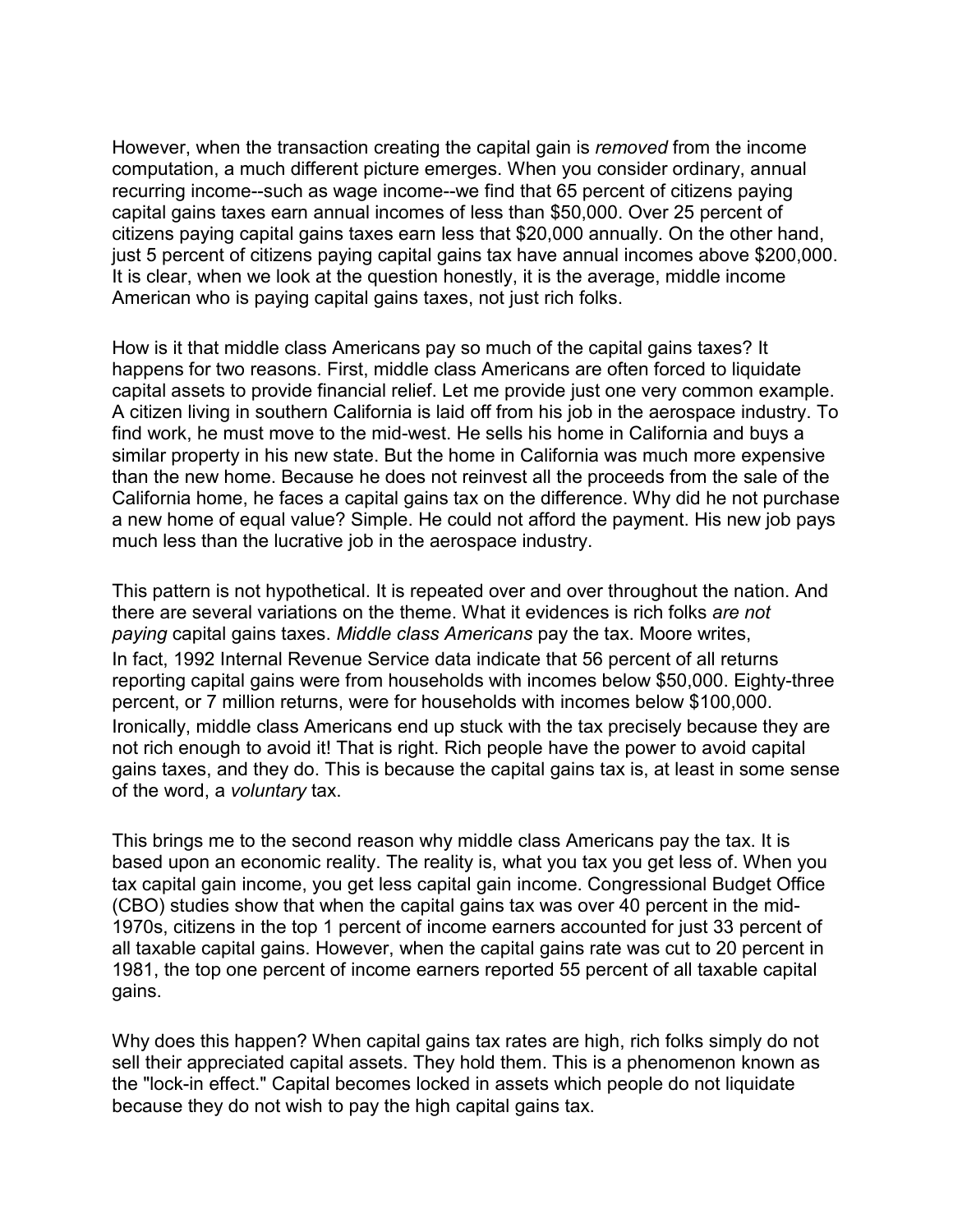Rich people, unlike their middle income neighbors, have a choice. They do not need the money to feed their families so they simply do not take profit from the asset. They bide their time. They know from history that sooner or later another tax law change will come down the pike. When the law is more favorable to the transaction, then they sell--but only then.

What happens as a result of this is a substantial drop in capital gain revenue. Moore observes,

Over the past 30 years a consistent pattern has emerged: every time the capital gains tax has been cut, capital gains tax revenues have risen. Every time the capital gains tax has been raised, capital gains tax revenues have fallen.

To illustrate, revenue from capital gains went from \$41 billion in 1987 to \$26 billion in 1991. This is despite the fact the capital gains tax rate went from 20 percent to 28 percent during the same period. As I am fond of saying, you can tax the pants off a person when he engages in a particular transaction, but you cannot *force* him to engage in the transaction in the first place. When capital gains tax rates are high, those with a choice simply do not engage in taxable capital gains taxable transactions. Those who end up paying the tax are those who have no choice. More often than not, those people are middle income Americans.

In order to make a garden grow, you must have good soil, adequate water and proper fertilizer. Reduce one of these elements and you negatively impact the harvest. Eliminate one of these elements and you eliminate your crop. An economy is no different. To make it grow you need savings, which is not unlike soil. You need capital, which is the economy's water. And you need productivity which acts as fertilizer. When these elements are taxed, you get less of them. This is basic economic truth.

With fewer available essential elements, the economy, like the garden, produces fewer crops. To make the nation's economic garden grow, we must free the essential elements from the burdens of the income tax. Failure to do so means that your standard of living is reduced and federal tax policy takes you one step closer to dying broke. The Social Security Program -- Washington's Financial Black Hole

Social Security began as a modest program to provide "supplemental" retirement income to the nation's elderly. Since then, the program has grow in scope and reach. New benefits have been added expanding the number of beneficiaries well beyond those envisioned by the program's architects. Moreover, medical assistance programs, Medicare and Medicaid, put the federal government into the business of providing health care assistance to the poor and aged.

These programs are responsible for pushing the federal budget to the breaking point. In 1994, expenditures for these programs alone amounted to more than \$624 billion. This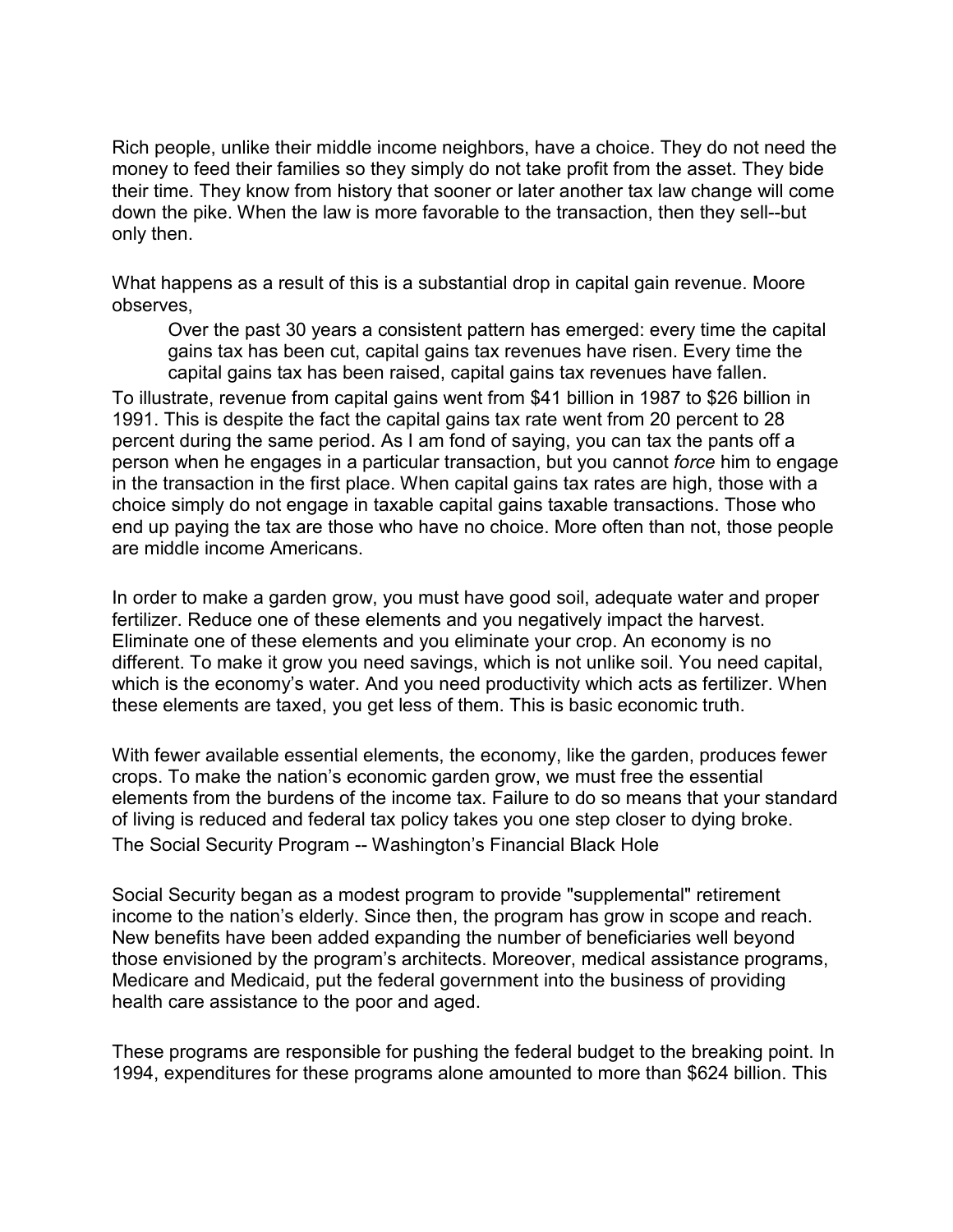represents nearly 43 percent of federal spending for 1994, but more than 49 percent of total federal revenue.

Virtually one-half of every dollar you pay in federal taxes goes for Social Security and health insurance programs. And you should look for the percentage to rise dramatically in the near future if significant systemic changes are not made--*and soon*. In January, 1995, the Bipartisan Commission on Entitlement and Tax Reform issued its final report to the president. In it, several proposals for reforming the Social Security, Medicare and Medicaid programs were discussed. But the most chilling aspect of the report was the Commission's findings regarding the projected growth in the cost of these programs versus available revenue to fund them. Consider this,

The gap between Federal spending and revenues is growing rapidly. Absent policy changes, entitlement spending and interest on the national debt will consume almost all Federal revenues in 2010. In 2030, Federal revenues will not even cover entitlement spending.

I hope you grasp the significance of this. The uncontrolled growth of these programs, coupled with the changing demographics of the US population, means if these programs are not fundamentally altered, by the year 2030, they will consume 100 percent of federal revenue. In that case, there will not be *one dollar* left to pay interest on the national debt, to pay the salary of one soldier, to purchase one missile, or to pay the salary of one federal employee. This staggering reality caused the Commission to plainly state that, "The current spending trend is unsustainable."

Why are Social Security and other "entitlement" programs heading for a financial brick wall? The answers are found in several areas. First, the program was actuarially unsound to begin with. In the early years of the program, those receiving benefits obtained far more from the system than they ever put in. This was not a problem in 1935 when the system began. At that time, there were fifty workers paying into the system for every one drawing benefits.

As Congress expanded programs, benefits and granted cost of living adjustments (COLAs) thereby increasing the monthly benefit to those already drawing payments, the system began to bog down. By 1950, there were about twenty workers paying in for every one drawing out. In 1990, there were about five paying in for each one drawing out. The Commission projects a steady decline from there, to the point where in 2030, there will be just three workers paying in for each one drawing benefits. You do not have to be an actuary to know this cannot work.

Next, let us add the fact that Americans are living longer now than when Social Security was created in 1935. At that time, the life expectancy of a person at birth was 61.4 years. By 1995, it was 75.8 years and is expected to grow. In 1935, a person was expected to live just 12.6 years after reaching the age of sixty-five. By 1995, a person was expected to live 17.5 years after reaching the age of sixty-five.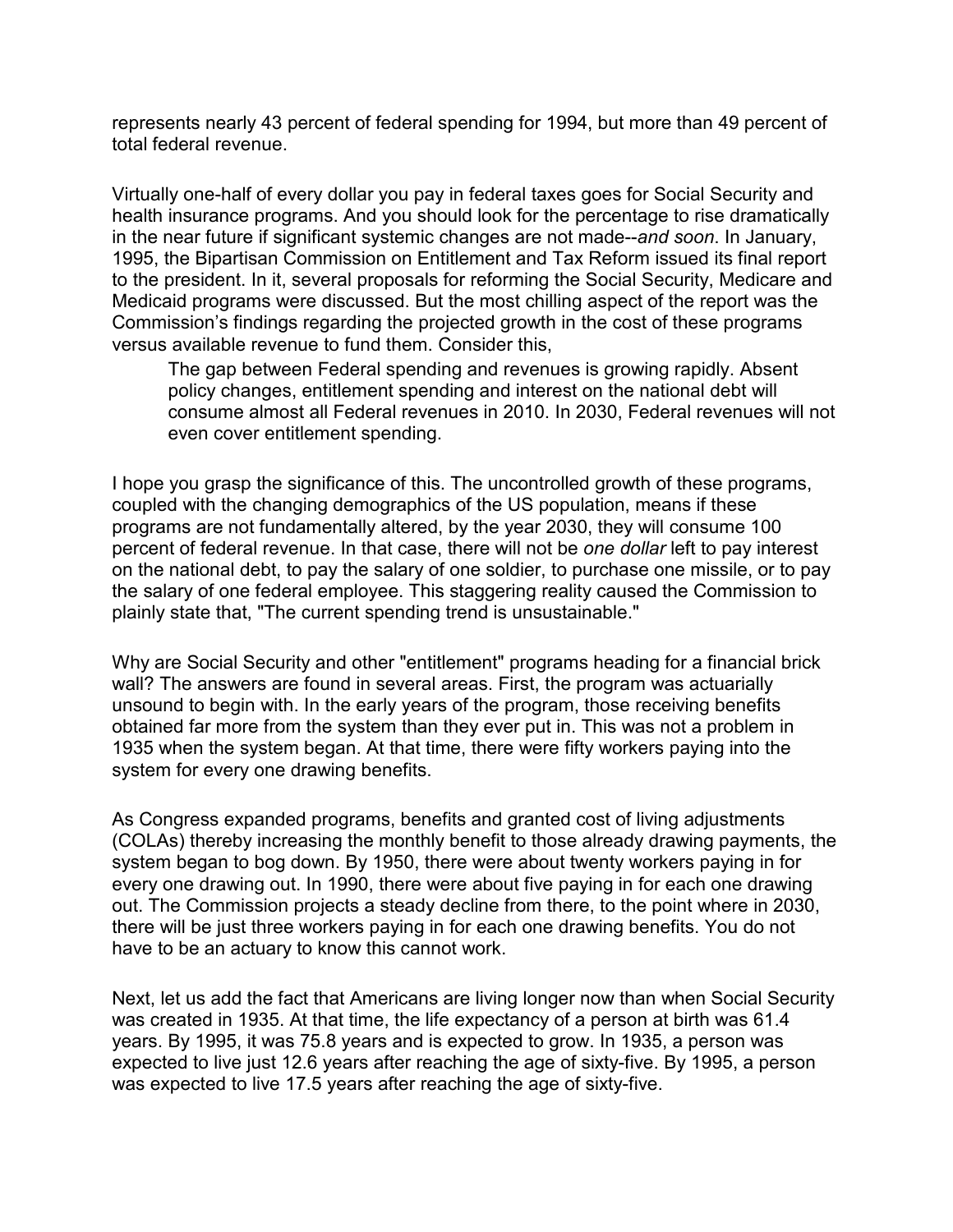Third, the percentage of the population over the age of sixty-five has risen steadily and will continue to rise. For example, in the year 1900, fewer than 5 percent of the population was in excess of sixty-five years old. By 1940, after Social Security became operational, the number had grown, but just slightly, to about 6 percent. However, by the year 2000, more than 13 percent of our population will be over the age of sixty-five. In 1995, there were 24.1 million Americans over age seventy and by 2030, when the baby boomers begin to retire, there will be almost 48 million over age seventy, a doubling of the number.

Nobody anticipated these changes in 1935. But even if they had, the system was not established on the same sound actuarial footing as, say, a standard annuity contract offered by a garden variety life insurance company. As a result, there is no way for the system to accommodate these radical demographic changes.

Historically, the rising demand for benefits under the various "entitlement" programs has led to higher and higher taxes. The Social Security and health care programs are paid for through payroll taxes. These are flat tax assessments on wage and self-employment income that most citizens never see. Like income taxes, Social Security taxes are taken right from your pay. Unlike income taxes, however, you never file a return to report Social Security taxes. You perform no calculation of your burden. And you claim no deductions, exemptions or credits against the tax.

As a result, most citizens are wholly ignorant of the fact that they *pay more* in Social Security taxes than they do in income taxes. This is true despite the fact that Social Security taxes are assessed at 7.65 percent of wages, exactly one-half that of the *lowest* income tax bracket. (The self-employed face a Social Security tax burden of 15.3 percent of net business profit. The tax is not reduced by personal exemptions or itemized deductions.)

If the Social Security program is to have any hope of ever making good on the promises politicians have made, staggering increases in these already high tax rates must occur. In fact, while the Bipartisan Commission did not reach a consensus on how to "save" Social Security, all but one of the five separate proposals for reform involve raising taxes to fund benefits for future retirees. The reality, however, is that citizens are already taxed to the breaking point. To raise payroll taxes to the extent necessary to "save" the system will break the backs of those currently struggling to feed their families. Indeed, the Commission itself points out that the cost of both Social Security and Medicare will rise 150 to 300 percent as a share of worker pay if structural changes are not made. The current load on workers is 15.3 percent, which is the combination of the tax taken directly from your wages, plus the matching liability your employer must pay on your salary. In an economic sense, that is taxed to you because if your employer did not have the burden, the amount he pays in taxes would be available to pay higher salaries. If those taxes grow to 61.8 percent, as the "Official High-Cost Projection" suggests, and your federal and state income and other taxes remain just static, you will effectively have *no money* left to pay your personal living expenses.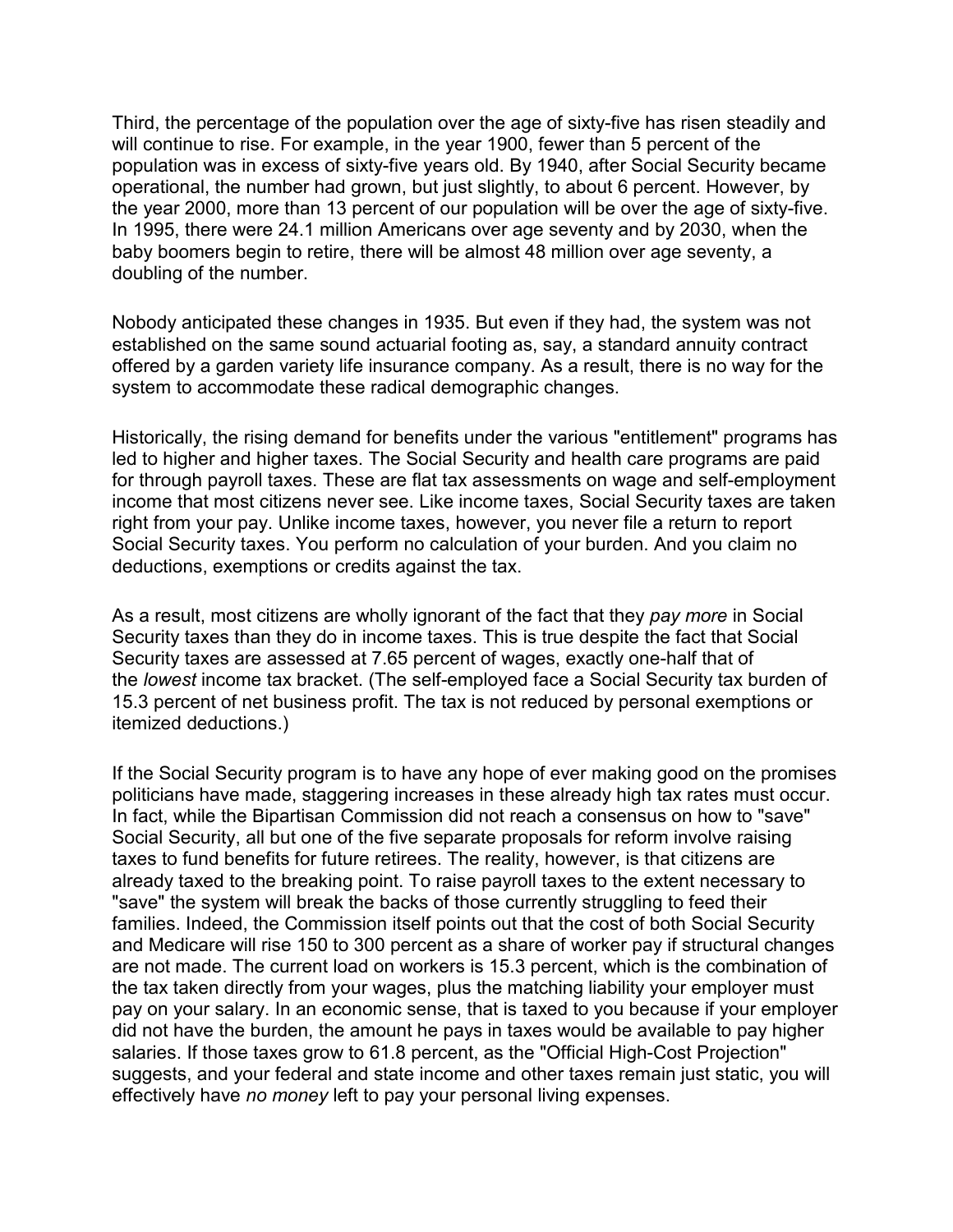The present liabilities of Social Security, Medicare, etc., are \$17.4 trillion. Of those, \$14.4 trillion are *unfunded*. The assets of the program, including buildings and equipment, total just \$2.4 trillion. Now, you tell me, is there *any way* to pay the benefits? The money is just not there--period. The Commission repeatedly refers to the benefits package as nothing but "unsustainable promises." By the year 2029, the Commission estimates that the Social Security "trust fund" will be exhausted.

The worst part of all is the Social Security program is premised upon a lie. When the program was sold to the public in the 1930s, Americans were convinced that Washington created a "trust fund" for future retirees. The concept seemed reasonable enough to the otherwise conservative citizens of the time. Washington would take the funds paid through Social Security "contributions," invest them in some safe and secure manner, then pay them to those same citizens when they retire.

In fact, you can contact the Social Security Administration today and ask for an earnings statement of your Social Security "trust account." It will send you an official statement showing all your direct "contributions," matching employer "contributions" and interest "accumulations." After reviewing it, you might say to yourself, "Wow, I have built up quite a nest egg." There is only one problem. There is absolutely no money--*not a dime*- -in your "trust account." In fact, there is not even a "trust account" anywhere in your name.

From the first, the Social Security program was designed to be a "pay as you go" system. That is, the money you pay into Social Security today is immediately redistributed to current beneficiaries. You do not make "contributions" to a "trust account" held in your name. Rather, you pay an additional *income tax* measured by wages or business profit that is paid into the Treasury's general fund. Let us examine the Internal Revenue code for proof of that assertion.

Subtitle C of the tax code applies to employment taxes. Section 3101, the first section within that subtitle, addresses "old age, survivors, and disability insurance," the heart and sole of the Social Security program. Section 3101(a) provides, in part, as follows, In addition to other taxes, there is hereby imposed on the income of every individual a tax equal to the following percentages of the wages. . . [The statute goes to detail the rate of tax imposed.]

Section 3101(b) uses precisely the same language to impose the tax for "hospital insurance," the Medicare and Medicaid component.

Section 3102 states, in part,

The tax imposed by section 3101 [the Social Security and the hospital tax] shall be collected by the employer of the taxpayer, by deducting the amount of the tax from the wages as and when paid.\* \* \*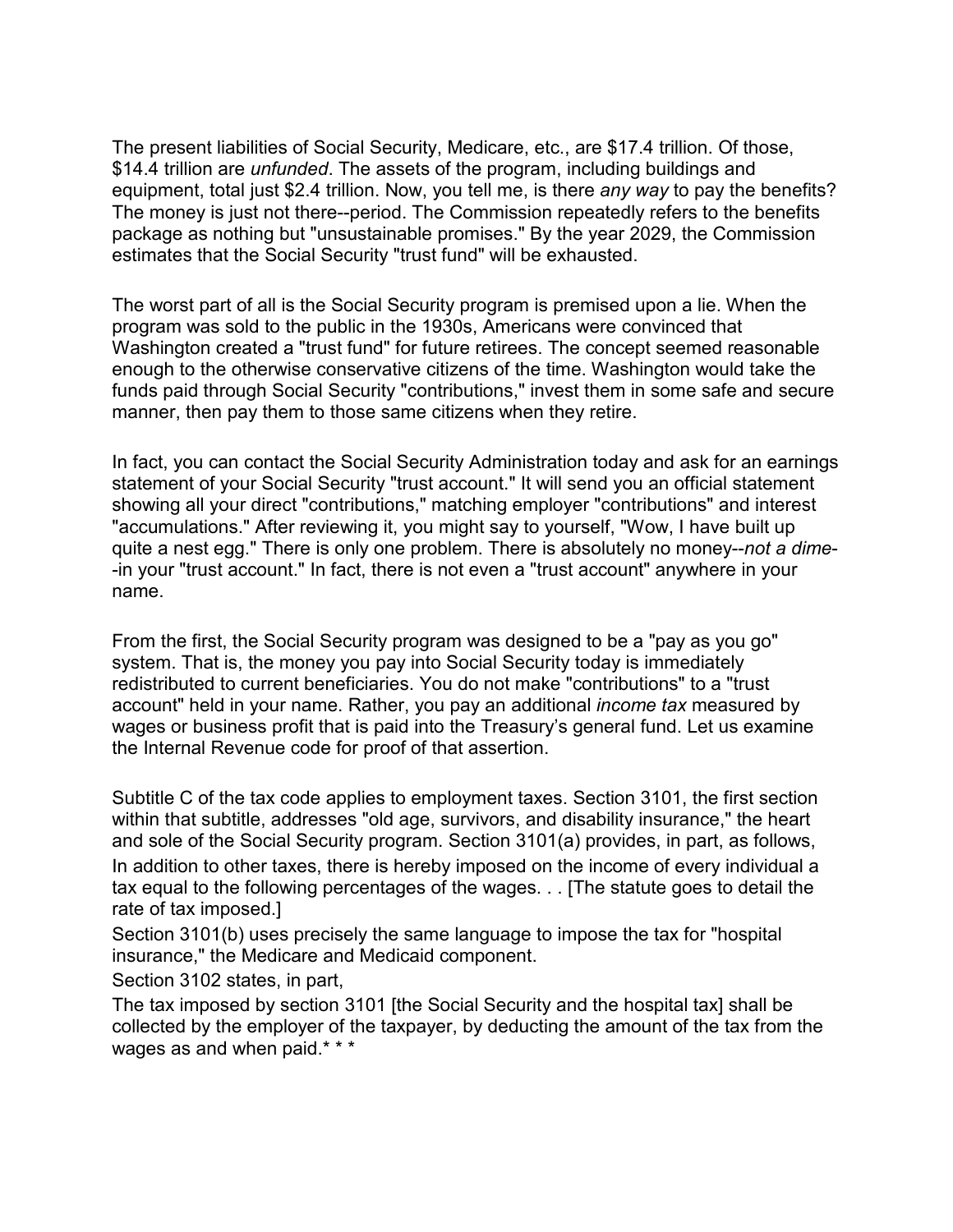Hence, we see plainly that what is taken from your check in the form of Social Security "contributions" are not contributions at all. Rather, they are nothing more than additional income taxes paid to the US Treasury's general fund and spent by Congress. In his book, *The Big Lie*, A. Haeworth Robertson, former chief actuary of the Social Security Administration, describes the funding process this way,

[C]urrent workers pay taxes that are used to pay benefits to retired workers and other beneficiaries. This is in contrast to advance funding methods used under most employer-sponsored pension plans, or when an individual saves for his own retirement. When Social Security collects more than enough to pay benefits in a given year, *the excess is spent by the government*.

But what of all the "surpluses" that have been paid into the Social Security system over the past many years? When the system was faced with the possibility of bankruptcy in the 1980s, Congress passed legislation designed to make Social Security healthy and viable well into the twenty-first century. In both 1982 and 1983, massive tax increases were pointed squarely at Social Security. The 1983 Social Security amendments increased both the rate of tax and the wage ceiling to which it applies. You may have noticed that each year, Social Security taxes apply to a higher level of wages.

In 1984, these huge tax increases began to create surpluses on the books of the Social Security Administration. But Congress could not keep it hands off the money. So rather than leave the money in interest bearing accounts or otherwise invest it, Congress began appropriating the funds to make it look as though it were running smaller annual deficits.

For example, in 1994 alone there was a surplus of \$95.301 billion on the accounts of all federal trust funds, Social Security being responsible for the lion's share. The actual operating deficit of the federal government in 1994 was \$298.672 billion. However, the government used *every dime* of the trust fund surplus to pay down the deficit. That is, the money was used to pay the government's general operating costs. It therefore reported its deficit at \$203.370 billion. The difference is exactly equal to the trust fund revenue. Since this practice began in 1984, Congress has tapped every dime of the "trust fund surplus" created by the tax increases, an amount now well in excess of \$500 billion.

When the money is lifted by Congress from the "trust funds," the federal government issues an interest-bearing bond to the account equal to the amount taken. However, the bonds are nothing more than accounting sleight of hand. They are not like traditional bonds which are sold to the public in exchange for cash. The bonds held by the Social Security system cannot be sold to the public. They are IOUs of the same character you would place in your own cookie jar after helping yourself to \$20. Robertson explains the process,

The government pays interest on the bonds by issuing still more bonds to the trust funds. In future years when then-current Social Security taxes are inadequate to pay benefits, the bonds will be paid off, or redeemed, and the proceeds will be used to make benefit payments.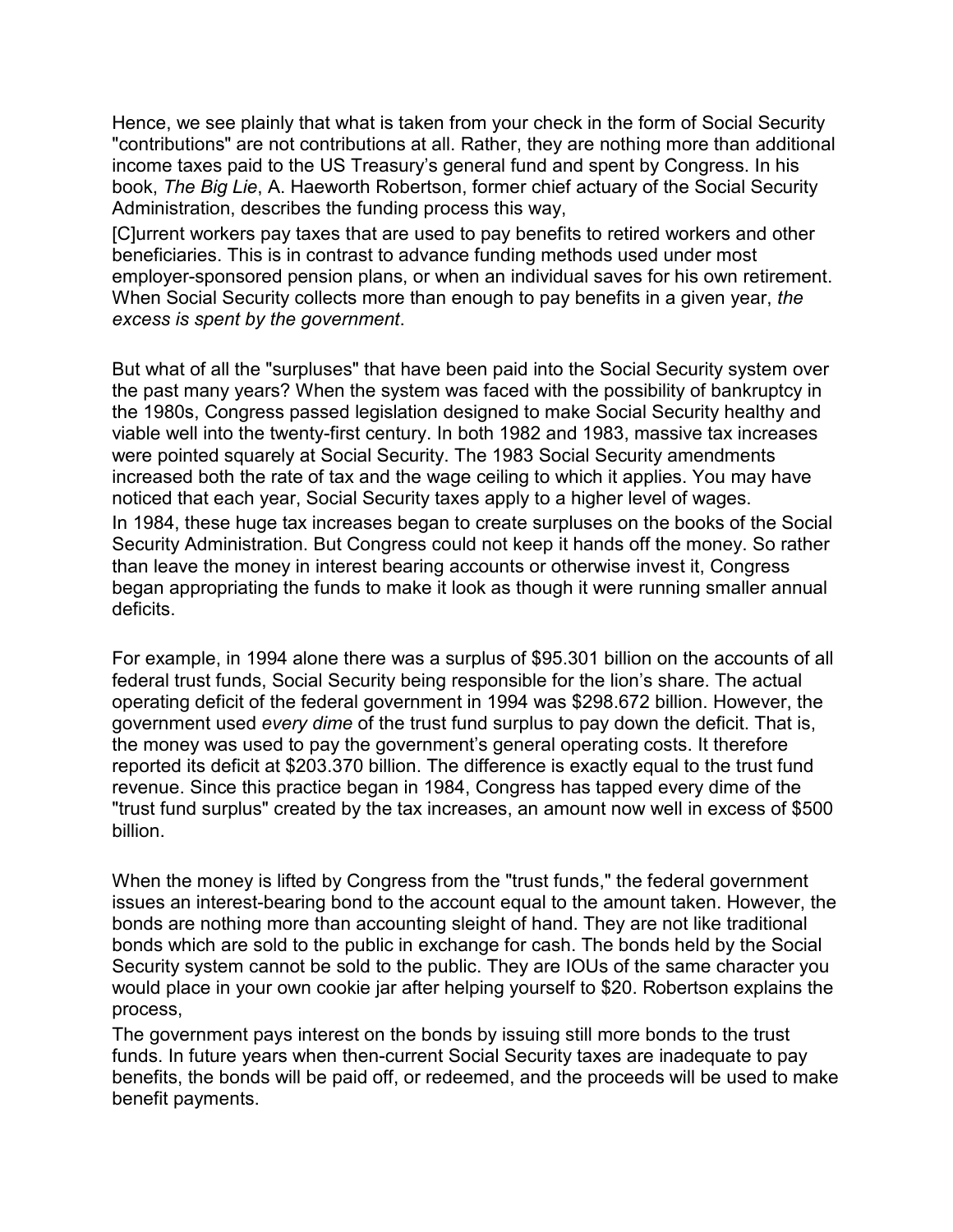That seems simple enough. But the question any reasonably responsible person should ask is, where will government get the money to pay off the bonds when it needs the cash? The only answer can be that it *must* raise taxes on the current working generation to pay benefits to the retired. And when it needs to pay the benefits of that generation, it must again raise taxes on the working generation, and so on, until the system simply collapses due to one generation's inability (or unwillingness) to pay the previous generation's benefits.

In the real world, such an arrangement is known as a chain-letter or Ponzi scheme. Both are immoral and illegal. If any private citizen did this with the retirement funds of his employees, he would be jailed for fraud--and rightfully so. Why do we allow the government to engage in the practice?

The Social Security system has reduced our standard of living in two very important ways. First, it has induced us to stop saving on our own. Most people, especially older Americans, came to believe--because they were led to believe--that Social Security would "be there for them" when they retired. Why save on your own when the government is taking money from your pay to fund your retirement? As a result, our national savings rate is hovering at an anemic 2 percent level. The relationship of savings and investment to business growth, jobs and wages was discussed earlier. When the rate drops, everybody is hurt.

Perhaps more importantly, however, is the fact that lies and false "security" promoted by the system have prevented many Americans from becoming financially independent in their retirement years. If Americans were allowed to faithfully invest in their own retirement, most would have substantial nest eggs lined with real wealth as opposed to the "unsustainable promises" offered by Social Security. Let me illustrate.

Suppose a young worker began saving just \$2,000 per year at age twenty. If he saved at that rate for just ten years, he would have a total of \$20,000 cash invested. If he left that money sit until age sixty-five, what do you suppose would be the cash value of his account? At a very modest 5 percent annual rate of growth, he would have \$145,694 cash at age sixty-five. If the account grew at the more moderate annual rate of 7 percent, he would have \$282,000 at age sixty-five. If his account grew just a bit aggressively at 10 percent annually, he would have *\$742,270* from his initial investment of \$20,000.

Now suppose he were faithful the entire forty-five years of his working life and invested \$2,000 per year. At age sixty-five, he would have invested a total of \$90,000. But his account would be worth \$335,370 at 5 percent, \$611,503 at 7 percent, and an unbelievable \$1,581,590 at 10 percent! This is cash money he could spend, use to live on in his golden years, pass on to his children or grandchildren, fund college or trade school for children or grandchildren, provide funding for a new or existing business, pay medical bills, etc. In short, he would simply not need government assistance.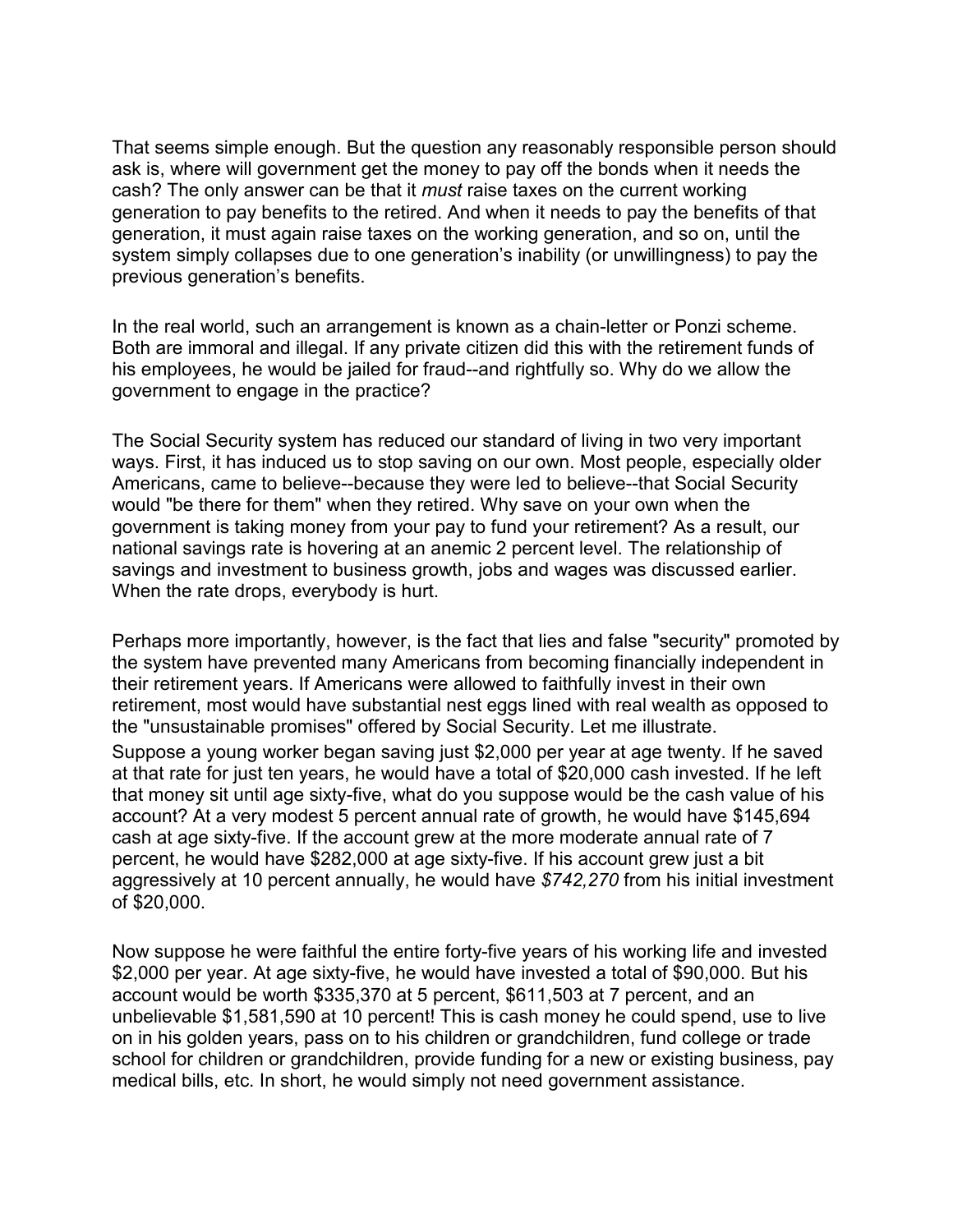Now let us contrast that with what happens under Social Security. If our young man earned the average income of about \$28,000 annually, he would have 7.65 percent taken from his check each year for Social Security and hospital "insurance." (If selfemployed, the amount is twice that.) That is an annual "contribution" of \$2,142, slightly more than the annual savings in our earlier example. But his employer must *match* his "contribution," so the actual annual "investment" is \$4,284. Furthermore, under Social Security laws, our young worker does not have the option of dropping out after ten years. He must make the "contributions" during his entire working life. Assuming his salary never increases (which is impossible) and taxes never go up (equally impossible), he would "invest" a total of \$192,780 over the forty-five years of his working life. One-half of the money comes directly out of his pocket, the other half comes from the "contributions" of his employer.

Upon retirement, what is the cash value of this account, given its projected growth over forty-five years? The cash value is *zero*--NOTHING--*squat!* The Social Security account is not an asset you can tap to use as you see fit. It is nothing more than a monthly annuity payment, *but you must live to the next month to get it*. If, for example, you die within one month of retiring, *you get nothing*. What's more, you estate gets nothing which pass to your heirs.

Not only is the account worthless, but you have no legal claim to even so much as the benefits you were promised when you began work. Social Security *is not* a contractual obligation enforceable by you against the government. Congress has in the past and will continue to change the benefits package and you have no personal say in the matter. For example, the retirement age was changed as part of the 1983 amendments. If you were born between 1943 and 1954, you must be *sixty-six* to draw full benefits from Social Security. If you were born in 1960 or later, you must be *sixty-seven* to retire with full benefits. Furthermore, Congress may decide to tax the benefits, which is just another way of cutting them without calling it a cut. The 1993 Clinton tax act did just that, providing that up to 85 percent of Social Security benefits are included in taxable income under certain conditions.

Unless the system is radically changed, the Social Security program will make you die poor. If current working Americans are to have the opportunity to become financially independent, even wealthy, in their retirement years, we must give them the flexibility to opt out of the current system's immoral pyramid of "unsustainable promises." We must privatize our nation's old age pension system and give people the choice of providing for their families in the manner that best suits them. It is clear from the evidence amassed over the many decades of Social Security's existence that the government cannot do it.

#### **Renewing the Promise of Prosperity for All**

Since 1995, three congressional commissions have issued reports addressing federal tax policy, our system of taxation and our enforcement and administrative agency. The commissions are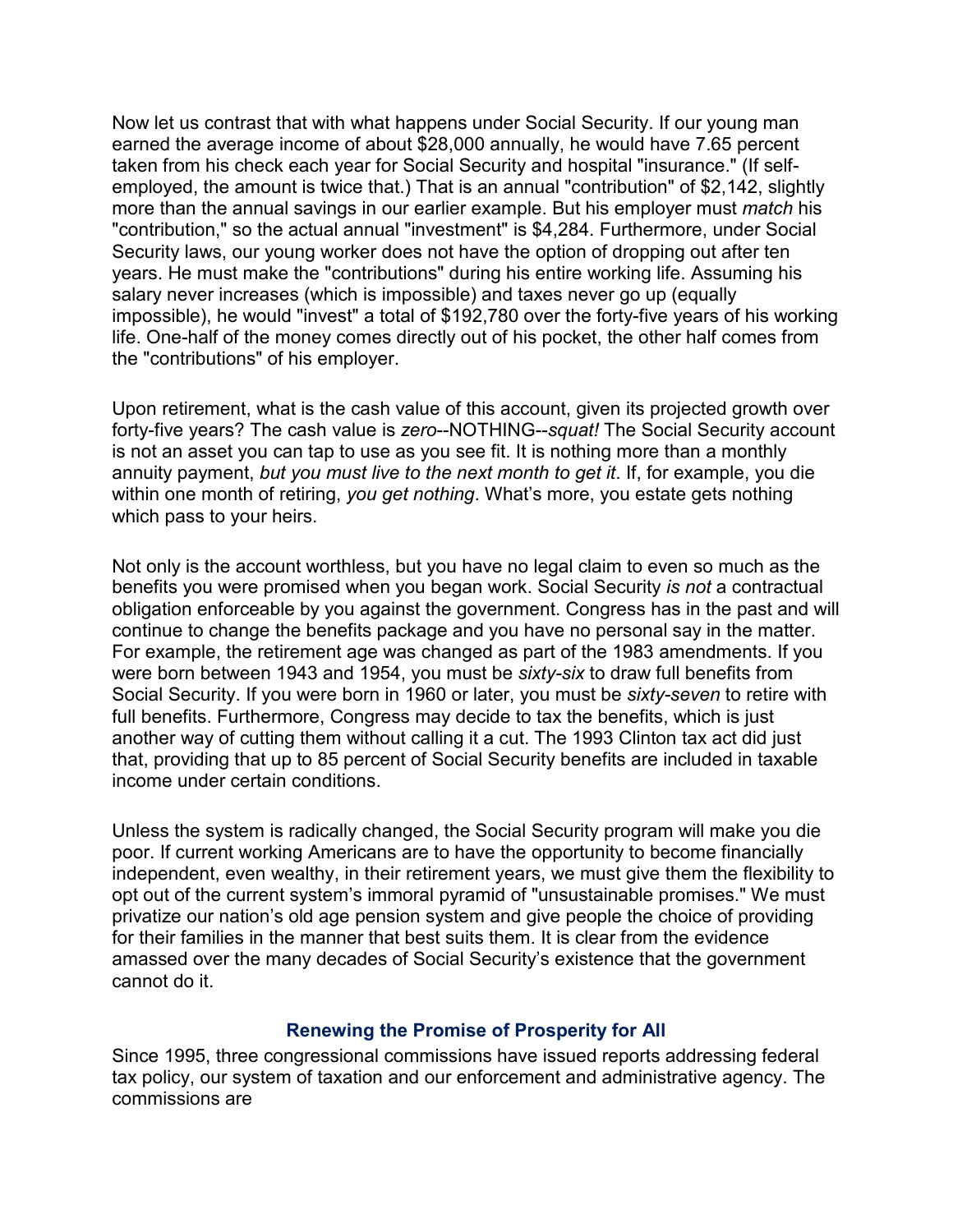The Bipartisan Commission on Entitlements and Tax Reform,

The National Commission on Economic Growth and Tax Reform, and

The National Commission on Restructuring the Internal Revenue Service.

Taken together, even without the empirical evidence cited throughout this text, it is quite clear to even the most casual observer that our tax system is a failure. It is built upon an unsound foundation that is crumbling and cannot be saved. Reasonable people must accept that it is time to abandon our failed experiment with the income tax and seek a suitable alternative.

When the National Commission on Economic Growth and Tax Reform issued its report in January of 1996, it concluded that our present system is unworkable. Among other things, it destroys capital, discourages savings and investment and punishes productivity. These represent the antithesis of economic growth and precisely the *opposite* conditions one would expect to find in a free society. While the Commission did not specifically endorse a particular replacement for our current system, it did reach consensus on the six basic elements of such a system. They are:

Economic Growth--"The engine of opportunity and prosperity, can only be unleashed by a tax code that encourages initiative, hard work and saving."

Fairness--"Treating all citizens equally."

Simplicity--"So that anyone can figure it out."

Neutrality--"Because the tax code should not pick winners or losers, or tax savings more heavily than consumption."

Visibility--"So that everyone gets an honest accounting of government's cost."

Stability--"So that people can plan for their futures."

All who honestly consider the facts agree that our present system contains none of these elements. The system discourages saving, investment and hard work, the three cornerstones of *economic growth*. In the ways I have detailed throughout this report and in ways we have not discussed, the current tax system is responsible for stagnating wages, productivity and personal economic growth. The system itself stands in the way of lower and middle income citizens making their way up the economic ladder of success.

The overriding consensus among the public is that the system is *unfair*, giving breaks and special favors to those in particular income brackets or social classes.

With 17,000 pages of law and regulation, it is terribly *difficult* to comply with and administer. Even our simplest tax return, the 1040 EZ has more than thirty pages of instructions to accompany it. Even though nearly 70 percent of all citizens file the short form each year, slightly in excess of 50 percent seek professional help in the preparation process.

I explained earlier in this treatise how the tax code is used to favor one group of citizens or businesses over another. In this way, the system is not neutral, but rather, a *partisan activist* in the economy. The government determines who shall win or not win in the race for success and prosperity. The under-girding principle of our constitutional republic is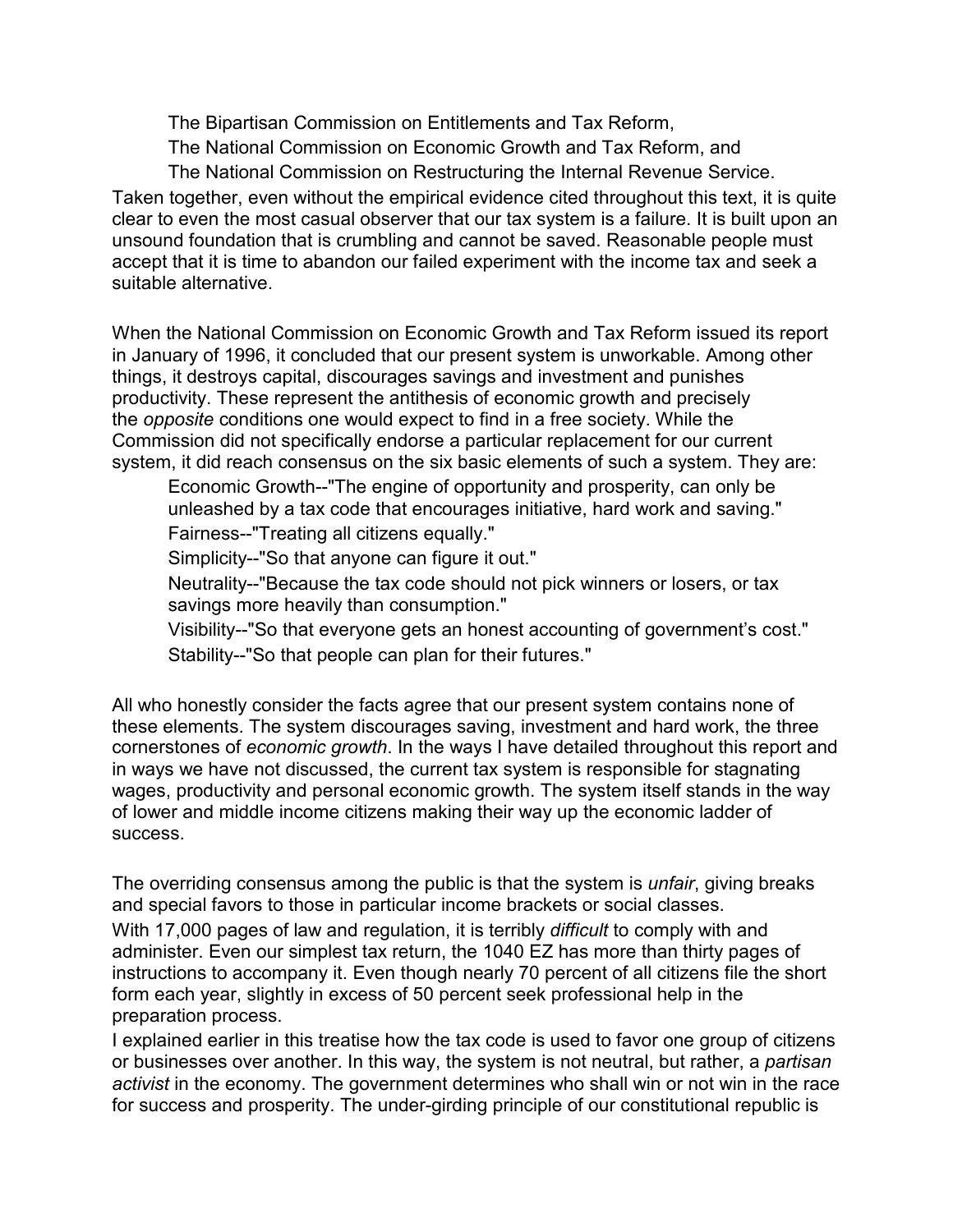that all men stand equal before the law. The government should not, and for the first century of our republic's existence, did not, cast favor or disfavor upon citizens based on their economic standing or social class. The only legitimate purpose of the tax law is to raise revenue needed to carry out the legitimate, clearly defined constitutional functions of government.

Most of our current tax burden is *hidden* from view. As a result, people have no idea of their true tax load. Two classic examples are Social Security taxes withheld from your pay and the matching funds paid by your employer. Since you file no return with regard to these taxes, you likely have no idea that you pay more in Social Security taxes than you do in income taxes. Furthermore, most citizens do not realize the matching funds paid by the employer are in fact payroll dollars which otherwise would go to fund wage increases. Even the income tax is hidden from view, especially the income tax paid by businesses. Every product and service carries a cost reflecting the business tax burden. This cost artificially drives up the cost of living, which in turn reduces your standard of living.

Our tax system is incredibly *unstable* and has been for nearly fifty years. The law was changed more than one hundred times during the decade of the 1980s alone. In 1996, Congress passed four major legislative packages which changed more than 750 code sections. In such an environment, it is impossible to plan for the future. A classic example is the Individual Retirement Account (IRA). Millions have established IRAs to take advantage of the deduction for saving as well as tax-deferred growth of the funds. However, rules with regard to IRAs change repeatedly. What's more, nobody knows what the tax laws will be when it comes time to withdraw funds upon retirement. Will rates be low or high? Will withdrawals be penalized or not? Because these rules are constantly in flux, it is impossible to adequately plan for the future.

I am persuaded that the largest single problem with the income tax is the enforcement mechanism. The Internal Revenue Service is the nation's largest, most powerful police force. With an annual budget of nearly \$8 billion and some 115,000 employees, it is five times the size of the FBI. Furthermore, virtually all of the constitutional protections that apply to a citizen in the normal course of his affairs *do not* apply to the IRS.

Not only is the IRS largely free of the constitutional restraints placed on all other law enforcement agencies, it routinely ignores even its own rules and regulations while enforcing the tax code. In my books *How to Fire the IRS* and *IRS Taxes and the Beast*, I thoroughly document abuses by the IRS in virtually every kind of tax case. Many such abuses involve what may be termed "minor" violations such as improper penalty assessments involving just a few dollars. Often, however, they are abuses of great magnitude having the capacity to financially destroy a citizen.

In its report, the National Commission on Restructuring the Internal Revenue Service identified many of the current problems with the IRS. It made recommendations on procedural and law changes to address some of them. However, as I said in meetings with the commission, the system is built on an unsound foundation. As such, it matters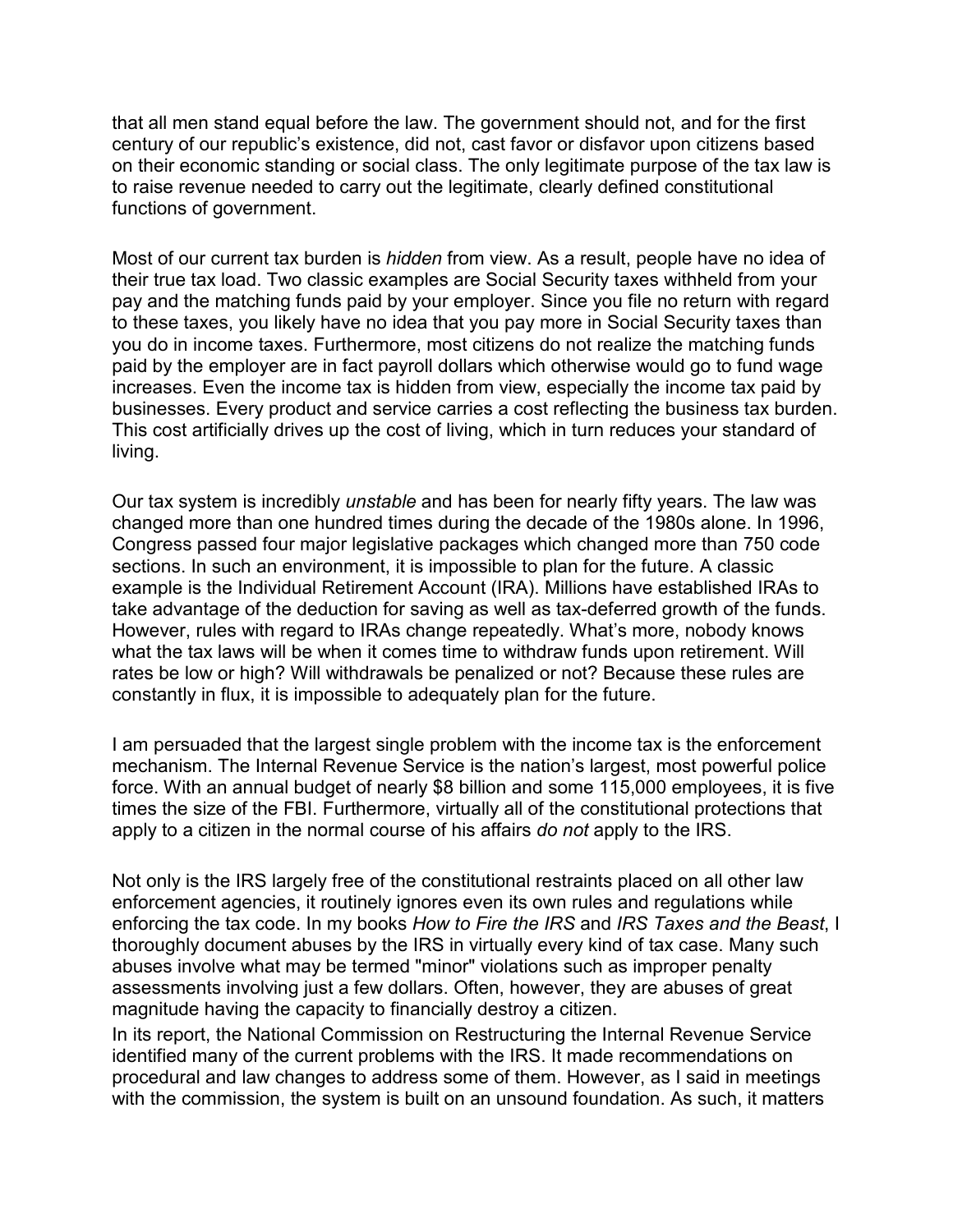little how often you fill nail holes or paint walls. You will never fix the problem. The only way to fix it is to bulldoze the system and start over.

The Internal Revenue Service is the largest single threat to liberty this nation has faced in the past fifty years. Without question, it represents the most significant domestic threat to liberty we have seen since the era human slavery. I therefore am adamant that any tax reform proposal *must* dismantle the IRS. Anything short will not free the American people from the hassle, anxiety and heartache of dealing with tax collection. No federal agency should have the power of financial life and death over the citizens of a free society.

#### **The Flat Tax Cannot Fix Our Problem**

Of late, much attention has been given to the so-called flat tax as a legitimate alternative to the present income tax system. However, it most certainly *will not* achieve the goals set forth above. The most compelling argument against the flat tax is that it will not eliminate the IRS. A flat tax is still an income tax. As such, citizens remain required to file income tax returns annually. This means they must continue to make and keep records, prepare and file returns, and remit revenue to the IRS.

And while it is true that a flat tax can make life easier *vis-à-vis* preparing returns, life will get no easier for those who cannot pay the taxes they owe. Each year, millions face IRS sponsored wage and bank levies, property seizures and tax liens. Enforced collection action has destroyed countless businesses, families and even lives as people are financially wiped out by the IRS. If we are to preserve the blessings of liberty to all citizens, we must eliminate the IRS.

That the flat tax cannot solve our tax problems is further evidenced by the fact that for all practical purposes, 70 percent of Americans are already on a *de facto* flat tax system. Seventy percent of Americans file the short form. Though they may not all be taxed at one rate (but most certainly pay in the 15 percent bracket), they do not struggle with complex forms each year and they do not claim complicated deductions. How will a flat tax help these people?

What's more, the flat tax cannot prevent IRS abuse, as its proponents claim. The reason is quite simple. A flat tax system requires an income tax return and income tax returns can be audited. Do not be misled into believing that flat tax returns cannot be audited by the IRS. They can be and are on a regular basis. My book, *IRS Taxes and the Beast* documents two important facts in this regard.

First, the largest segment of tax returns audited by the IRS are short forms claiming less than \$25,000 of income. Virtually 40 percent of all returns audited fall into this category. What is there to audit?, you ask. The IRS audits the *income* claimed on the return. The agency believes that low income citizens are actually hiding income. That is why the audits concentrate on the income side of the ledger.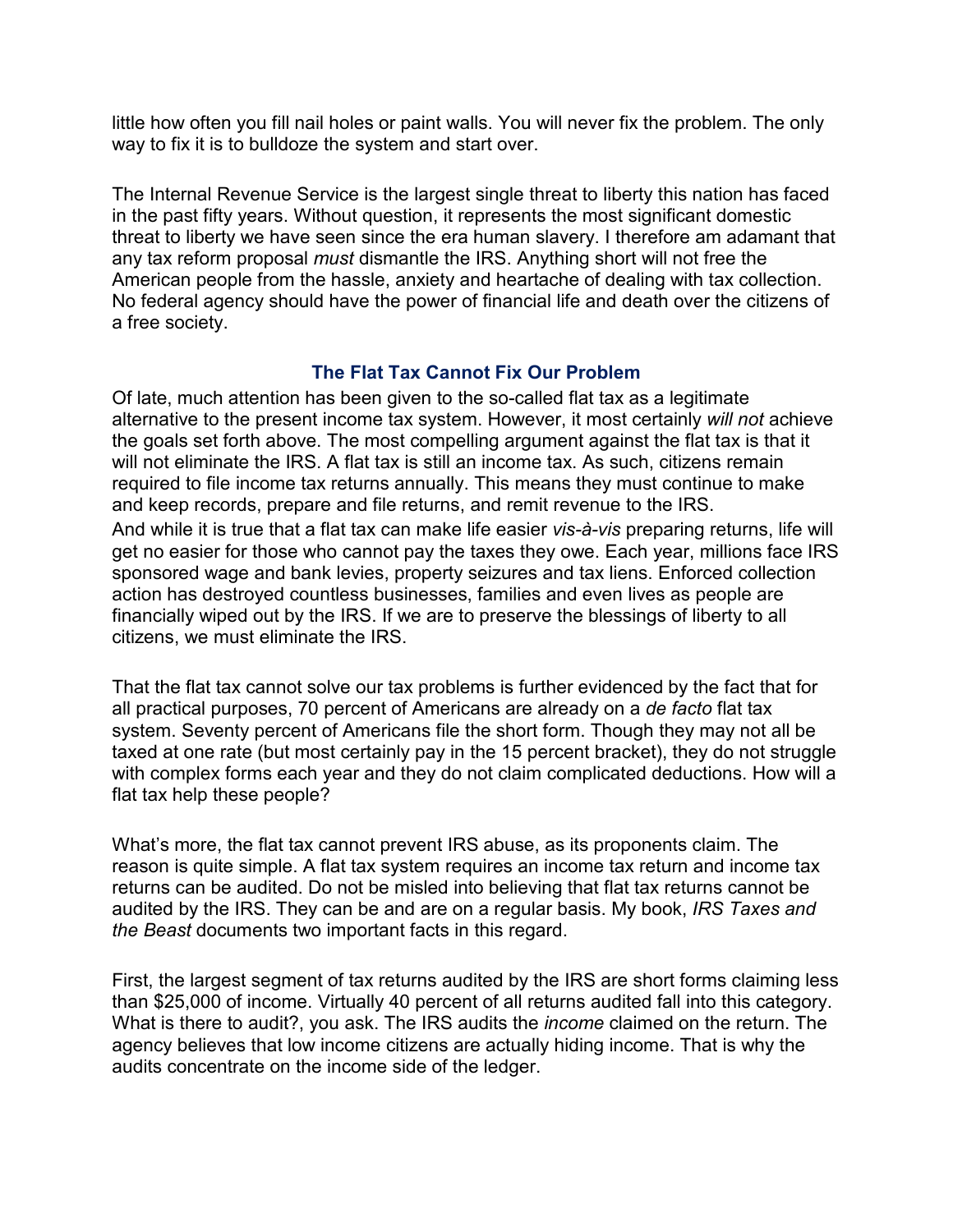That brings me to the second fact regarding flat tax returns. The agency is in the midst of conducting what it calls "economic reality audits." These audits are premised on the notion that all citizens across the board hide income. In fact, the agency believes that *all* self-employed persons underreport income, some by nearly 80 percent. This is driving the agency to focus more attention and resources on the income side of the ledger in all cases.

The economic reality audit is the single most invasive enforcement program the IRS has ever undertaken. It seeks to explore every aspect of your private life, including how you spend every dime you earn. The IRS wants to evaluate your home, furnishings, fixtures, clothing, jewelry, etc., to determine whether you appear to be living beyond your means. The invasive and oppressive economic reality audit was specifically designed for a flat tax system since such a system has no deductions to bog down the search for unreported income.

Now let us discuss businesses for a moment. Businesses will see no relief whatsoever under a flat tax system. Businesses are responsible to file over one billion information returns each year, reporting to the IRS all the money paid to workers, contractors, etc. This cannot change under a flat tax because it is still an *income* tax requiring the IRS to know all you earn and where and how you earn it. Even worse, four of every five dollars paid to the IRS are paid by businesses through wage withholding on its employees. This will not stop under a flat tax system. As a result, businesses will continue to face the daunting tasks of withholding funds from its workers, keeping records regarding both its payroll and tax deposits, filing five (not one--*five*) employment tax returns annually and last but perhaps most difficult, dealing with the IRS' constantly changing employment tax reporting and deposit rules. In fact, of the millions of penalties issued by the IRS annually, nearly 60 percent are assessed against businesses in connection with employment tax problems.

In short, the flat tax system does not cure the two largest problems we face under our current system. The first is the horror of an IRS that is out of control. Between abusive collection and outrageous economic reality audits, we must find a way to eliminate the "beast"

The second is the crippling cost of contending with the IRS each year. The compliance burden is responsible for hundreds of billions of lost production each year. Millions of Americans chase their tails annually in the desperate hope of complying with an evergrowing rat's nest of rules, regulations, procedures and instructions not even the IRS can figure out. If we are to truly simplify the system, we must eliminate these two incredible problems.

#### **What Tax System Fits the Bill?**

First and foremost, our new system must respect the constitutional requirements of a tax system envisioned by the Founders. Secondly, it must bear the six elements laid out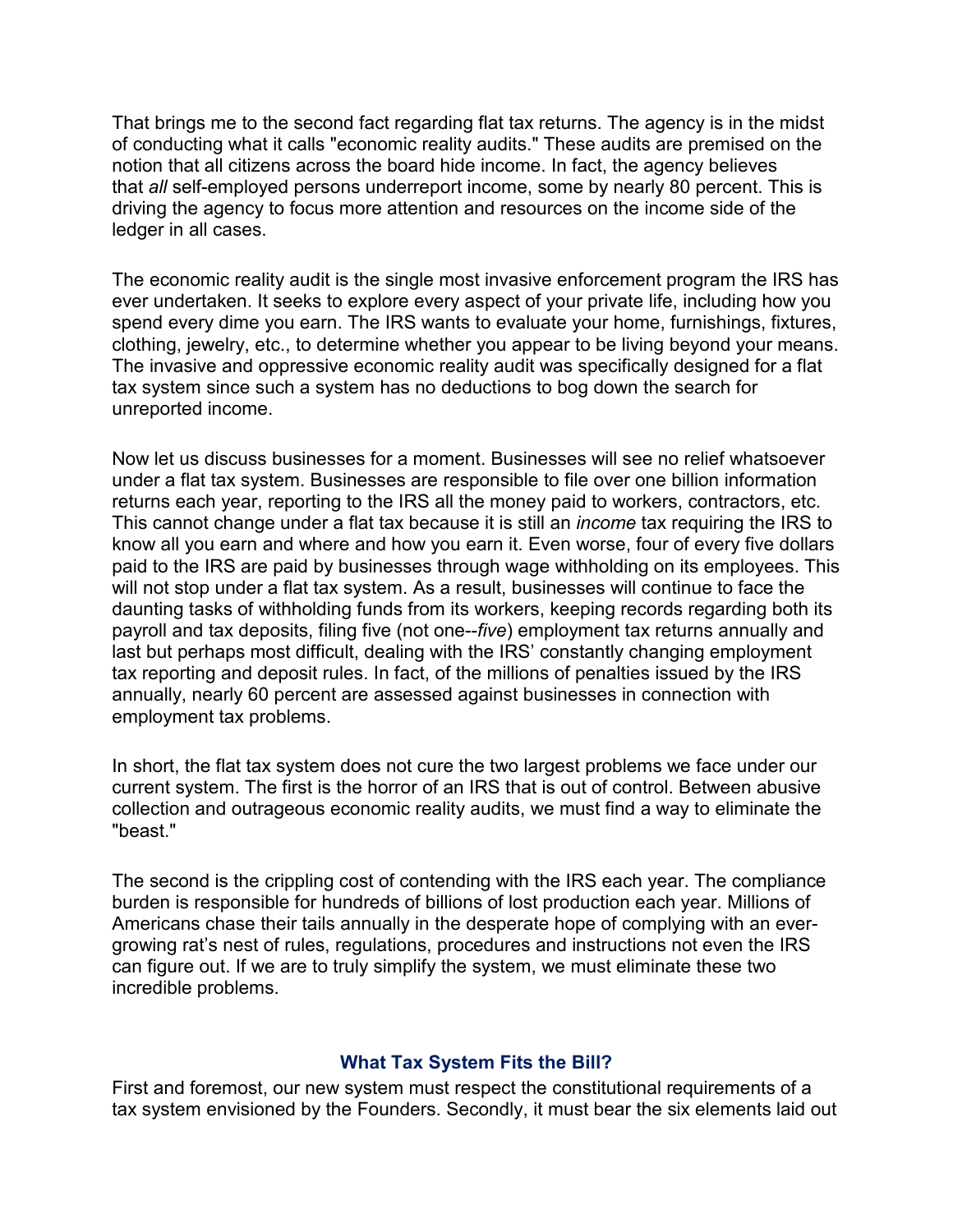by the Commission on Tax Reform. And lastly, it must eliminate the Internal Revenue Service. Once in operation, the tax system, whatever it is, must be used solely and exclusively for the constitutional purpose of raising revenue to pay for the legitimate functions of government. Any use as a social tool to achieve an egalitarian utopia is *illegitimate, unconstitutional,* and leads only to complexity, confusion and resentment.

On the question of a proper tax system, Alexander Hamilton stated in *The Federalist* No. 35, "It might be demonstrated that the most productive system of finance will always be the least burdensome." What, therefore, is the least burdensome system? That is the one we must adopt.

Hamilton favored excise taxes as the primary means of raising revenue. An excise tax is one which attaches to a product upon production or sale. Classic examples are manufacturers' taxes on such products as cigarettes, gasoline and alcohol. At the retail level, the best example is the retail sales tax. Excise taxes are simple, fair and efficient. They do not favor one group of citizens or businesses over another. They do not penalize savings, investment and productivity.

To solve our nation's tax crisis, to free the American people from the crushing burden of our tax system and the horrors of the IRS, we must adopt a national retail sales tax to replace our entire graduated income tax system. In fact, I would replace all five of the major taxes that exist at the federal level with one national sales tax. Those five taxes are: 1) the personal income tax (of which the capital gains is a component), 2) the corporate income tax, 3) the social security tax, 4) the unemployment tax (which is part of businesses employment tax load) and 5) the estate and gift tax. These five taxes collect 98.5 percent of all federal revenue. That revenue can be provided through one national retail sales tax.

Of all the potential tax systems to consider, only the national retail sales tax meets all six of the criteria called for by the National Commission on Economic Growth and Tax Reform and my requirement that the IRS be dismantled. Let us examine them again, this time against the back drop of the national sales tax.

**1. "Economic growth through incentives to work, save and invest."** A national retail sales tax eliminates all disincentives to work, save and invest. Under a retail sales tax, one does not have to earn \$1.50 to save \$1. Rather, no tax attaches until the money is spent. As long as your money remains saved or invested, there is no tax burden whatsoever. This is precisely the opposite of the current tax code and why our national savings rate has dropped to dangerously low levels. What you tax you get less of. Tax savings and investment, get less savings and investment. Under a national retail sales tax, there is no penalty for saving money. There is no penalty for successful investing. There is no penalty for citizens who wish to work harder and earn more money to climb their way up the economic ladder.

One of the greatest benefits of a higher national savings rate is that the cost of capital- interest--becomes *less* expensive. All the responsible economic models computed on a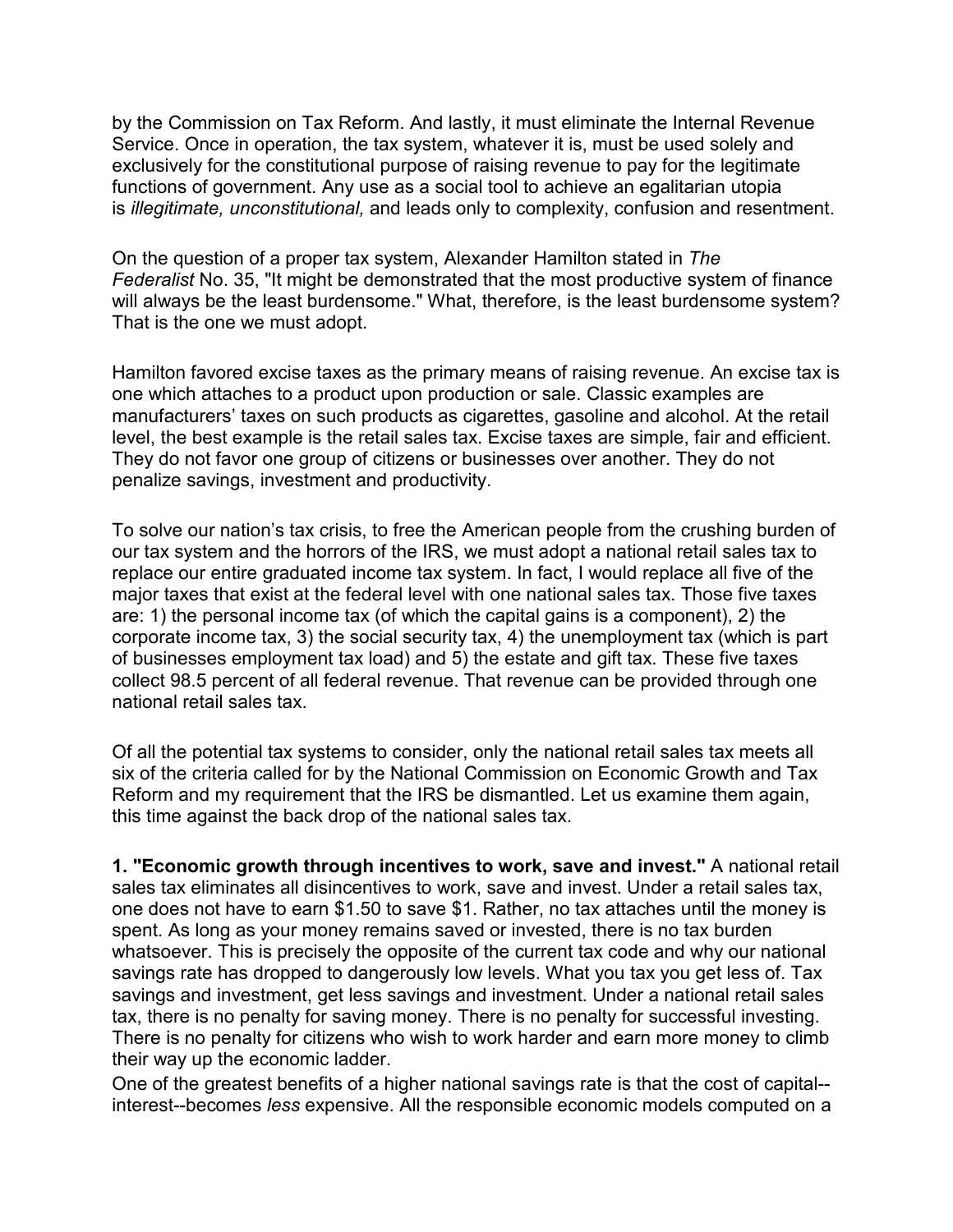national sales tax show that long term interest rates drop by as much as two to three percentage points. For business it means less expensive expansion, retooling, inventory and operations. For individuals it means less expensive homes, autos and credit card payments. In turn, the economic growth of the nation increases and all citizens benefit.

**2. "Fairness for all taxpayers."** For well over the first one hundred years of our existence, the term "fairness" meant that every person stands equal before the law. The term "fairness" meant that no person is given special treatment because of his economic status or social standing. For the past five decades, however, the term "fairness" has been twisted to mean that somehow those who are more successful should be punished.

The income tax code is complicated because it has been used as the tool of social engineers to carry out the now transient notion of "fairness." The national sales tax would end tampering with the tax code. It would restore the proper role of taxation, i.e., to raise revenue to fund the legitimate functions of government, not to punish or favor one group of citizens over another.

The national sales tax is not "regressive" as suggested by many of its opponents. Rather, it is proportional as suggested by Hamilton. That means that all citizens pay the tax in proportion to their spending. Higher income people naturally pay more taxes because they spend more money. Lower income citizens pay less taxes because they spend less money. The "rich" do not avoid "their fair share" since their opulent, consumptive lifestyles necessarily lend themselves to higher taxation under a retail sales tax. Conversely, the parsimonious lifestyles of lower income citizens lend themselves to minimizing their tax burden.

To maintain the fairness of the system, the tax should apply to all goods and services across the board. Certain products or services should be not singled out for "exemption" from the tax. That only leads to a more complicated system as discussed below under point three. In fact, introducing exemptions only means the tax on all other items must be that much higher to make up the difference. For example, suppose medical care is exempted from sales tax. Since medical care constitutes about 14 percent of our economy, the tax on every thing else must be 14 percent higher to raise the same revenue.

When the *tax base* (the target of the tax) is spread as wide as possible, the tax rate (the amount of tax charged) can be reduced to the lowest possible level. This does two things. First, it reduces the financial burden each citizen must bear. Secondly, and perhaps more importantly, it keeps government's hand out the market. What is exempt from taxation will naturally be a more desirable product. In that sense, government plays a significant role in determining winners and loses, a role which must cease. See point four below.

**3. "Simplicity so that anyone can figure it out."** Nothing could be easier than a retail sales tax. Just ask yourself which is easier to figure out--your state income tax or your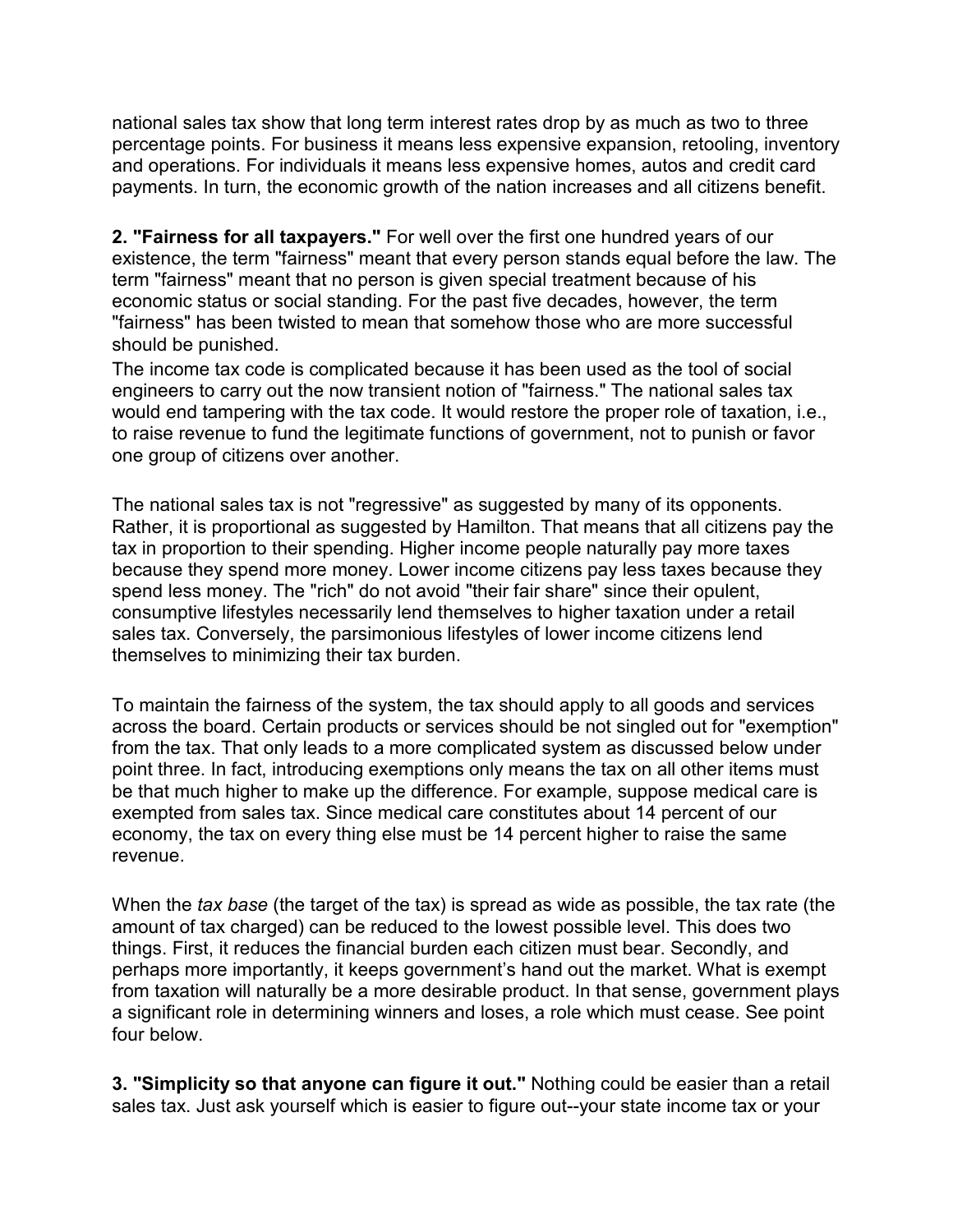state sales tax. The sales tax is paid at the point of retail purchase of goods and services. For the vast majority of Americans, there are no forms to fill out, no records to keep, no accountants to pay, no IRS to contemplate, no audits, penalties or enforced collection to suffer through. After the tax is paid at the point of purchase, the case is closed as to that transaction.

It is in defense of simplicity that the tax should apply across the board, to all goods and services purchased at retail. The moment we introduce exemptions or various levels of taxation, we lose the virtue of simplicity. The door is opened for every special interest group to swarm Washington, pressuring Congress to grant favored treatment to its particular cause. What we end up with is what we have now: 17,000 pages of law and regulation nobody can understand, amended with nauseating regularity.

One of the reasons we have declining compliance with our current tax laws is because they are so complicated. In fact, former IRS Commissioner Shirley Peterson once told lawmakers that, "A good part of what we call non-compliance with the tax laws is caused by taxpayers' lack of understanding of what is required in the first place." There can be no lack of understanding with a sales tax and no accountant is needed to get us there. It is because the sales tax is so easy to comply with and is readily perceived as fair that sales tax cheating is *de minimus*.

**4. "Neutrality that lets people and not government make choices**.**"** The government should not decide who wins and who loses in the game of life. Unless a person is actively depriving others of their property through force or by fraud, the government must leave that person free to pursue his lawful calling without hindrance. That is the essence of liberty. The sales tax does just this. It does not stand in the way of any one person's success. There is no penalty for saving, working harder, investing and making life better for yourself and your family. The sales tax restores the proper role of taxation. It takes away Washington's power to manipulate success and failure at its whim.

**5. "Visibility to let people know the cost of government."** Nothing is more visible than a sales tax. The tax is added to the product only at the point of purchase. It is not a hidden manufacturers' excise tax such as those on gasoline or alcohol. It is not a complicated and hidden value added tax, such as operates in many countries of western Europe. Rather, it is in plain view for all to see when they buy goods and services.

When taxes are hidden, it is easier for lawmakers to raise them. When consumers see rising prices, they are more inclined to blame "greedy" corporations than Washington. However, a visible tax such as the retail sales tax is more difficult to raise because consumers immediately feel the pinch and immediately know who is to blame. For this reason alone, the sales tax is much preferable to other forms of taxation. It puts pressure on Washington to control itself in an important new way.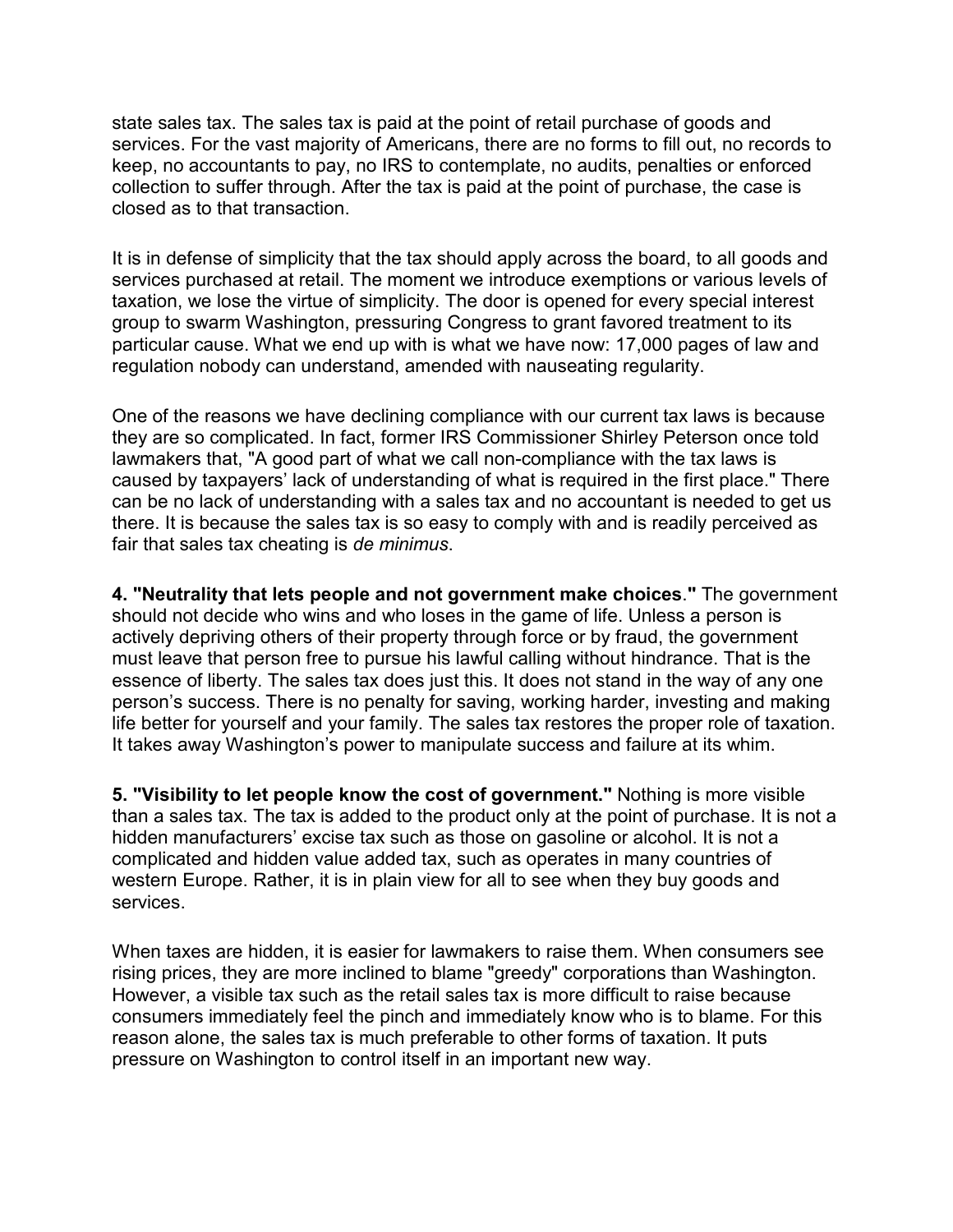**6. "Stability so people can plan for their future."** One of the worst parts of our tax system is the fact that our tax code is changed so often. Congress changed the law more than one hundred times during the decade of the 1980s alone. In 1996, four major tax acts changed more than 750 code sections. With such instability, it is nigh impossible for people to make long term financial plans. A visible tax is less conducive to such change, as is one which is simple to begin with. Therefore, the sales tax lends itself well to stability over the long term. How often are the rules and rates of your state sales tax changed?

On the other hand, it is the natural tendency of government to encroach upon liberty whenever possible. Therefore, it is fundamentally necessary to bind our lawmakers to a fixed rate of taxation to enforce a stable environment. Under such circumstances, government can realize revenue growth only when the economy grows. This is great incentive for government to keep its hands off the economy and allow the unseen hand to work the miracle of the market. As the market grows and government spending is brought under control--as it must be--we shall actually see a drop in the national sales tax rate. That in turn means even more prosperity for America's working class.

#### **How the Sales Tax Should Operate**

Now that we have examined the economics of the sales tax, let us examine its mechanics. Quite simply, the national retail sales tax can eliminate 100 percent of the current income and employment tax compliance burden *and the IRS*, if properly established. To accomplish this, we must eliminate both the personal and corporate income tax and all employment taxes. Some sales tax proposals intend to leave Social Security taxes in place. These plans miss the mark by a wide margin.

In the first place, by leaving employment taxes in place, we guarantee that businesses must continue to contend with: 1) five employment tax returns each year, 2) wage withholding for Social Security purposes, 3) filing over one billion information returns annually, and 4) the horrors of employment tax audits and enforced collection.

Secondly, there must continue to be a federal enforcement arm to collect these taxes. Surely, the IRS will remain in force, at least to some degree. If not, some other federal agency will rise from the ashes of the IRS to continue in its footsteps. Such enforcement agencies are both undesirable and unnecessary in a free society.

The most attractive alternative is to have the states responsible to collect just one national retail sales tax to fund all aspects of the federal government. Such a tax can stand in place of all five of the major taxes that exist at the federal level. Already, fortyfive of our fifty states operate in whole or in part with a sales tax. That means the enforcement and administrative infrastructure is in place in exactly 90 percent of the places it must be. The states can collect the national sales tax piggy back with their own state sales tax at no additional cost to businesses and at no cost whatsoever to consumers. Retail businesses are already accustomed to complying with state reporting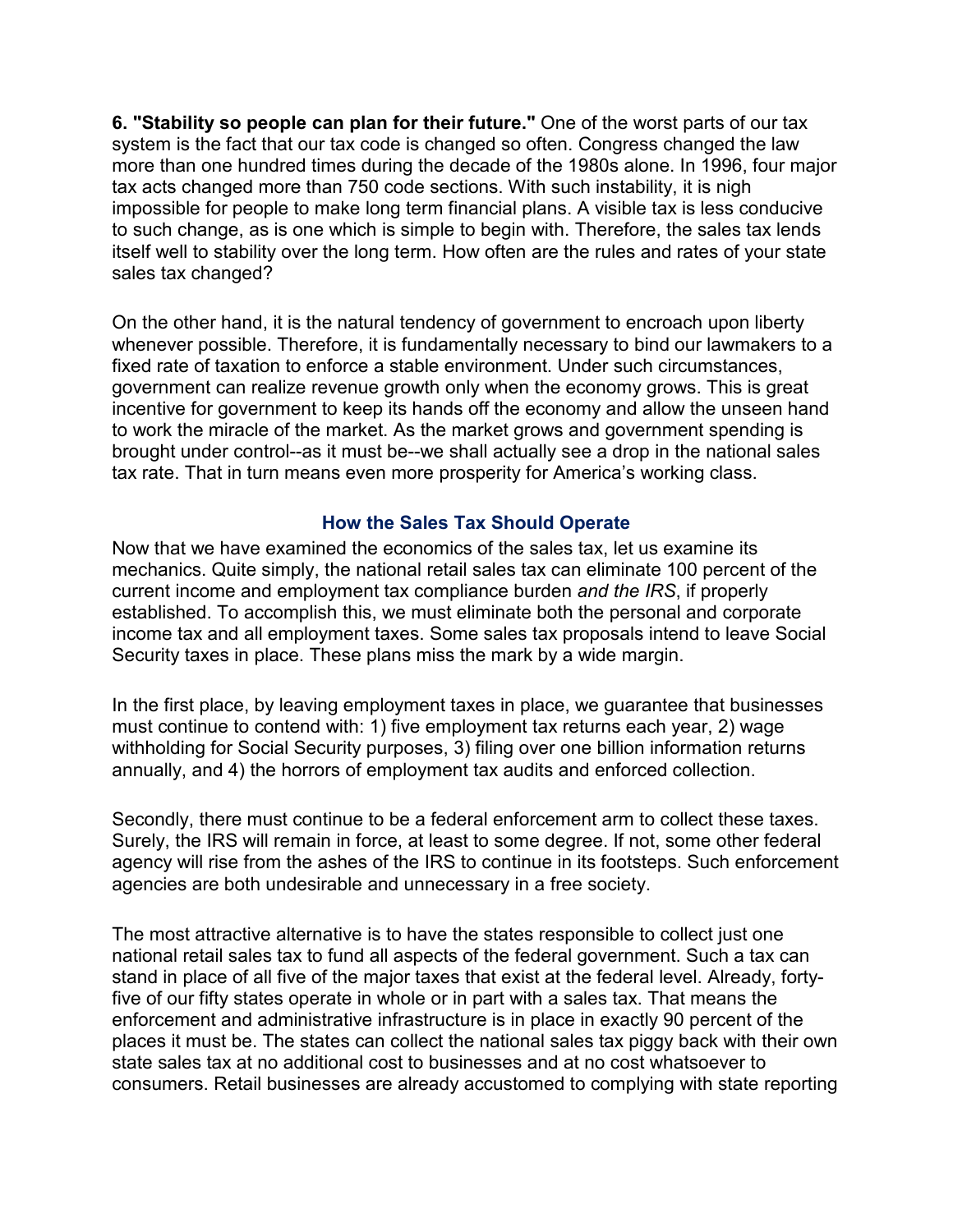and payment requirements. By adding a line to the state sales tax form to report federal revenue, we do not add to their burden.

More importantly, by making the states responsible for collecting the tax, we radically reduce the collection points of the tax. At present, federal taxes are collected from 210 *million* collection points. Those are the number of federal tax returns of all kinds filed each year. The system could not be any more inefficient. However, under a national sales tax administered by the states, the number of collection points drops to just *fifty*--the number of states in the union. That means the IRS is reduced from over 115,000 employees whose job it is to harass citizens, to about one hundred employees whose job it will be to monitor state agencies for compliance. We would see a similar drop in the agency's \$8 billion annual budget. In one careful move, the American people are free of the IRS.

Objections to this plan are voiced on the premise that the states should not be required to fund the collection of taxes for the federal government. Indeed they should not. No burdens should be foisted upon the states by the federal government which are not founded upon a strict reading of the Constitution.

First of all, the federal government simply must bear the burden of collecting the tax. You can be quite sure, however, that such cost is well beneath the current \$8 billion (and growing) annual cost of funding the IRS. Remember, 90 percent of the states already collect sales taxes and adding a line to their forms and sending a periodic check to the US Treasury imparts little if any additional cost.

Secondly, the Constitution requires that any "direct tax shall be apportioned among the several States." Historically, if the federal government determined that a given amount of money was needed for various functions, the cost was "apportioned," or meted out to the states, on the basis of population. That, and determining the number of representatives who sit the House, are the reasons the Constitution calls for a periodic census.

In that fashion, an equal amount is collected from each citizen. It was up to the states as to the specific way of raising the money. This was the Founders' way of keeping the federal government out of the pockets and lives of the American people. In sum, the federal government's act of passing the task of tax collection to the state's is not antithetical to the constitution.

It was the 16<sup>th</sup> Amendment which altered the apportionment requirement. This alone made it possible for the federal government to collect taxes directly from the American people on a one-on-one basis. Our current system, therefore, is clearly outside the constitutional model while a state-administered sales tax is well within its bounds given the apportionment clause.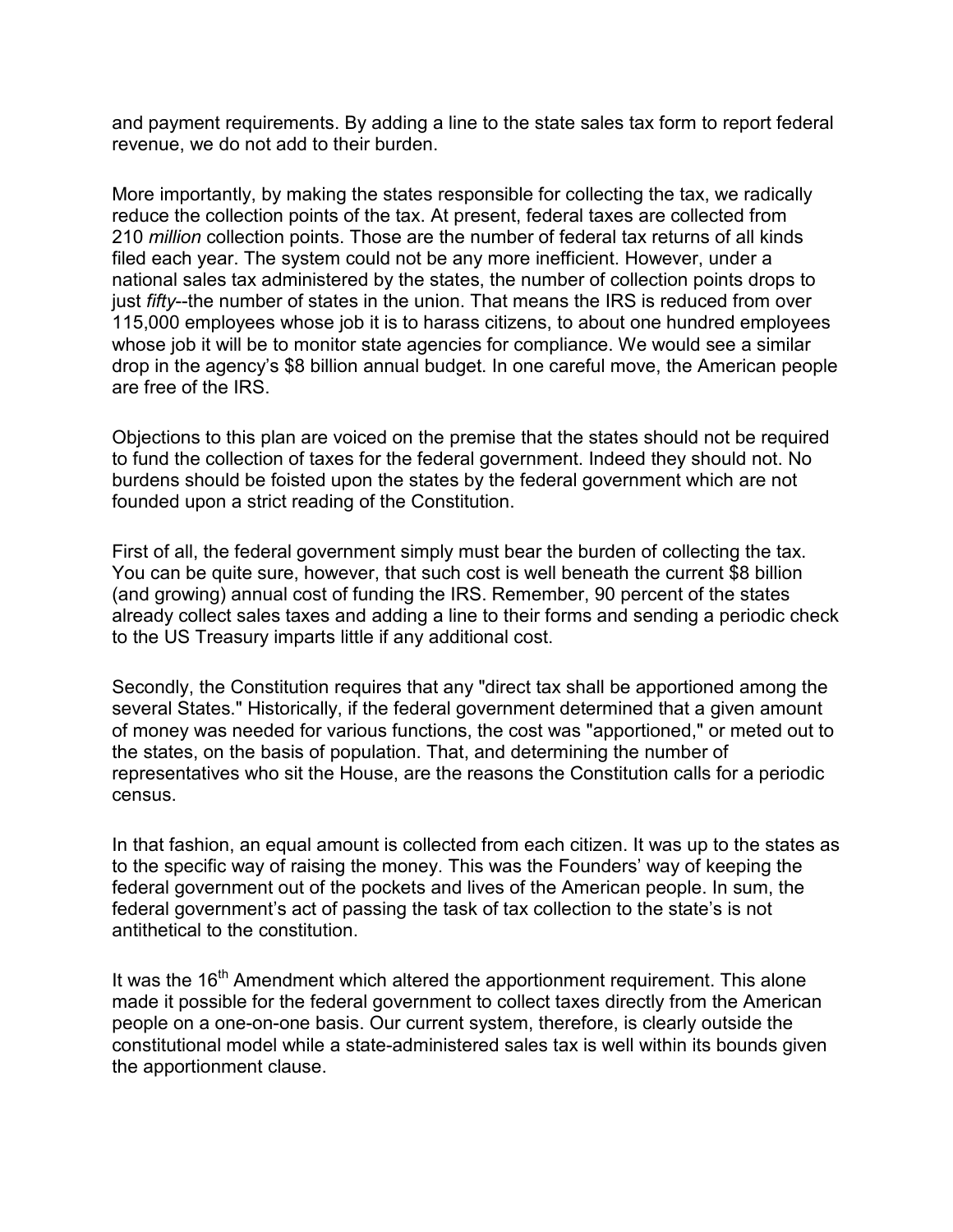#### **Objections to the Sales Tax**

The chief objections (other than those already discussed) to the sales tax are found on three fronts. The first is that the tax is "regressive" and as such, hurts the poor. The second is that since it eliminates deductions for mortgage interest and real estate taxes, it will crush the housing market. The third objection is that by eliminating deductions for charitable contributions, it will seriously hamper non-profit organizations in their quest for donations. Let us address each in turn.

Regressivity. We have already discussed some elements of this claim, but there is more. A sales tax is not regressive. As pointed out by Hamilton, the tax is *proportional*. In that sense, it is totally fair as it falls on all income levels in proportion to their income. The fact is, the sales tax creates an environment where the poor and middle class have a *better shot* at the American dream than under any other tax system, for several reasons.

First, by eliminating all wage withholding for income and Social Security taxes, the low income worker realizes an immediate 15 to 20 percent increase in his spendable income. If one works for \$6 per hour, he *takes home* \$6 per hour. He loses no wages to federal withholding. The worker now has more money to spend on needed goods and services.

Secondly, by eliminating the income tax, we eliminate the tremendous compliance burden. That burden is the cost to individuals and businesses of dealing with the IRS, keeping records, completing complicated forms, etc. Even the conservative estimates of this cost place it as high as \$200 to \$300 billion annually. Economist James Payne has fixed the cost at about 65 percent of the amount collected. If this is so, it is more in the range of \$700 to \$800 billion annually. That cost, including the cost of employment taxes, is built into the price of every product and service we buy. Eliminating the burden means the cost of goods and services can drop significantly, perhaps by as much as 15 percent. As a result, lower income individuals not only have more spendable income, but they use it to purchase less expensive goods and services.

Third, under a sales tax, all forms of saving are exempt from taxation. When one puts money into an IRA, CD, savings account or similar device, he does so free of sales tax on both the investment and the return. Tax is not paid unless the money is spent. This means lower income citizens suddenly have a degree of control over the rate of tax they pay. To reduce their effective rate, they need only save a few dollars. This not only decreases their tax burden, but increases their net worth. Even if one saves just \$5 per month, that is \$5 per month which goes untaxed and forms the basis of an everincreasing nest egg. Over time, lower income people can indeed work their way up the economic ladder and can do so without being pounded by an income tax every step of the way.

Fourth, studies show that under a national sales tax, the nation's savings rate rises substantially. This leads to a corresponding increase in capital available to fund new businesses. That, in turn, drives down the cost of capital. And that, of course, means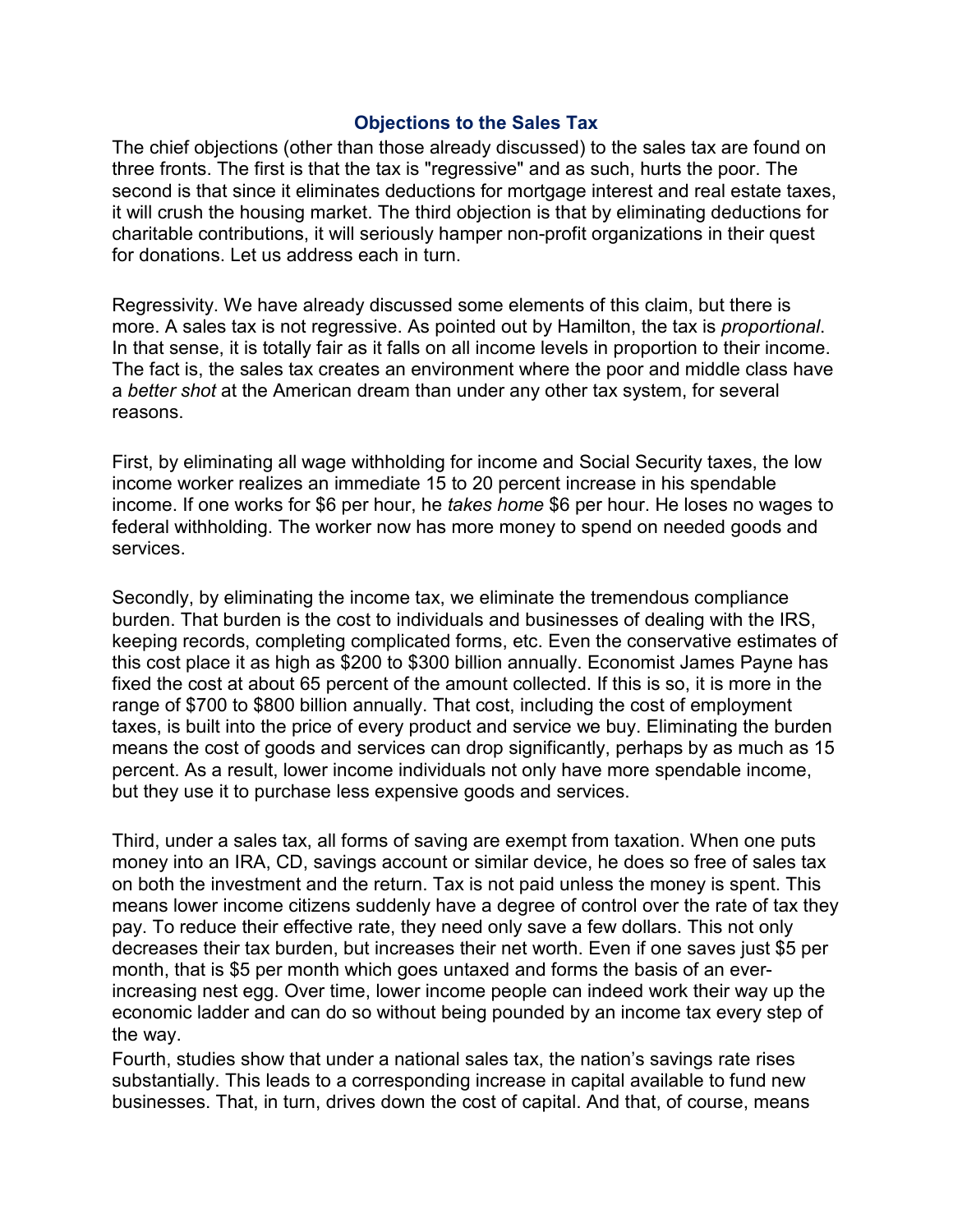lower interest rates. Studies show a sales tax reduces long term interest rates by as much as two to three percentage points. Consequently, the cost of homes, autos, and other items is cut substantially. This significantly benefits lower income citizens.

In short, the national sales tax broadens opportunity for economic growth and prosperity among lower income citizens, it does not punish them as does the current income tax. Now let us examine how the sales tax affects the housing market and charitable contributions. Both arguments are premised upon the notion that the tax consequences of the transaction are all that drive either a home purchase or charitable giving. It is certainly true that taxation has an impact on behavior. However, it is *not true* that favorable tax consequences are solely responsible for home purchases or charitable donations.

Let us start with the premise that nearly 70 percent of all citizens *do not* claim any deduction for mortgage interest, real estate taxes or charitable contributions. That is because 70 percent of all citizens file the short form and claim no itemized deductions whatsoever. Is it arguable that these people own no home or make no charitable contributions? Of course not.

Many people elect to file short forms and forego their legal deductions because they are intimidated by the IRS and afraid to "raise the red flag." Those who are not afraid to claim their legal deductions simply may not have sufficient deductions to push them above the standard deduction ceiling. For example, a married couple filing a joint return is entitled (as of 1996) to a standard deduction of \$6,700. In order to itemize, all Schedule A deductions must exceed that amount. In a significant number of cases, the combination of itemized deductions does not push the average family over the top. As a result, the elimination of deductions can have no affect on 70 percent of the tax filing population.

Now let us ask why people either own a home or contribute to charities. Is it solely because of the tax benefits of their actions? When it comes to a home purchase, many factors influence the decision to buy. A study commissioned by Citizens for a Sound Economy shows that people buy homes to relocate, take advantage of low interest rates, address family needs, have more room or improve personal security. Only 8 percent of those queried said they bought a home solely for "tax purposes." The largest factor in driving a home purchase was interest rates, with 68 percent of respondents claiming that as their motivation.

We find similar results when asking what motivates charitable giving. The vast majority give for reasons other than the tax benefits. They give because they attend regular religious services or were asked by a member of the clergy; they give because somebody they knew well personally asked, or because of something the saw in the news, or because they were involved with youth groups, volunteer work, or were a past recipient of charitable help. In short, the tax benefits have little to do with the decision to contribute to a charity.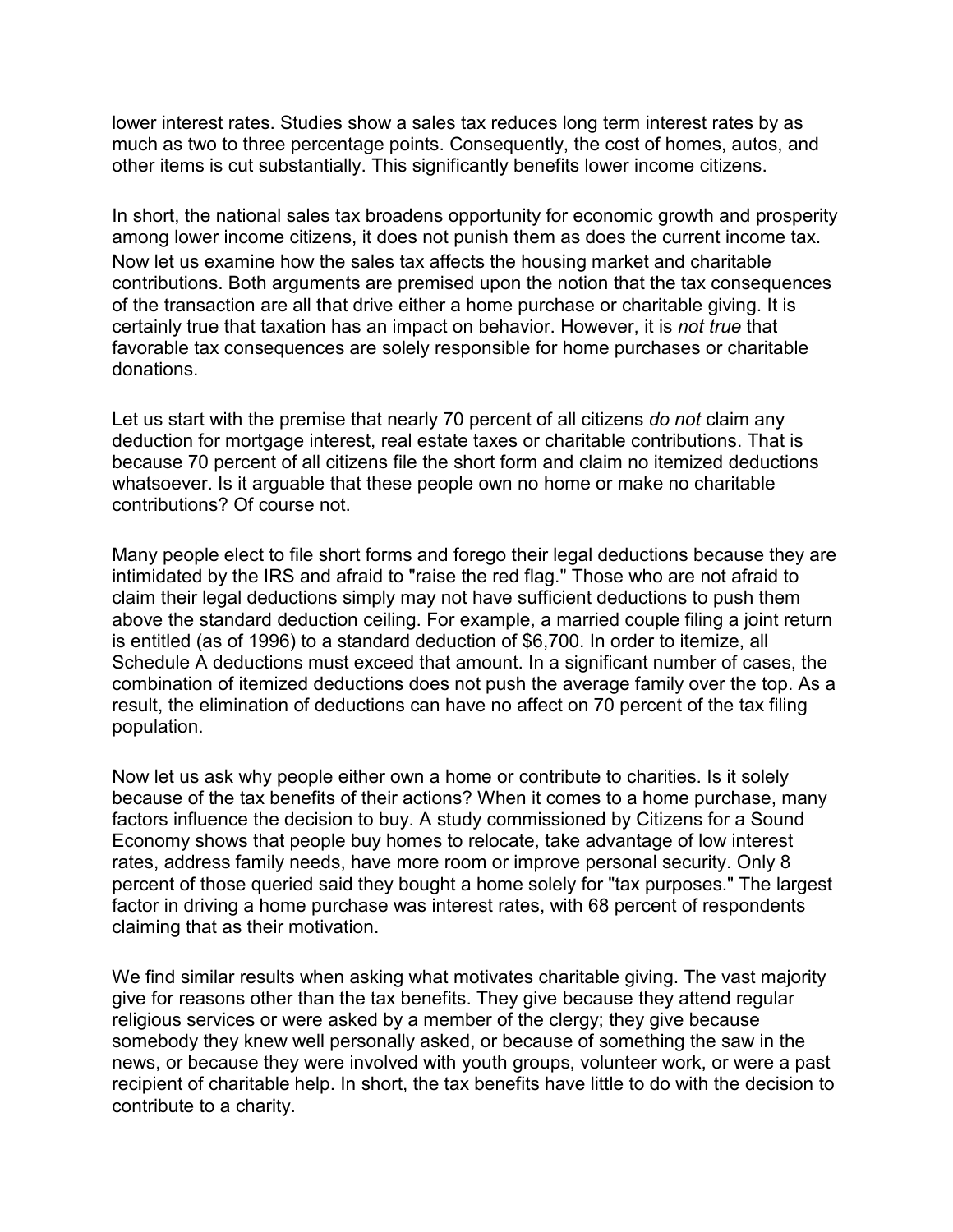The fact is, economic studies show a substantial increase in personal wealth as a result of shifting to a national sales tax. Savings and investment increase and productivity grows. As a result, real wages paid to workers go up. Because of the elimination of the tax compliance burden, the cost of products and services drop. Perhaps most important of all, interest rates fall by a significant margin.

All this means we have *more disposable income* available to save, spend, invest (in a home or otherwise) and contribute. The only reasonable conclusion to draw based upon all the facts is that the national sales tax can only lead to more home ownership and greater charitable giving as the rising economic tide lifts all boats.

#### **Twenty-Seven Reasons Why We Need a Sales Tax**

It is time to make this simple. In no particular order, here are twenty-seven reasons, expressed in twenty-five words or less, why the sales tax is the most desirable alternative to all current federal taxes.

1. Properly established, a sales tax eliminates the IRS.

2. No citizen would be required to make a financial report to the federal government, nor would the government have the power to audit him.

3. Enforced tax collection against individuals, including wage levies, tax liens and property seizures, would no longer occur.

4. No citizen would be required to make and keep records of his income, expenses, etc.

5. Citizens no longer would report to the government the financial activities of their fellow citizen. Forms W-2 and 1099 would be extinct.

6. Businesses and individuals would save hundreds of billions of dollars annually in compliance costs they now face.

7. Every worker in the country would see an immediate and substantial increase in real wages and take-home pay.

8. Every business would see an immediate and substantial increase in its productivity, brought about by the influx of new capital.

9. The nation would see an immediate and substantial increase in the national savings rate.

10. Interest rates would drop because of the new influx of capital and the increased rate of savings.

11. Government would have a vested interest in keeping its hands off the economy--to let it grow naturally--since its revenue is based upon consumption.

12. The nation would see a gradual but substantial decrease in the cost of every product and service because of the elimination of the federal tax compliance burden.

13. The rich would pay more taxes since they spend substantially more money.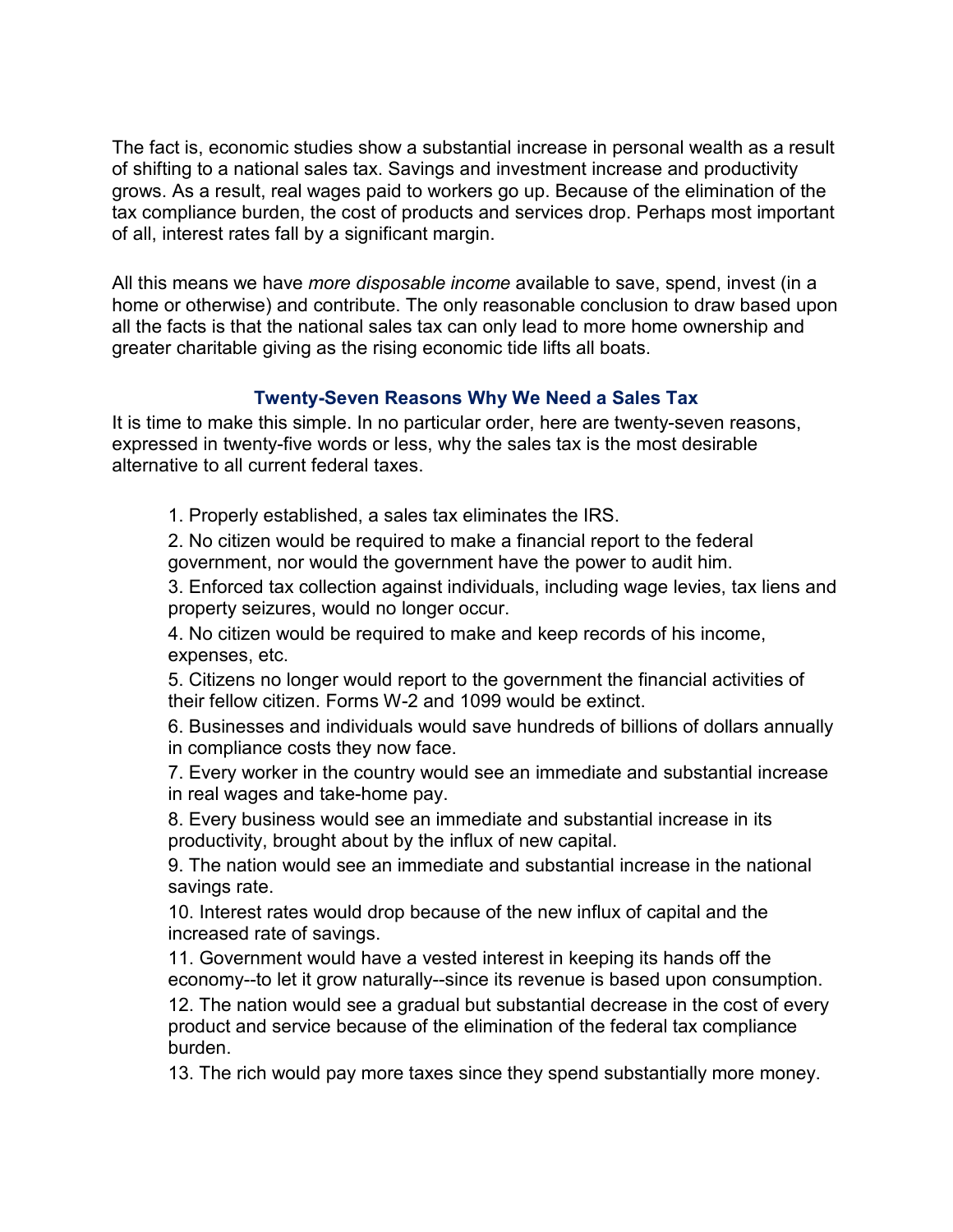14. The poor would immediately benefit since they would take home 100 percent of what they earn and all products and services will cost less.

15. The poor would immediately benefit since they would have the ability to save money tax free, thus building a capital base, however slowly.

16. The poor would immediately benefit since the cost of all products and services they purchase would be less expensive to begin with.

17. The nation's tax base will increase substantially, since all foreigners traveling in the United States would pay sales tax on their purchases.

18. Companies would become more competitive overseas since they would no longer pay employment taxes or compliance costs and because capital costs would drop.

19. Forty-five of fifty states have sales taxes. Collecting the national tax would be no more costly than collecting their state tax.

20. Federal revenue collection points would drop from 210 million (the number of returns filed) to just fifty (the number of states).

21. Taxpayers would save more than \$8 billion annually, the IRS' yearly operating budget.

22. Taxpayers would not have to fund the \$23 billion Tax Systems Modernization program, which GAO has proven to be of little benefit anyway.

23. Taxpayers would realize significant budget savings for the Department of Justice and the Attorney General's office, since virtually all tax litigation would end.

24. The states which now have an income tax would eliminate it and move toward consumption taxes as their chief source of funding.

25. Churches would no longer be held hostage by the IRS under threat of challenging their tax exempt status.

26. A sales tax has a better chance of capturing the underground economy than an income tax.

27. Evasion is minimized under a sales tax, since the public recognizes the tax to be simple, fair and efficient.

#### **Conclusion**

For decades, our tax system has been operating on an unconstitutional footing. It has been used for reasons and to achieve goals outside the narrow scope of Congress' taxing authority. As a result, we are suffering with crippling rates, stagnated economic growth, an incomprehensible tax code and an enforcement authority that is out of control.

If all citizens are to have an opportunity to live the American dream, we must free our nation from the ravages of the income tax and the IRS. Anything less than bulldozing the existing system and erecting a true constitutional model will not suffice. In short, we cannot have both freedom and an income tax co-existing in the same society. One must necessarily drive out the other. My challenge to you is, which will it be?